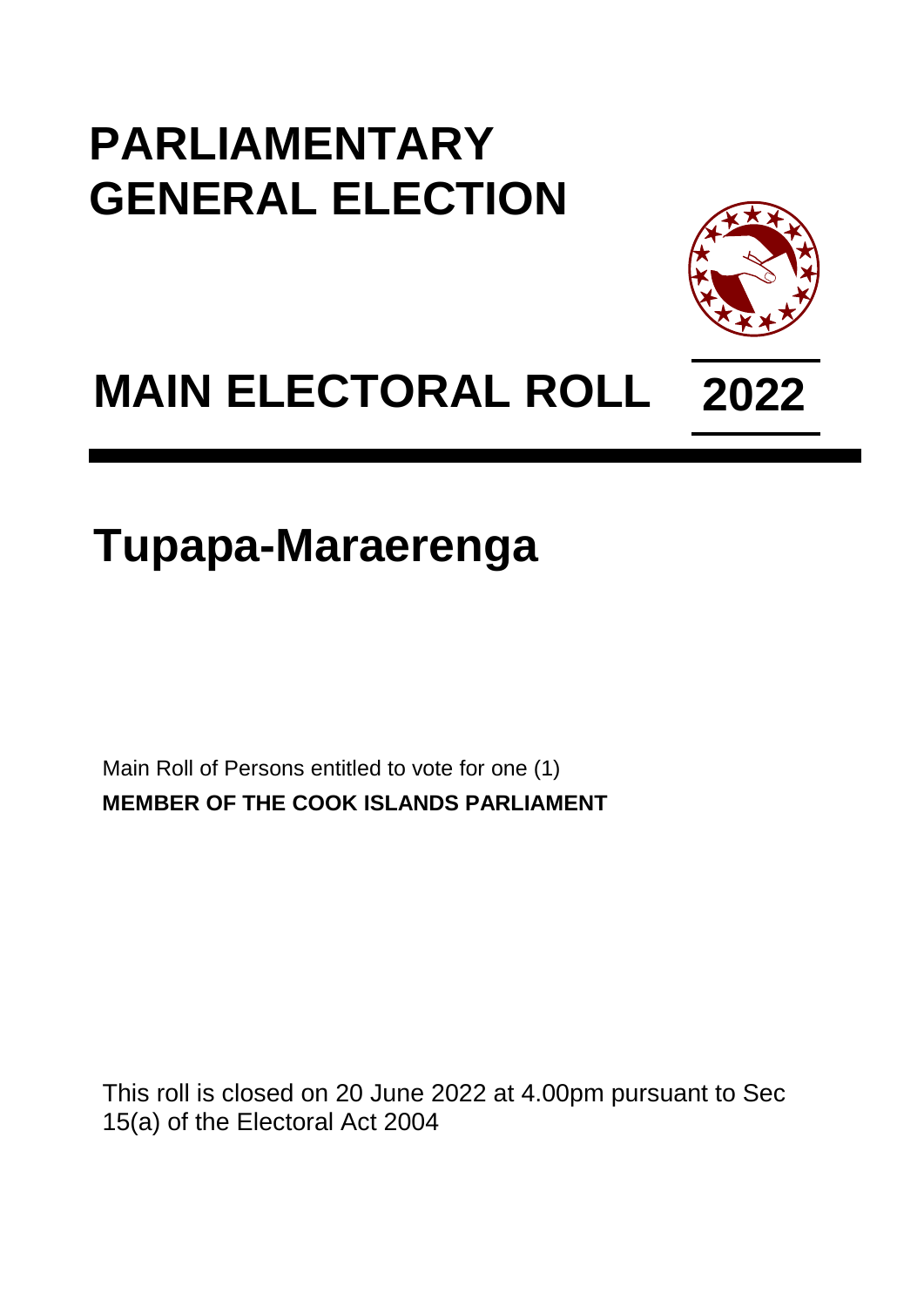

| પ∓≠У              |                                                             |
|-------------------|-------------------------------------------------------------|
| Page<br>1<br>Line | Name in Full, Residence, Occupation                         |
| 1                 | ABEL Regan Vaireka, Ooa, Cleaner                            |
| 2                 | ADAMU Mautariki Willie, Kiikii, Self Employed               |
| 3                 | ADAMU Riki, Kiikii, Retired                                 |
| 4                 | ADAMU Ripeta, Tupapa, BCI Clerk                             |
| 5                 | ADAMU-WILLIAM Reea, Kiikii, Domestic Duties                 |
| 6                 | AHSIN Keykore Andrew, Tupapa, Lawyer                        |
| 7                 | AISAKE PIERRE Miriama Michelle, Punataia, Programme Manager |
| 8                 | AITU Tearorangi, Pue, Retired                               |
| 9                 | AKAI Osolai Maximilian Kolbe, Kiikii, Bank Officer - BCI    |
| 10                | AKAMA Tuaine, Pue, Accounts Clerk -TCI                      |
| 11                | AKAMA Yitiri, Pue, Bakery Van Driver                        |
| 12                | AKAMOEAU Phillip Solomona, Tupapa, GIS Technician           |
| 13                | AKANIA Bettina Sue, Tupapa, Human Resource Manager          |
| 14                | AKAVA Tupuna George, Tupapa, Occupation Not Stated          |
| 15                | AKIMA Jeremiah, Pue, Ship-Crew                              |
| 16                | ANDREW Ngatuakana Ceminaire, Tupapa, Security officer       |
| 17                | ANDREW Shane Tuaen, Ooa, Sales&Marketing                    |
| 18                | ANGENE Angene Tangikore, Tupapa, Chef                       |
| 19                | ANGENE George Maggie, Ngatipa, Member of Parliament         |
| 20                | ANGENE Mareta, Ngatipa, Unemployed                          |
| 21                | ANGENE Ngamataiti, Ngatipa, Domestic Duties                 |
| 22                | ANGENE Sean Ted Masala, Tupapa, Builder                     |
| 23                | ANGENE Tereapii, Vaikai, Unemployed                         |
| 24                | ANGOIKA Apiianga, Tupapa, Housekeeper                       |
| 25                | ANGUNA Kopurei Maineiti, Tupapa, Retired                    |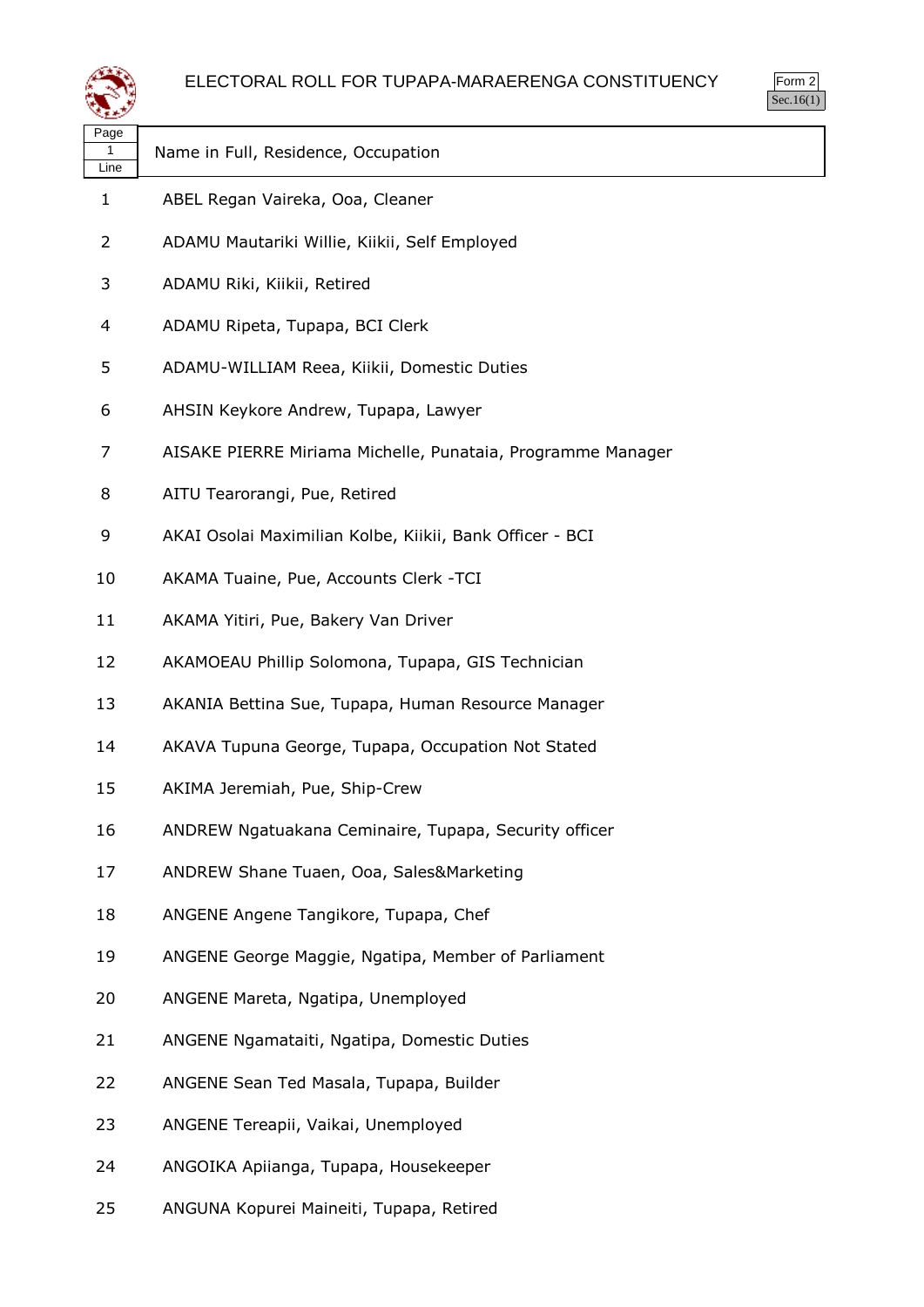



| ⋘                 |                                                                      |
|-------------------|----------------------------------------------------------------------|
| Page<br>2<br>Line | Name in Full, Residence, Occupation                                  |
| 1                 | ANGUNA Revi Boom, Ooa, Builder                                       |
| 2                 | ANGUNA Tekau-Pura Memory, Ngatipa, Clerk                             |
| 3                 | ANGUNA Temarama Rou-Ariki, Vaikai, Secretary Ministry of Agriculture |
| 4                 | APERA Mariana, Maraerenga, Unemployed                                |
| 5                 | APERA Maru, Kiikii, Domestic Duties                                  |
| 6                 | APERA Okirua Charlie, Kiikii, Self Employed                          |
| 7                 | APERA Tania, Kiikii, Trainee Technician/Student                      |
| 8                 | APERA PORI Florida, Kiikii, Court Clerk - MOJ                        |
| 9                 | APOLO Peter, Tupapa, Caretaker                                       |
| 10                | ARAHU Clerk, Kiikii, Groundsman                                      |
| 11                | ARAI Tangata Kutia, Tupapa, Self Employed                            |
| 12                | ARAMA-KORONUI Steele Cassidy, Tupapa, Manager                        |
| 13                | ARATANGI Mavis, Tupapa, Unemployed                                   |
| 14                | ARATANGI Tereapiianga, Tupapa, Prison Warden                         |
| 15                | ARATANGI Urirau Ngametua, Tupapa, Pastor                             |
| 16                | ARBUTHNOTT Marian Leslie, Araitetonga, Domestic Duties               |
| 17                | ARBUTHNOTT Teremoana, Tupapa, Retired                                |
| 18                | AREAI Ben, Ngatipa, Electrician                                      |
| 19                | AREAI Christina Rouru, Tupapa, Shop Keeper                           |
| 20                | AREAI Ngarima Tokoa Ben, Ngatipa, Waitress                           |
| 21                | AREAI Ngatokotoru Christina, Kiikii, Accounts Clerk                  |
| 22                | AREAI Zion Kimiora Teaueroa, Maraerenga, Packer - CITC               |
| 23                | ARERE Taria Elizabeth, Tupapa, Personal Trainer                      |
| 24                | ARIIHEE Teupoko Ongariki, Tupapa, Photographer                       |
| 25                | ARNERIC Jarl, Tupapa, Inventory/Cashier                              |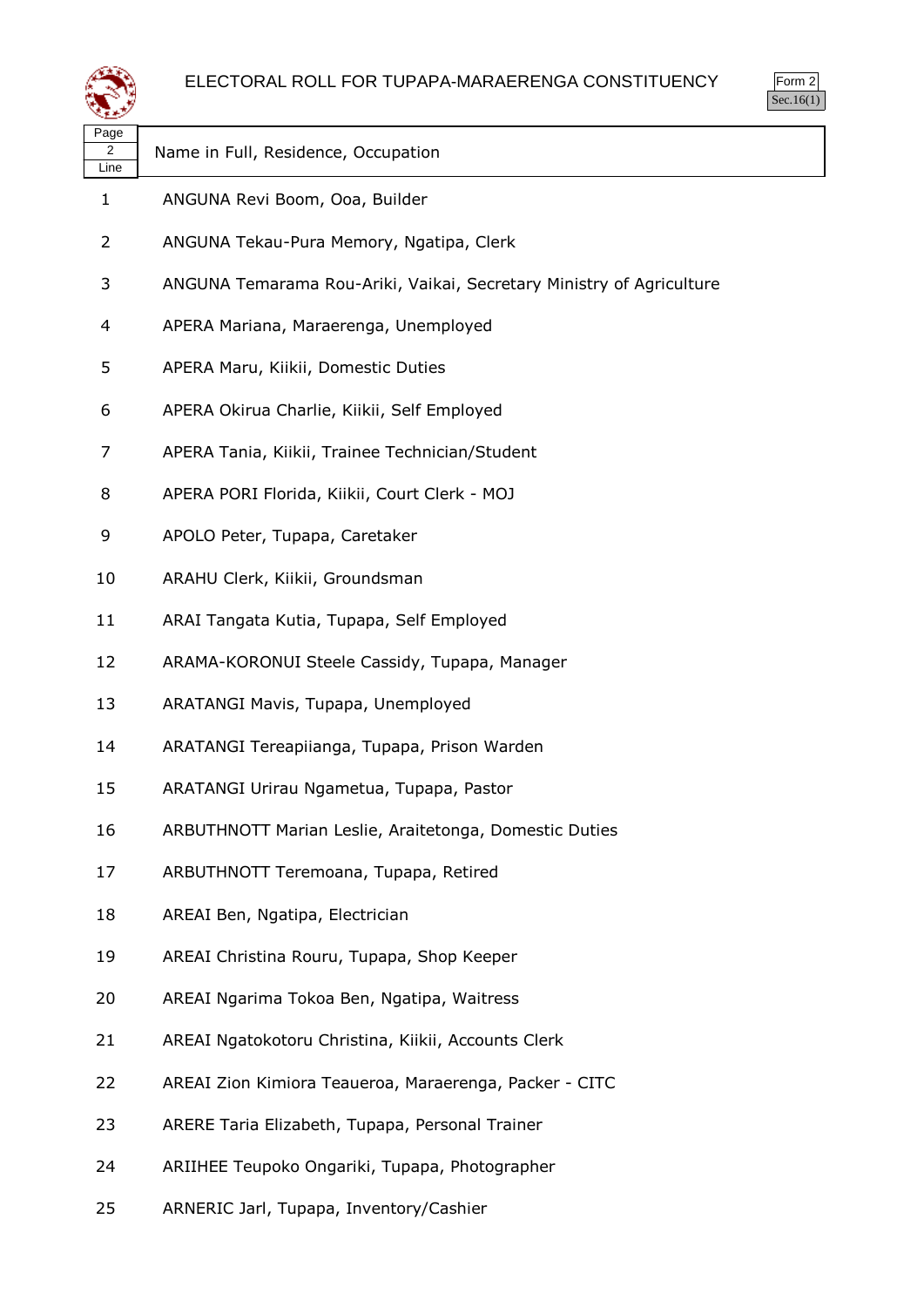



| Page<br>3<br>Line | Name in Full, Residence, Occupation                                    |
|-------------------|------------------------------------------------------------------------|
| 1                 | ARNERIC Sonia Teresa, Tupapa, Retired                                  |
| $\overline{2}$    | ARNOLD Miriama Makarita, Tupapa, Student                               |
| 3                 | AROITA Kervin Tetutamaiti, Pue, Bakery Manager                         |
| 4                 | AROITA Maria Moetu, Pue, Pastry Maker                                  |
| 5                 | AROITA TETU Teremakatea o Rangi, Tupapa, Domestic Duties               |
| 6                 | AROITA TETU Vainetutai Helen, Tupapa, Domestic Duties                  |
| 7                 | AROITA TETU Willie, Tupapa, Ambulance Driver                           |
| 8                 | ARONA Christina, Tupapa, Student                                       |
| 9                 | ARONA Helen Janet, Tupapa, Barmaid/Waitress                            |
| 10                | ARONA Trevor, Kiikii, Salesman                                         |
| 11                | ARTHUR Selwynne Marie, Tupapa, Bank Officer                            |
| 12                | ARTUI Te-Riu o te Moana Leonora Suzanne, Tupapa, Occupation Not Stated |
| 13                | ATAARIKI GLOVER Jordan Arona Elizabeth, Tupapa, Domestic Duties        |
| 14                | ATAELA Patiia, Kiikii, Craft Worker (Island Craft)                     |
| 15                | ATIAU Anchor, Pue, Handy Man                                           |
| 16                | ATIAU Nauma, Kiikii, Baker                                             |
| 17                | ATIAU Runanga, Tupapa, Bakery                                          |
| 18                | ATIAU Tesl, Tupapa, Occupation Not Stated                              |
| 19                | AUMAREVA Nicolette Tuakana, Tupapa, Barista                            |
| 20                | AUMAREVA Teokotai, Kiikii, Labourer                                    |
| 21                | AUMAREVA Teupoko, Kiikii, Pensioner                                    |
| 22                | AUORA James, Tupapa, Health Inspector                                  |
| 23                | AUORA Michael, Tupapa, Police Officer                                  |
| 24                | AURUPA Matekino, Maraerenga, Shop Assistant                            |
| 25                | AUUAITI Tangitungane, Tupapa, Kitchen hand-Trader Jack's               |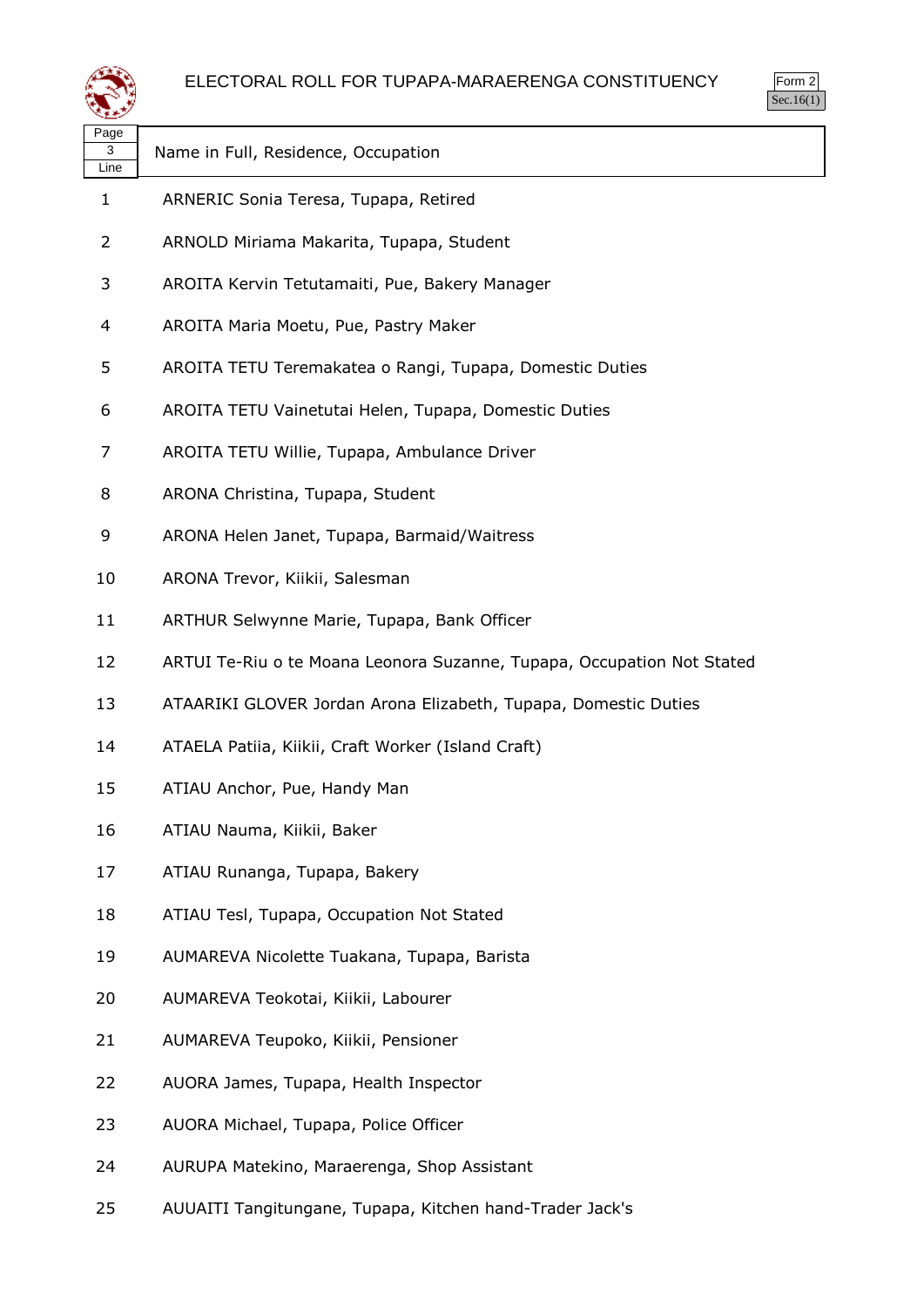

| لتستعيثه          |                                                                |
|-------------------|----------------------------------------------------------------|
| Page<br>4<br>Line | Name in Full, Residence, Occupation                            |
| 1                 | AVE Carly Jean, Tupapa, Teacher                                |
| 2                 | AVE Philip George Ivaiti, Tupapa, Teacher                      |
| 3                 | BAIN Josephine Ramona Teokotai, Tupapa, Remittance Officer     |
| 4                 | BAMBER Georina, Tupapa, Contractor                             |
| 5                 | BAMBER Shaun, Tupapa, Contractor                               |
| 6                 | BARERE Ruben, Karekare, Chef                                   |
| 7                 | BARRETT Tungane-Yere, Pue, Nursing                             |
| 8                 | BEASLEY John Spencer, Tupapa, Cinematographer                  |
| 9                 | BEDDOES Damien Melvyn, Kiikii, Bank Manager                    |
| 10                | BEDDOES Paulina Julia, Kiikii, Personal Trainer                |
| 11                | BEDDOES Tayla Jayne, Tupapa, Digital Manager                   |
| 12                | BENIAMINA Beniamina, Kiikii, Student                           |
| 13                | BERGMAN Ben Lincoln, Tupapa, Sales Manager                     |
| 14                | BERGMAN Jake Harrison, Tupapa, Warehouse Casual                |
| 15                | BEST Campbell John, Tupapa, Warehouse & Forklift Driver        |
| 16                | BEST Maru, Punataia, Self Employed                             |
| 17                | BOAZA Ngatokorua o Tatuava e Ana, Karekare, Pensioner          |
| 18                | BOAZA Poroi, Karekare, Housewife                               |
| 19                | BOAZA Shemaiah Jenara, Tupapa, Kitchen Hand                    |
| 20                | BOB Rosa, Tupapa, Nurse                                        |
| 21                | BROADBENT Tunganekore Ngatokoa, Ooa, Part time School Teacher  |
| 22                | BROGAN Edward Wilfrid, Kiikii, Electrician/Refrigeration works |
| 23                | BROOKER Norman Keith, Tupapa, Duty Manager                     |
| 24                | BROWN George Taoro James, Kiikii, Self Employed                |

BROWN Luke Andrew, Tupapa, Sales Director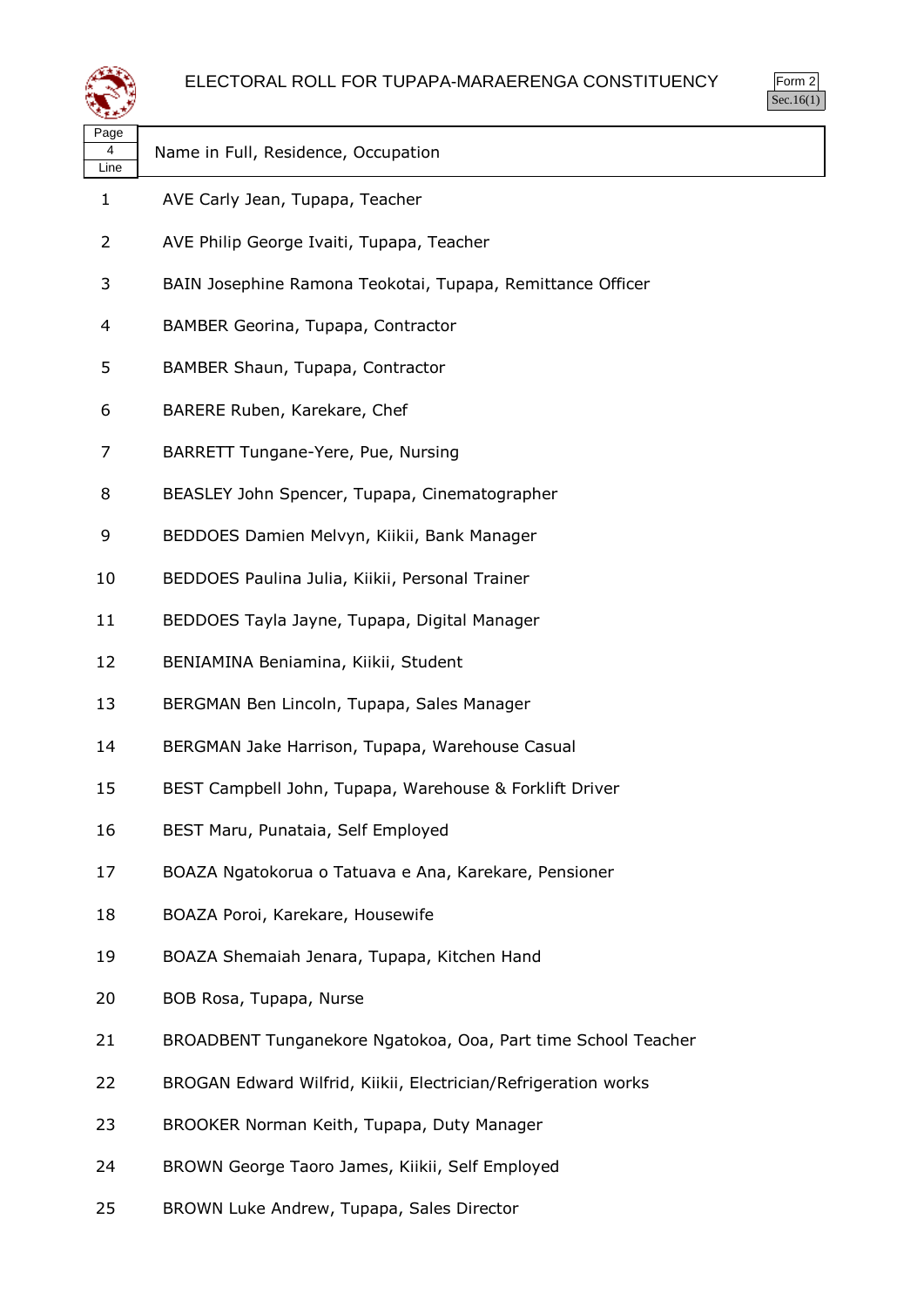



| Page<br>5<br>Line | Name in Full, Residence, Occupation                              |
|-------------------|------------------------------------------------------------------|
| 1                 | BROWN Lydia Jonaida, Kiikii, Self Employed                       |
| 2                 | BROWN Maaraanau, Araitetonga, Retired                            |
| 3                 | BROWN Mark, Kiikii, Member of Parliament                         |
| 4                 | BROWN Tiarn Moari Ngaeikura, Tupapa, Student                     |
| 5                 | BROWNE Eiao Bobby, Ngatipa, Shop Assistant                       |
| 6                 | BROWNE Eileen Rosa, Tupapa, ANZ Teller                           |
| 7                 | BROWNE Itikura, Tupapa, Home Duties                              |
| 8                 | BROWNE Ngamata Mata, Ngatipa, Shop Assistant                     |
| 9                 | BROWNE Tamarua Jeffery Mataafa, Kiikii, Airport Security Officer |
| 10                | BROWNE Teatuanui, Kiikii, Retired                                |
| 11                | BROWNE Teokotai Edward, Kiikii, Public Servant-Intaff            |
| 12                | BROWN-HOSKING Daphne, Kiikii, Trust Manager                      |
| 13                | BROWN-TOKI Vainetutai Rose, Kiikii, Member of Parliament         |
| 14                | BUCKINGHAM Andrea Nancye, Tupapa, Optometrist                    |
| 15                | BULLIVANT Kelly, Kiikii, Restauranter/Nurse                      |
| 16                | BULLIVANT Tony, Kiikii, Restauranter                             |
| 17                | CAMPBELL Ngatupuna, Tupapa, Housemaid                            |
| 18                | CAPPER Samuel Luke, Pue, Director                                |
| 19                | CARLAW Donald Malcolm, Tupapa, Manager - Raro Cars               |
| 20                | CARRUTHERS Pasha Michelle, Ooa, Consultant                       |
| 21                | CARRUTHERS Suzanne Britta, Tupapa, Restaurateur                  |
| 22                | CARRUTHERS William Arthur, Kiikii, Company Director              |
| 23                | CARSON Kiki, Kiikii, Shop Assistant                              |
| 24                | CECIL Amy Marie, Pue, Domestic Duties                            |
|                   |                                                                  |

CHALONER Kevin John, Ooa, Painter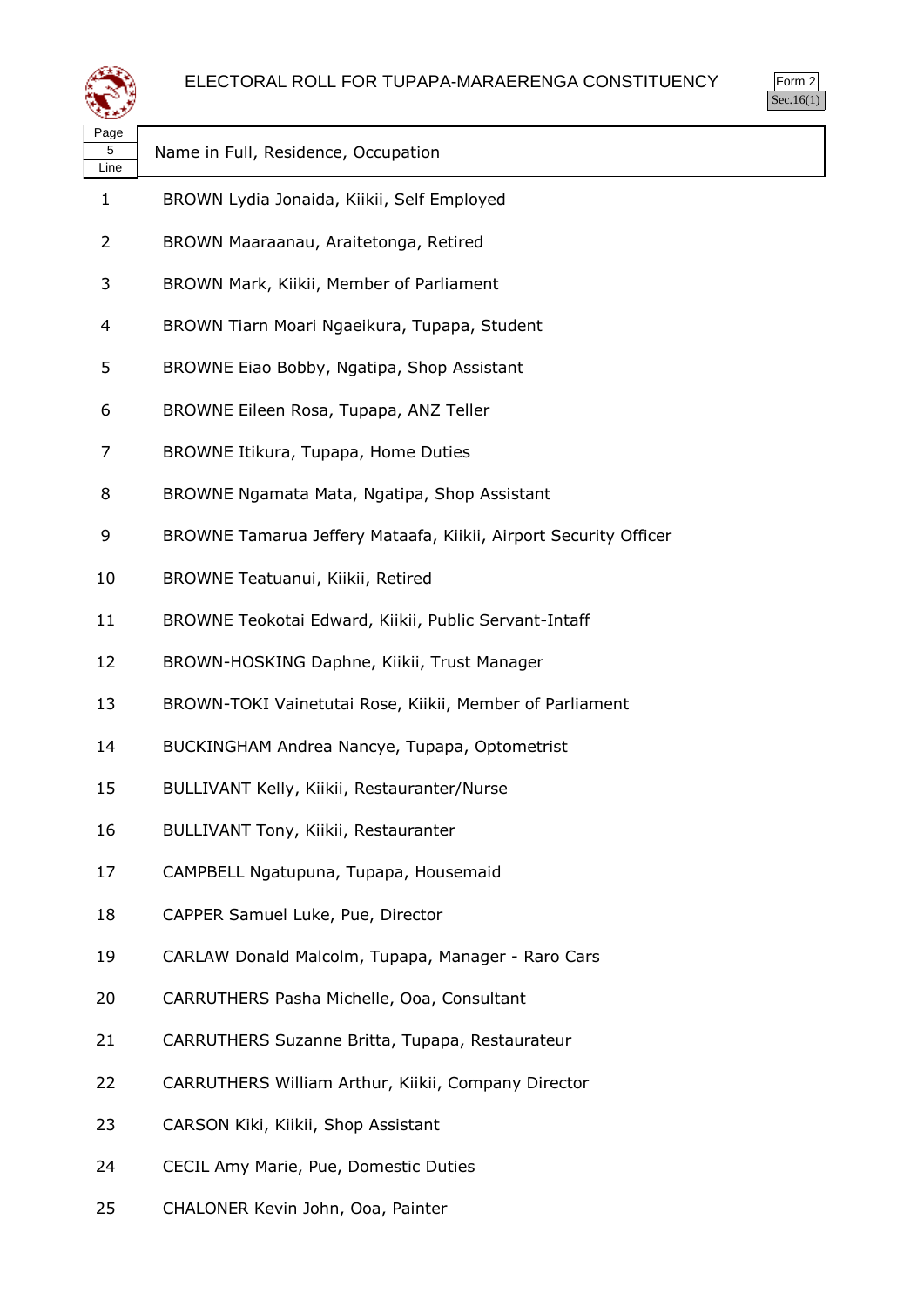



| ∼                 |                                                              |
|-------------------|--------------------------------------------------------------|
| Page<br>6<br>Line | Name in Full, Residence, Occupation                          |
| $\mathbf{1}$      | CHALONER Teina, Kiikii, Managing Director                    |
| 2                 | CHALONER Tina Marie, Karekare, Car Groomer                   |
| 3                 | CHAND Shyla Sonia, Tupapa, Cleaner                           |
| 4                 | CLARKE Jane Catherine, Tupapa, HR Advisor                    |
| 5                 | CLARKE Paul Tere, Tupapa, Unemployed                         |
| 6                 | CLARKE-ELLIS Adriane Lafala, Tupapa, Manager                 |
| 7                 | CLELAND Hannah Nicole, Kiikii, Pshychologist                 |
| 8                 | CLELAND Selwyn Robert, Kiikii, Teacher                       |
| 9                 | COLLIER Megan Jeanette, Tupapa, Business Owner               |
| 10                | COOK Frances Tepaeru, Kiikii, Office Manager                 |
| 11                | COOK Kevin Harold, Kiikii, Managing Director                 |
| 12                | COOK Sandee Maree, Tupapa, Events and Groups Coodinator DMCK |
| 13                | COOTE Robert Graham, Pue, Consultant                         |
| 14                | COWAN Steven Joseph, Tupapa, Housekeeping Islander Hotel     |
| 15                | DANIEL Daniel, Tupapa, Raro Tours Bus Driver                 |
| 16                | DANIEL Parker Joseph, Pue, Ocean Fresh-Fillet                |
| 17                | DASHWOOD Abbeylee Tarita, Tupapa, Waitress/Receptionist      |
| 18                | DASHWOOD Mere Aumate, Karekare, Unemployed                   |
| 19                | DASHWOOD Moepai, Tupapa, Sales Assistant                     |
| 20                | DASHWOOD Pierre John, Tupapa, Maintenance C.I.T.C            |
| 21                | DEAN Christopher Immanual, Tupapa, Operator                  |
| 22                | DEAN Pauline Pehi Toto, Punataia, Receptionist               |
| 23                | DITCHBURN James Christie, Kiikii, Retired                    |
| 24                | DOHERTY Nooroa Pepe, Ooa, Home maker                         |
| 25                | DOHERTY William George, Kiikii, Contractor                   |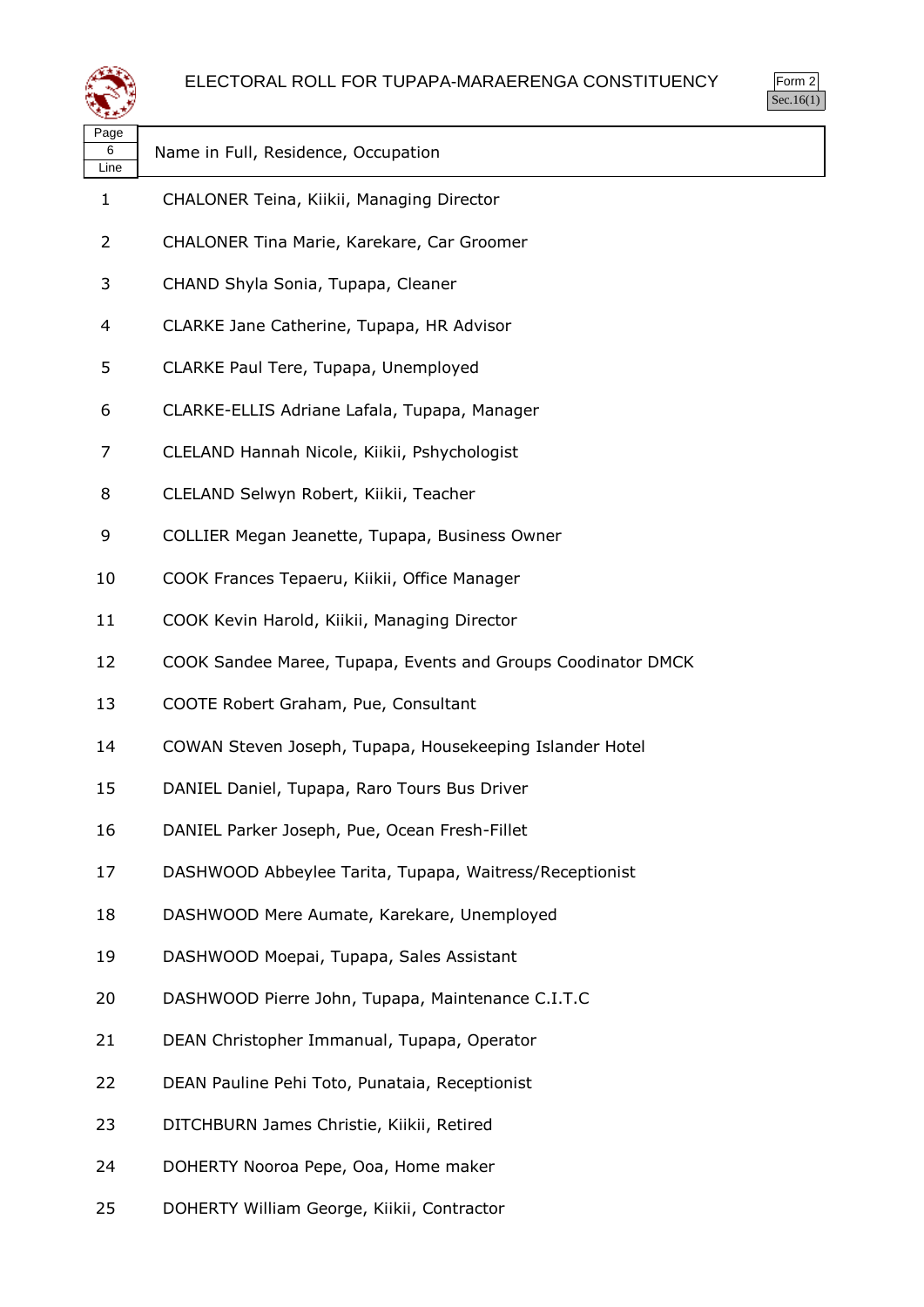



| Page<br>7<br>Line | Name in Full, Residence, Occupation                            |
|-------------------|----------------------------------------------------------------|
| 1                 | DOUGLAS Christopher Wilson, Tupapa, Company Director           |
| $\overline{2}$    | DROLLETT Aydan Edward, Araitetonga, Electrician                |
| 3                 | DROLLETT Edward Victor, Ooa, Self Employed                     |
| 4                 | DROLLETT Etuatina Malia Lusia, Araitetonga, Personal Assistant |
| 5                 | DROLLETT Taraiva Etua, Tupapa, ICT Officer- TMO                |
| 6                 | DROLLETT Ziannah Lusia, Tupapa, University student             |
| 7                 | DUNN Caroline Rita, Tupapa, Sports Masseur Therapist           |
| 8                 | EISLER Elizabeth Althea, Kiikii, Hotel and Restaurant Owner    |
| 9                 | ELETONI-TUATORU Tori, Tupapa, Housegirl                        |
| 10                | ELIABA Nooroa Matangaro, Kiikii, Supervisor                    |
| 11                | ELIABA Vaine, Ngatipa, Domestic Duties                         |
| 12                | ELISA Dominique, Tupapa, Building Centre                       |
| 13                | ELISA Elsie Terema, Tupapa, Housewife                          |
| 14                | ELISA Porea, Tupapa, Housewife                                 |
| 15                | ELISA Taua, Karekare, Plumber                                  |
| 16                | ELIU Kaiwore, Kiikii, Baker                                    |
| 17                | ELIU Tekie, Pue, Hotel Worker - Club Raro                      |
| 18                | ELIZA Jonathan, Tupapa, Unemployed                             |
| 19                | ELLIS Rohan, Pue, Director                                     |
| 20                | ELLIS-KOKAUA Henry Ukarau, Maraerenga, Unemployed              |
| 21                | EMANUELA Akepare, Tupapa, Student                              |
| 22                | EMANUELA Ngatokorua, Tupapa, Prime Food                        |
| 23                | EMANUELA Nooroa, Kiikii, Domestic Duties                       |
| 24                | ENOKA Benjamin, Pue, Labourer-Carpenter                        |
|                   |                                                                |

ENOKA Heemi Kauta, Pue, Painter/Builder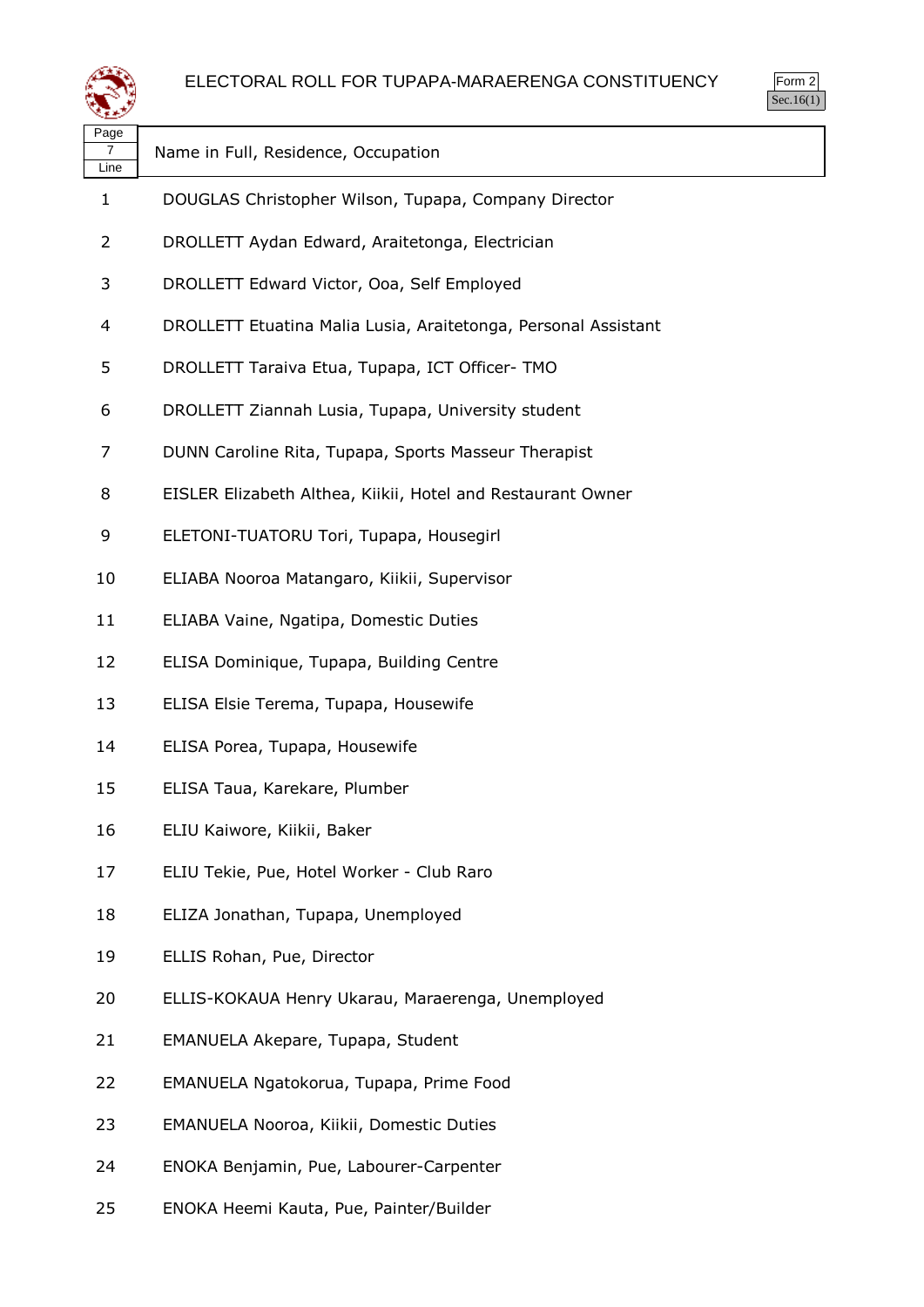



| Page<br>8<br>Line | Name in Full, Residence, Occupation                             |
|-------------------|-----------------------------------------------------------------|
| $\mathbf{1}$      | ENOKA Pirinuna'a Amanda, Tupapa, Student                        |
| 2                 | ENOKA Rutril Matamaru, Tupapa, Self employed                    |
| 3                 | ENUA Moerua, Ooa, Planter                                       |
| 4                 | ENUA Tamara, Ooa, Housewife                                     |
| 5                 | ENUA Taringa Piri, Ngatipa, Plumber                             |
| 6                 | ESTALL Alain Jovan-Tuoteote, Tupapa, Community Worker           |
| 7                 | ESTALL Miimetua, Tupapa, Domestic Duties                        |
| 8                 | EVANS Haydn John, Kiikii, Builder                               |
| 9                 | EVANS Jacqueline Tepaeru, Ngatipa, Health Planner               |
| 10                | EVANS John, Kiikii, Bank Officer                                |
| 11                | EVANS Julia, Kiikii, Full Time Mother                           |
| 12                | EVANS Mereana, Ngatipa, Domestic Duties                         |
| 13                | FAIREKA Teariki Marokura, Kiikii, Medical Doctor                |
| 14                | FAIREKA Tuakana Taua, Kiikii, Self Employed                     |
| 15                | FAIREKA Tupou Alfred, Kiikii, Self Employed                     |
| 16                | FAIREKA Tupou William, Kiikii, Airport Authority - Rescure Fire |
| 17                | FAIREKA-AUMAREVA Caroline, Kiikii, Mutual Funds Officer         |
| 18                | FANOVAHA Te Konini Jerina, Tupapa, Teacher                      |
| 19                | FARENS Sophie, Tupapa, Florist                                  |
| 20                | FOX Derek Tinia, Tupapa, Self Employed                          |
| 21                | FRAMHEIN Edward William, Tapae, Salesman                        |
| 22                | FRAMHEIN Rangi, Tupapa, Mechanic                                |
| 23                | FRAMHEIN Tekeu Emil, Pue, Clerk                                 |
| 24                | FRAMHEIN William Emil Teariki Apai, Maraerenga, Consultant      |
| 25                | FRYER Christine Ngarangi, Tupapa, Beauty Therapist              |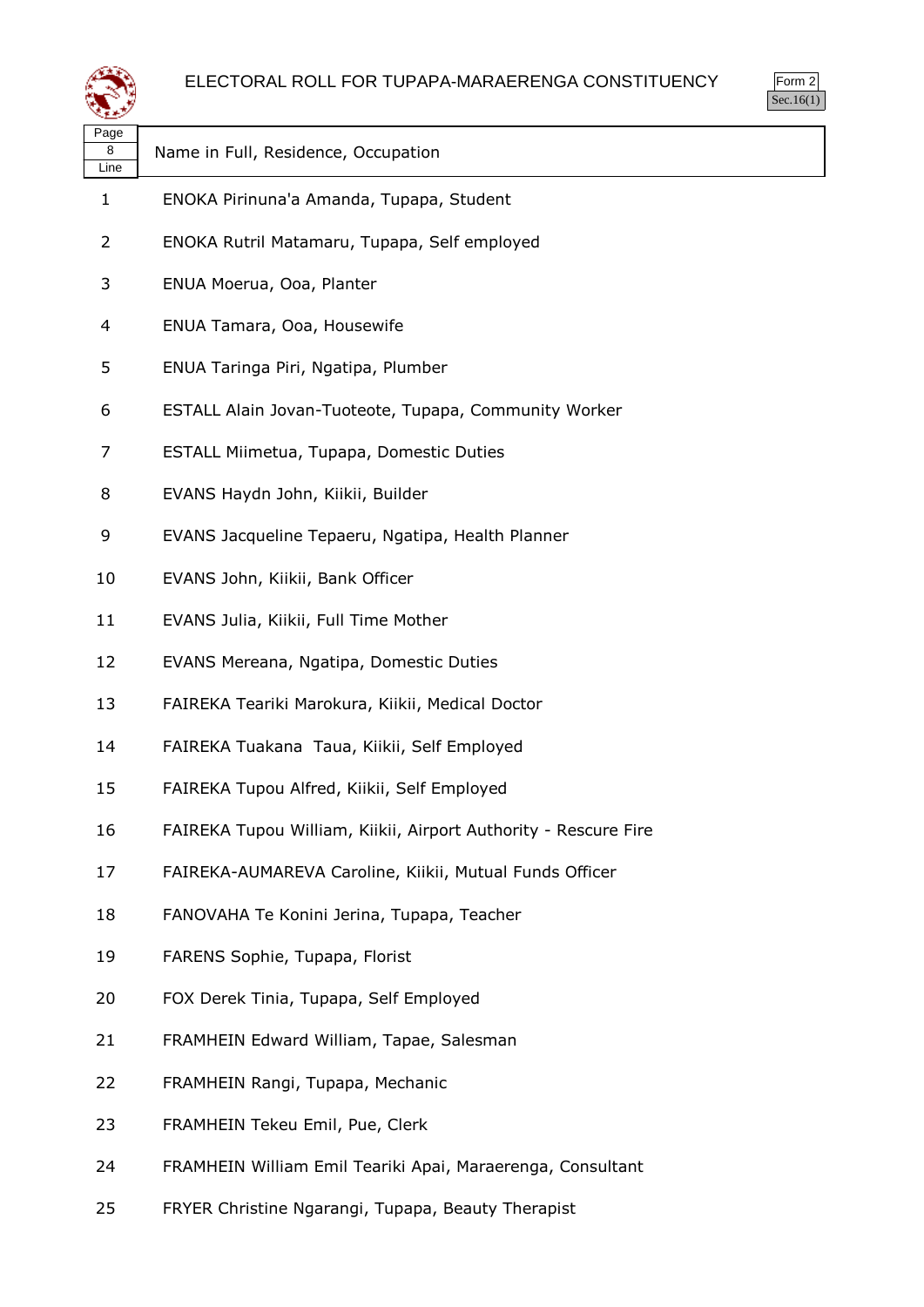



| Page           |                                                               |
|----------------|---------------------------------------------------------------|
| 9<br>Line      | Name in Full, Residence, Occupation                           |
| 1              | FRYER Pauline Christine, Tupapa, Retired                      |
| $\overline{2}$ | FRYER Robert Edward, Tupapa, Retired                          |
| 3              | GARNIER Louis Poevai, Tupapa, Marketing Director              |
| 4              | GEMPTON Ben, Kiikii, Contractor                               |
| 5              | GEMPTON Teinaki Iokopeta, Kiikii, Barmaid                     |
| 6              | GEORGE Apakura, Kiikii, Domestic Duties                       |
| 7              | GEORGE Apakura Velma, Kiikii, Domestic Duties                 |
| 8              | GEORGE Geomar, Tupapa, Storeman                               |
| 9              | GEORGE George, Tupapa, Unemployed                             |
| 10             | GEORGE Julie Ann, Tupapa, Part time Admin Assistant           |
| 11             | GEORGE Metua, Maraerenga, Student                             |
| 12             | GEORGE Moanga, Kiikii, Domestic Duties                        |
| 13             | GEORGE Moeroa Joseph, Tupapa, Electrical Worker               |
| 14             | GEORGE Nooroa, Maraerenga, Domestic Duties                    |
| 15             | GEORGE Numangatini Michael, Tupapa, Electrical Labourer       |
| 16             | GEORGE Randoph Kenneth, Tapae, Business Director              |
| 17             | GEORGE Rei Tumanava, Tapae, Housewife                         |
| 18             | GEORGE Temu Ngarima, Maraerenga, Minister of Religion         |
| 19             | GEORGE Tungane, Tapae-i-uta, Reservations Manager             |
| 20             | GEORGE PIAKURA June Ura, Kiikii, FIU Officer                  |
| 21             | GLASSIE Jessica, Tupapa, Travel Consultant                    |
| 22             | GLASSIE Jim, Tupapa, Bank Officer                             |
| 23             | GLASSIE Johnathan Samuel, Tupapa, Netball Country Coordinator |
| 24             | GOODRICK Beverly, Kiikii, Housewife                           |
|                |                                                               |

GOODRICK Clive, Kiikii, Welder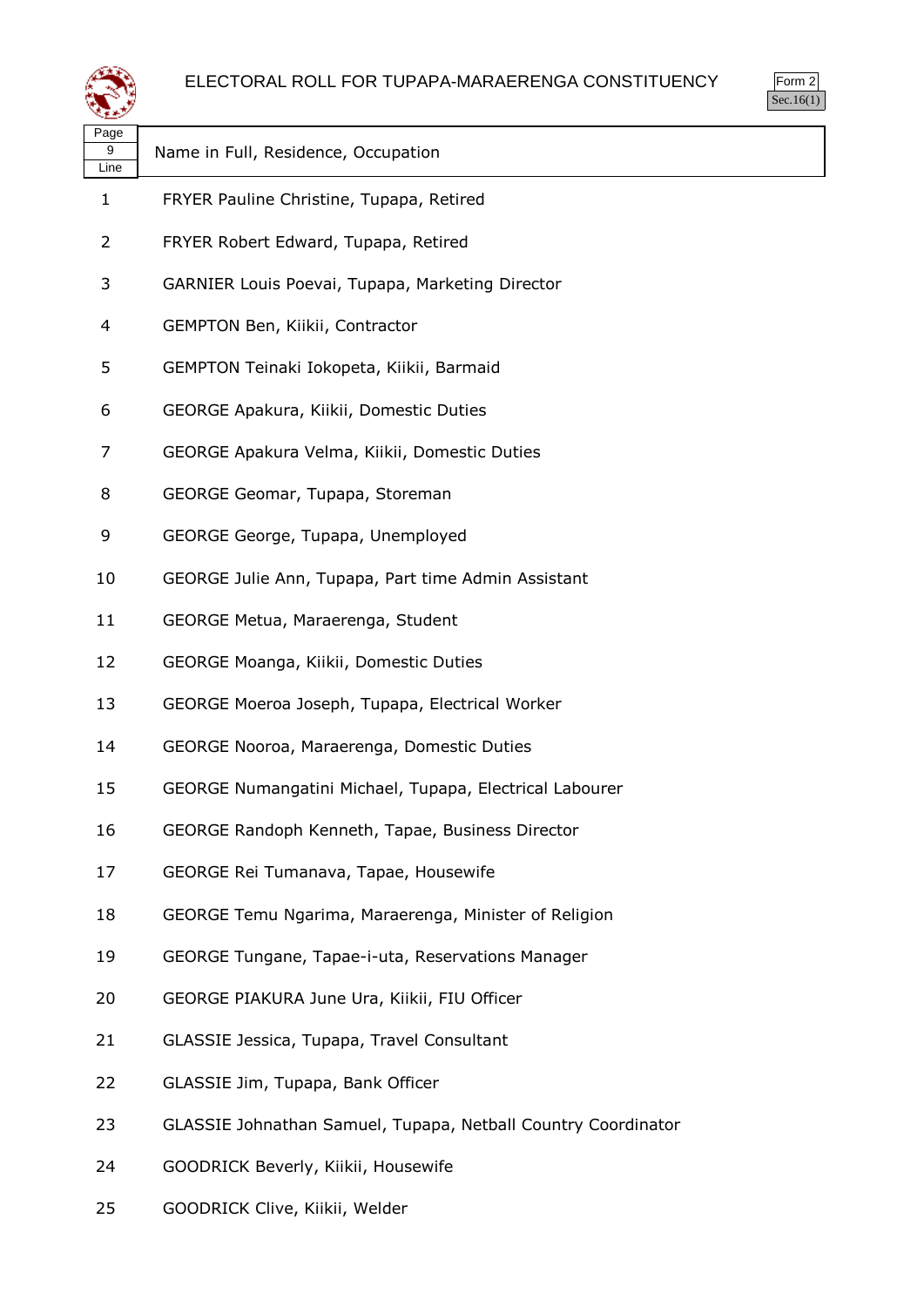



| Page<br>10<br>Line | Name in Full, Residence, Occupation                    |
|--------------------|--------------------------------------------------------|
| $\mathbf{1}$       | GOODRICK Joshua James, Tupapa, Self employed           |
| $\overline{2}$     | GORDON Gary George, Kiikii, Retired                    |
| 3                  | GRAHAM Daru Okirua Grace, Tupapa, Finance officer      |
| 4                  | GRAHAM Hugh Richard, Tupapa, Self Employed             |
| 5                  | GREIG Helen Dorothy, Kiikii, Communications Consultant |
| 6                  | GUKISUVA Duane, Tupapa, Security                       |
| 7                  | GUKISUVA Lai Naikaso, Tupapa, Shop Assistant           |
| 8                  | GUKISUVA Leba Luse, Tupapa, Home Duties                |
| 9                  | HAGAI Edward Vaeau, Maraerenga, Pensioner              |
| 10                 | HAGAI Kiniika Angelo, Kiikii, Kitchenhand Café Salsa   |
| 11                 | HAGAI Nga Nadine Gina, Tupapa, Medical Doctor          |
| 12                 | HAGAI Temu Mereana, Punataia, Police Officer           |
| 13                 | HAGAI Willy, Tupapa, Airport Authority                 |
| 14                 | HAGEN Matthias Friedmann, Tupapa, Tourism Operations   |
| 15                 | HAGEN Riki Rose, Tupapa, Self Employed                 |
| 16                 | HALSTON-ALLSWORTH Moari Cheryl, Tupapa, Office Manager |
| 17                 | HARDIE Teremoana, Tupapa, Retired                      |
| 18                 | HARMON Elizabeth, Kiikii, Tax Officer                  |
| 19                 | HARMON Grover Zinediwe, Tupapa, Student                |
| 20                 | HARMON Lee, Kiikii, Sport Administrator                |
| 21                 | HARMON Ngatokoa, Kiikii, Bank Officer                  |
| 22                 | HARMON Temata Kura, Kiikii, Student                    |
| 23                 | HARRIS Rachel Leanne, Tupapa, HOD Sales Assistant      |
| 24                 | HATCH Emily Joy, Araitetonga, Teacher- Apii Te Uki Ou  |

HAXTON Beryl Teautungane, Tupapa, Gardner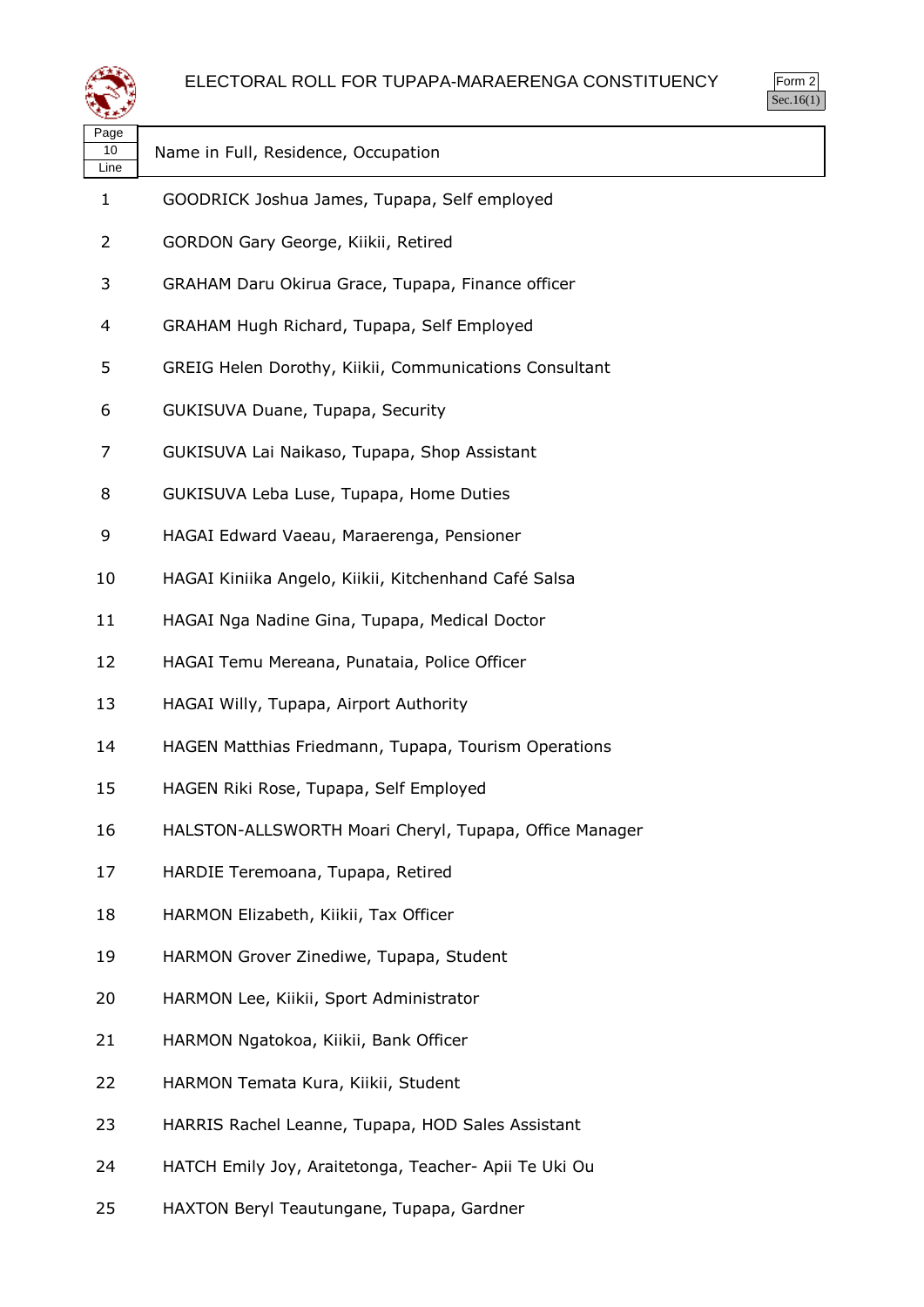

| Page<br>11<br>Line | Name in Full, Residence, Occupation                                             |
|--------------------|---------------------------------------------------------------------------------|
| 1                  | HEATHER Aporo Papa-Ta, Kiikii, Travel Consultant                                |
| 2                  | HEATHER Catherine, Pue, Home Duties                                             |
| 3                  | HEATHER Charleen Teinaki Tupuraa, KiiKii, Reservation - Front Office Supervisor |
| 4                  | HEATHER Elizabeth Tuvaine, Pue, Office Manager - Avarua Bakery                  |
| 5                  | HEATHER Joe-Ki Joseph, Tupapa, Shop Assistant                                   |
| 6                  | HEATHER Joseph Kati, Pue, Truck Driver                                          |
| 7                  | HEATHER Joseph Manoa, Kiikii, Machine Operator                                  |
| 8                  | HEATHER Verokura Anna, Tupapa, Finance Officer                                  |
| 9                  | HEATHER-RONGO Pokotiao Louisa, Nuki, Performance Analyst                        |
| 10                 | HENRY Andre Peyroux, Tupapa, Assistant Manager                                  |
| 11                 | HENRY Frali, Tupapa, Kitchen Hand                                               |
| 12                 | HENRY Martha, Tupapa, Lawyer                                                    |
| 13                 | HENRY Taumauri, Tupapa, Builder                                                 |
| 14                 | HENRY Toka-A-Noa, Tupapa, Unemployed                                            |
| 15                 | HENRY Tuariki Strickland, Tupapa, Cook Islands Maritime Officer                 |
| 16                 | HENRY William Ariki Kaikava, Tupapa, Storeman                                   |
| 17                 | HERMAN Alexandrya Tiare, Tupapa, Crown Counsel                                  |
| 18                 | HERMAN Edward Herman, Pue, Auditor                                              |
| 19                 | HERMAN Henry Arapai, Pue, Lawyer                                                |
| 20                 | HERMAN Kaitiniariki Sharyn Metuangaro, Tupapa, Bluesky customer champion        |
| 21                 | HERMAN Muraai Glover, Tupapa, Project Officer NES                               |
| 22                 | HERMAN Neti Tamarua, Tupapa, Registered Nurse                                   |
| 23                 | HERMAN Tamarua Teariki, Pue, Physician (Retired)                                |
| 24                 | HILL Nicola Lee, Kiikii, Business Owner                                         |

HOCKIN Patricia Jean, Pue, Self Employed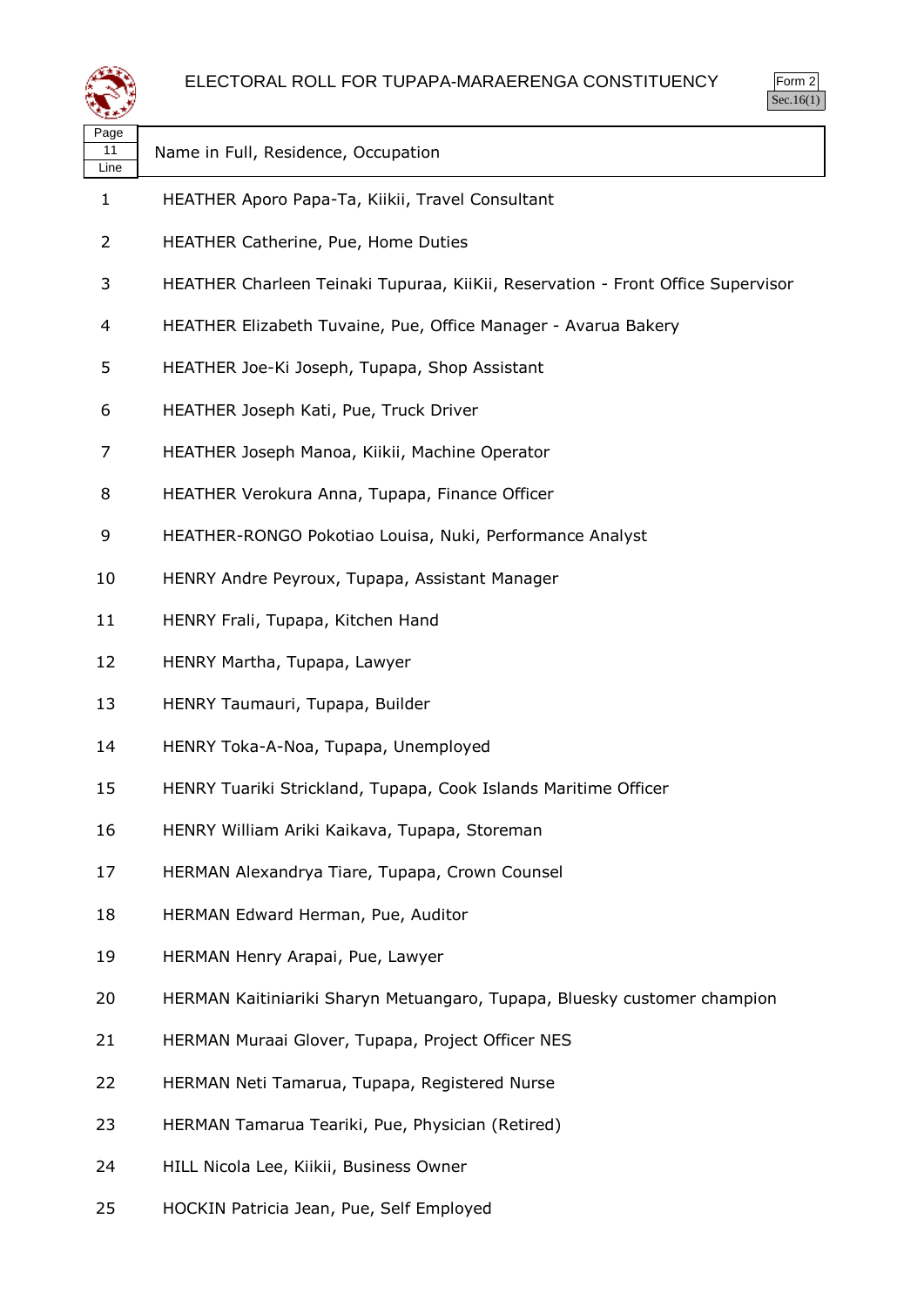

| Page<br>12<br>Line | Name in Full, Residence, Occupation                                   |
|--------------------|-----------------------------------------------------------------------|
| $\mathbf{1}$       | HOCKIN Thomas Campbell Munro, Pue, Pilot                              |
| 2                  | HOLFORD Jewel Ingrid Tangia Marama, Tupapa, FLA/Teller Western Union  |
| 3                  | HOSKING Taiti, Tupapa, School Teacher                                 |
| 4                  | HOWARD Marion Cecilia Kali, Tupapa, Accounts & Administration Manager |
| 5                  | HOWARD Ned Te-Atua-Katinga, Kiikii, Director                          |
| 6                  | HOWARD Ned William, Tupapa, Student                                   |
| 7                  | HOWARD Rita Elizabeth, Kiikii, Personal Secretary                     |
| 8                  | HOWARD Rotana, Tupapa, Student                                        |
| 9                  | HUNT Cole Jackson, Tupapa, Builder                                    |
| 10                 | HUNT Denise Annette, Tupapa, Self Employed                            |
| 11                 | HUNT Drew Anahera, Tupapa, Special Need                               |
| 12                 | HUNT Elliot Juliea, Tupapa, Teacher Aide                              |
| 13                 | HUNT Paul Jackson, Tupapa, Builder                                    |
| 14                 | HUNTER Brian Duncan, Kiikii, Sales Coordinator                        |
| 15                 | INAMATA Tutu Atera Lawrence, Tupapa, Designer                         |
| 16                 | INAPAPA Odile Rereao, Pue, Receptionist/Clerk                         |
| 17                 | INGRAM Alana Mavai, Tupapa, Office Administration                     |
| 18                 | INGRAM Joyce Nooroa, Tupapa, Retired                                  |
| 19                 | INGRAM William Kelly, Tupapa, Self employed                           |
| 20                 | INJIMO Tofiga Aisake, Nuki, Manager Sales                             |
| 21                 | IOANE Grace Tera, Araitetonga, Computer Operator                      |
| 22                 | IOANE Mona, Araitetonga, Member of Parliament                         |
| 23                 | IOANE Ngametua Matangaro, Araitetonga, Student                        |
| 24                 | IOANE Paeru Ratumu, Maraerenga, Retired                               |

IOTEVA Mamarangi, Kiikii, Housemaid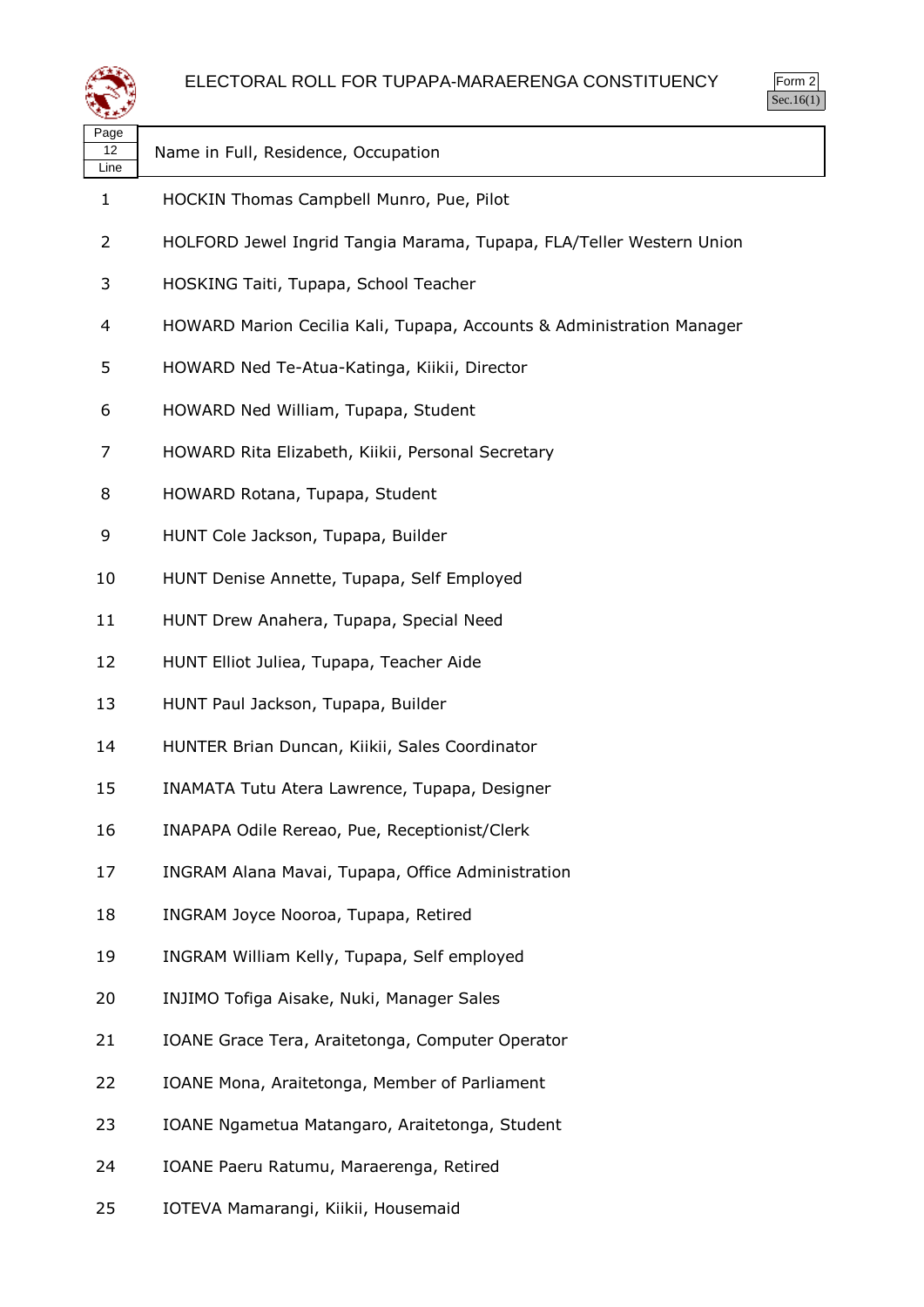



| Page<br>13<br>Line | Name in Full, Residence, Occupation                      |
|--------------------|----------------------------------------------------------|
| 1                  | IOTEVA Ngapoko, Tupapa, Hotel Worker-Club Raro           |
| 2                  | IRO Maeva-Leigh Puretu, Tupapa, Policy Advisor           |
| 3                  | IRO Ruth, Ooa, Supervisor                                |
| 4                  | IROA Andrew Koni, Pue, Mechanic - Te Aponga Uira         |
| 5                  | IROA Jamian Matt Mato, Pue, Delivery Driver              |
| 6                  | IROA Marissa, Pue, Self-employed                         |
| 7                  | IROA Matanoanoa, Kiikii, Lab Technician - Health         |
| 8                  | ISAAKA Teretahiti Rangi, Tupapa, Bank Officer            |
| 9                  | ISAIA Rariki, Ngatipa, Carpenter                         |
| 10                 | IVAITI Aaron Vaineparau Tutai, Tupapa, Student           |
| 11                 | IVAITI Dorothy Neil, Kiikii, Finance Officer             |
| 12                 | JACOB Metua, Ooa, Bank Officer                           |
| 13                 | JACOB Teariki Noorangi, Tupapa, Teacher                  |
| 14                 | JAMIESON Tony Lloyd, Tupapa, Self employed               |
| 15                 | JENNINGS Meegan Joy, Pue, Self Employed                  |
| 16                 | JENSEN Scott Ormond, Tupapa, Parts Manager               |
| 17                 | JIM Mikara Philli, Maraerenga, Unemployed                |
| 18                 | JOHN Murare, Kiikii, Planter                             |
| 19                 | JOHNSON Banaba Tupou, Kiikii, Bank Officer               |
| 20                 | JOHNSON Uriau, Kiikii, Shop Assistant                    |
| 21                 | JOHNSON-MITAERA Rangiaororoa Paula, Tupapa, Pearl Farmer |
| 22                 | JONASSEN Melody Tiavaru, Kiikii, Foreign Affairs Officer |
| 23                 | JOSEPH Alone, Maraerenga, Teacher Aide                   |
| 24                 | JOSEPH Elizabeth Twinn, Tupapa, Account Receivable Clerk |

JOSEPH Miitamariki, Ngatipa, Bank Officer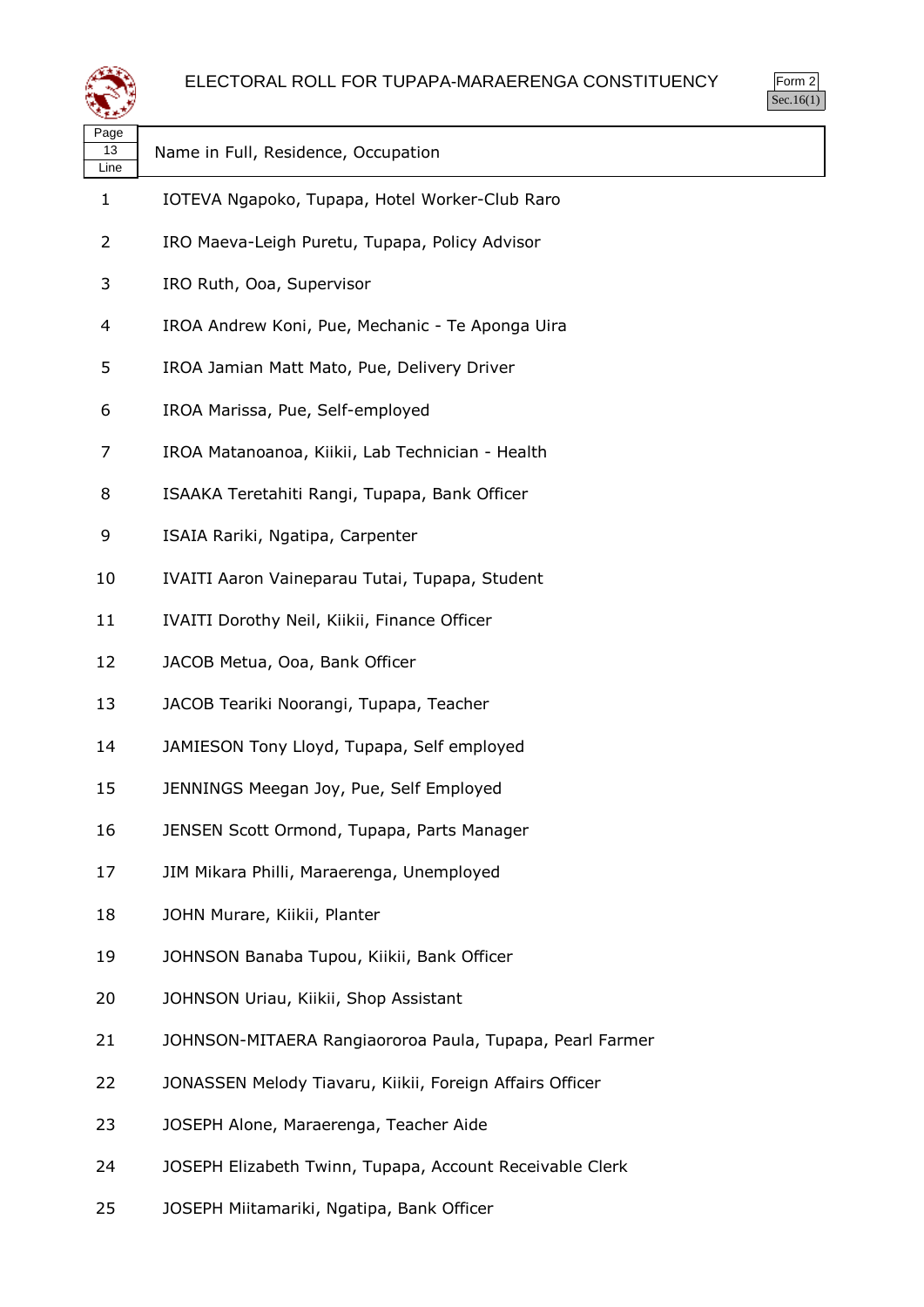



| لتعطيفه            |                                                                         | 000.10(1) |
|--------------------|-------------------------------------------------------------------------|-----------|
| Page<br>14<br>Line | Name in Full, Residence, Occupation                                     |           |
| 1                  | JOSEPH Ngatangata Puapii, Tupapa, Housewife                             |           |
| 2                  | JOSEPH Otheniel, Kiikii, Fish Filliter                                  |           |
| 3                  | JOSEPH Steven Teanau, Tupapa, Maintenance                               |           |
| 4                  | JOSEPH Sunai Terepai, Tupapa, Assistant Clerk                           |           |
| 5                  | JOSEPH Tama, Tupapa, Bartender                                          |           |
| 6                  | JOSEPH Teokotai Ota, Kiikii, Secretary, Ministry of Corrective Services |           |
| 7                  | JOSEPH Terai-Ma-Teata, Tupapa, Private Secretary                        |           |
| 8                  | JOSEPH Teremoana, Tupapa, Manager                                       |           |
| 9                  | JOSEPH Tuainekore, Ooa, Housemaid                                       |           |
| 10                 | JOSEPH-TUREPU Josephine Clark, Tupapa, Receptionist/Waitress            |           |
| 11                 | KAINA Kauraka Dan Eugene, Tupapa, Plumber                               |           |
| 12                 | KAINA-ARAITIA Tunoa, Tupapa, Finance Officer                            |           |
| 13                 | KAINUKU Bale Vuniwawa, Tupapa, House-Keeper                             |           |
| 14                 | KAINUKU Paora Sonny, Tupapa, Unemployed                                 |           |
| 15                 | KAIOU Nooroa Turuariki, Ngatipa, Caretaker                              |           |
| 16                 | KAIRAE Putai, Ooa, Unemployed                                           |           |
| 17                 | KAIRAU Nicole Meari Rangi-Te-Araroa, Pue, Sales Assistant               |           |
| 18                 | KAITARA Luka Junior, Maraerenga, Warehouse Assistant                    |           |
| 19                 | KAIVANANGA Tamari Teremoana, Tupapa, Self Employed                      |           |
| 20                 | KAMANA John, Ooa, Self Employed                                         |           |
| 21                 | KAMANA Mareta, Ooa, Teller BCI Bank                                     |           |
| 22                 | KAMANA Michael Teakaau, Ngatipa, Unemployed                             |           |
| 23                 | KAMANA Ngatamaine, Ooa, Officer Coordinator                             |           |
| 24                 | KAMANA Ngatupuna, Pue, Motor Mechanic                                   |           |
| 25                 | KAMANA Tauvirariki Wilson, Ooa, Electrician                             |           |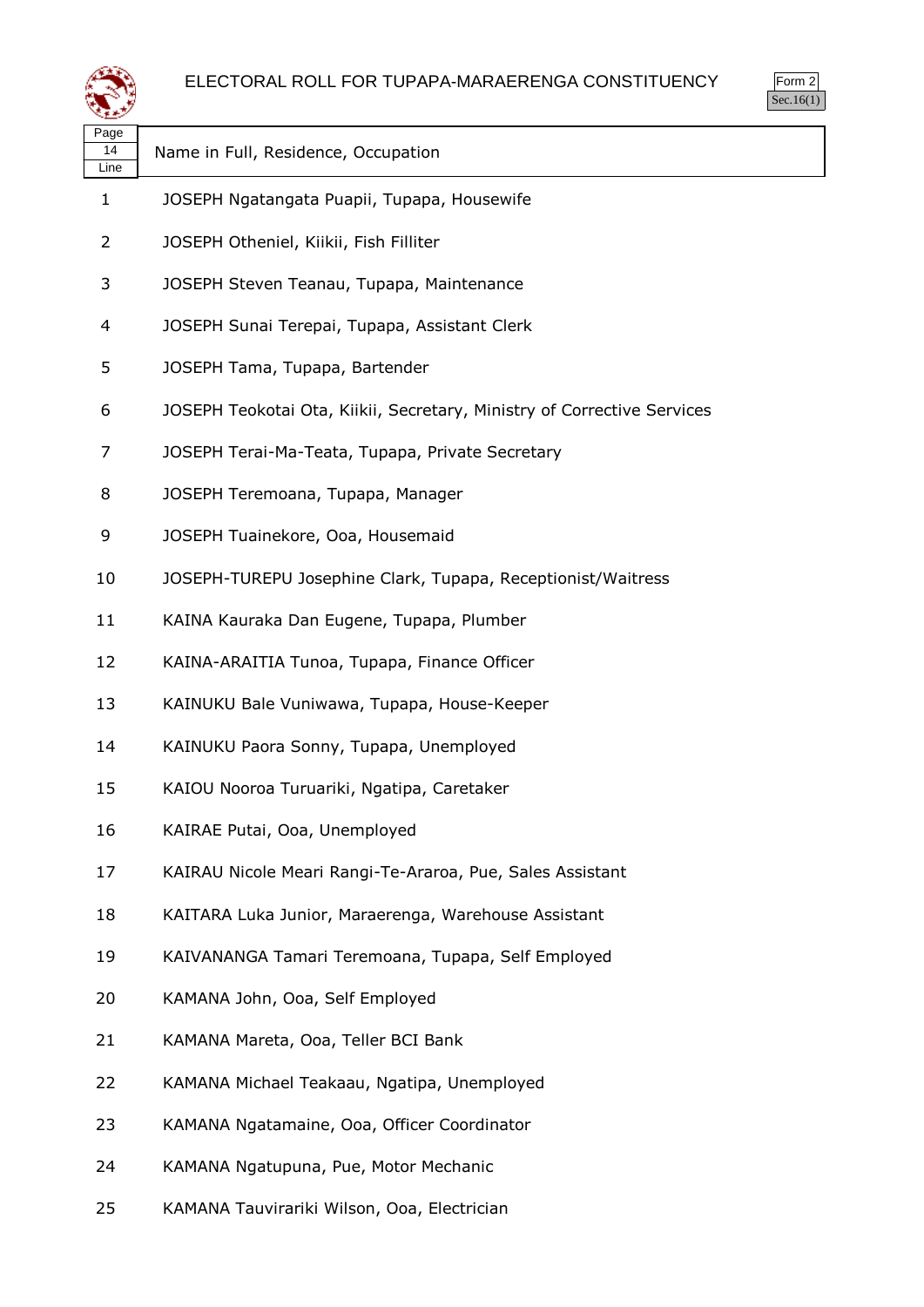



| Page<br>15<br>Line | Name in Full, Residence, Occupation                    |
|--------------------|--------------------------------------------------------|
| $\mathbf{1}$       | KAMANA Teariki, Araitetonga, Retired                   |
| 2                  | KAMANA Teeu Maeva, Tupapa, Self Employed               |
| 3                  | KAMANA Tyree, Tupapa, Trade School                     |
| 4                  | KAMANA Uriau, Vaikai, Cook                             |
| 5                  | KAMO Anthony Tangatapanu, Ooa, Caregiver               |
| 6                  | KAMUHEMU Leeone Terri, Tupapa, Bartender Traders       |
| 7                  | KAPI Ani, Pue, Unemployed                              |
| 8                  | KAPI Ngatokorima T, Tupapa, Groundsman                 |
| 9                  | KAPI Tangimetua Christopher, Kiikii, Plumber-PTS       |
| 10                 | KAPI Teokotai, Tupapa, Retiree                         |
| 11                 | KAPI Terepai Josephine, Punamaia, Office Manager       |
| 12                 | KAPUVAI Hiawatha, Tapae, Public Health Nurse           |
| 13                 | KARA Tangi, Tupapa, Warden                             |
| 14                 | KARAPONGA Arliza-Moana, Maraerenga, Shop Assistant     |
| 15                 | KARAPONGA Ngamoeroa, Maraerenga, Market Vendor         |
| 16                 | KARIKA Jeannin Tauarii, Tupapa, Mother                 |
| 17                 | KARIKA Kapitia, Tupapa, Retired                        |
| 18                 | KARIKA Roy, Pue, Labourer                              |
| 19                 | KAROTAUA Te-hau-arii Te-Mahara, Vaikai, Data Processor |
| 20                 | KATOA Terekimiora, Tupapa, Planter                     |
| 21                 | KATU Mamia, Tupapa, Unemployed                         |
| 22                 | KAUKURA Ana Maria, Tupapa, Housework                   |
| 23                 | KAURAKA-TANGAROA Teokotai, Ooa, Electrician            |
| 24                 | KAUTAI Atirua, Ooa, Gardner                            |
| 25                 | KAUTAI Jacob Tiriamai, Ooa, Builder                    |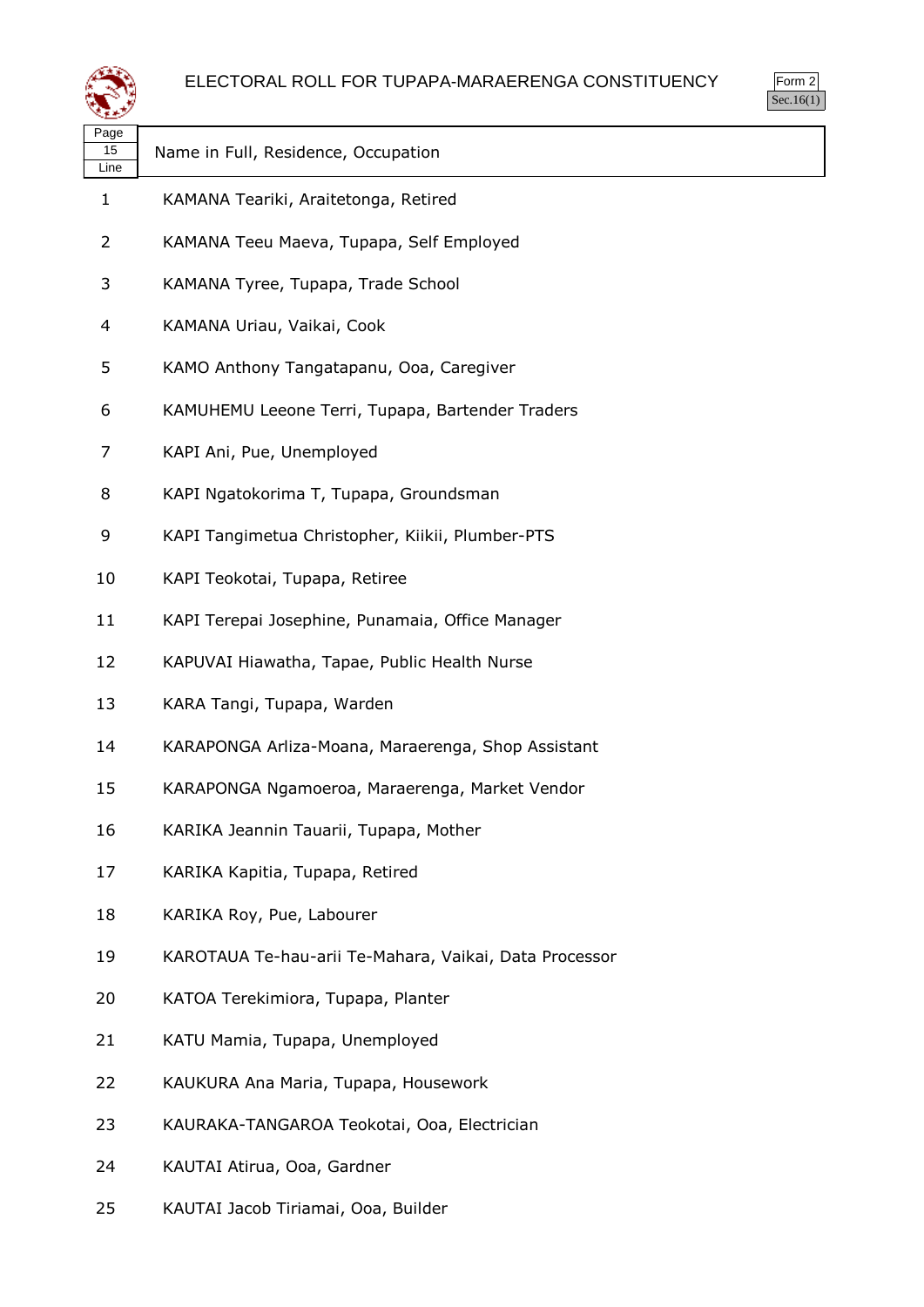



| ≍±≠                |                                                                |
|--------------------|----------------------------------------------------------------|
| Page<br>16<br>Line | Name in Full, Residence, Occupation                            |
| 1                  | KAUTAI Roimata O Mum, Ooa, Unemployed                          |
| 2                  | KAUTAI Samuel, Ooa, UnEmployed                                 |
| 3                  | KAUVAI William Stuart, Tupapa, Customs Broker                  |
| 4                  | KAVANA Angarei Peter, Tupapa, Bank Officer                     |
| 5                  | KAVANA Rio, Karekare, Police Officer                           |
| 6                  | KEA Pauline, Tupapa, Finance & Accounts Manager                |
| 7                  | KEEN James Edward, Kiikii, Teacher                             |
| 8                  | KENNING Vania Atinata Joan, Ooa, Civil Servant                 |
| 9                  | KIMIORA Harriette, Pue, SIS Officer                            |
| 10                 | KIRIKAVA Aporo Henderson, Tupapa, IT Manager-Police Department |
| 11                 | KIRIKAVA Maevarangi Paul Koekoe, Kiikii, Police Officer        |
| 12                 | KIRIKAVA Melissa Tekao, Kiikii, Fabric painter-TAV's           |
| 13                 | KOKAUA Henry, Tupapa, Retailer                                 |
| 14                 | KOKAUA Phillis Pitia, Maraerenga, Shop Assistant               |
| 15                 | KOPU Munokoa, Ngatipa, Driver                                  |
| 16                 | KOTEKA Anna Tuasivi, Araitetonga, Accountant                   |
| 17                 | KOTEKA Elizabeth Jane, Kiikii, Company Director                |
| 18                 | KOTEKA George Junior, Araitetonga, Driver                      |
| 19                 | KOTEKA John A, Kiikii, Electrician                             |
| 20                 | KOTEKA Joshua President, Tupapa, Unemployed                    |
| 21                 | KOTEKA Lucy, Tupapa, Unemployed                                |
| 22                 | KOTEKA President, Tupapa, Unemployed                           |
| 23                 | KOTEKA Talissa, Karekare, Lawyer                               |
| 24                 | KOTEKA Vaineritua Teremoana, Tupapa, Student                   |
| 25                 | KURETA Tekoruru, Maraerenga, Manager                           |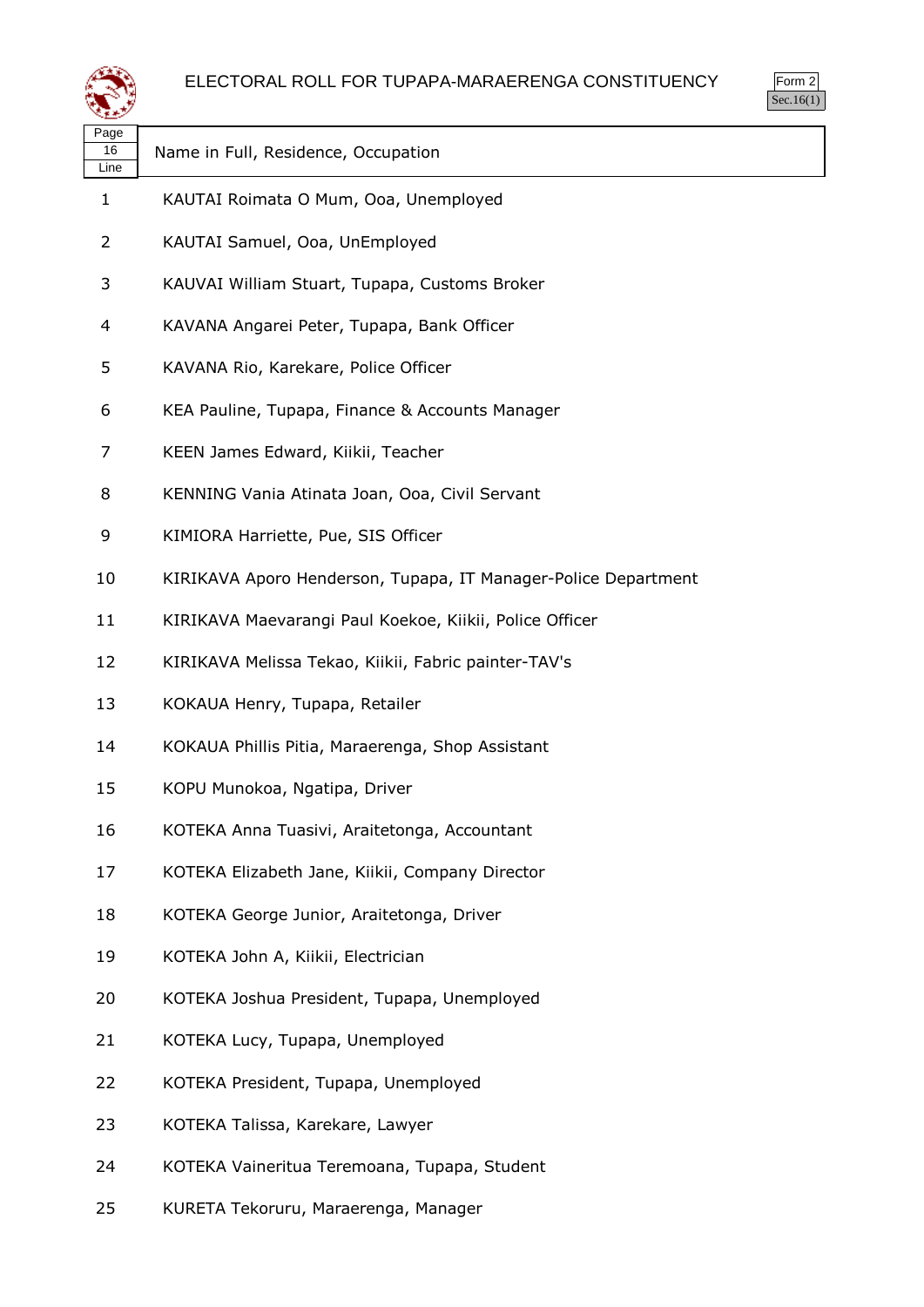



| Page<br>17<br>Line | Name in Full, Residence, Occupation                      |
|--------------------|----------------------------------------------------------|
| 1                  | LANE Joshua William, Karekare, IT                        |
| 2                  | LANE Myland, Kiikii, Bank Officer-BCI                    |
| 3                  | LARRY Apii, Kiikii, Shop Assistant                       |
| 4                  | LATHAM Malina, Tupapa, Occupation Not Stated             |
| 5                  | LAZARO Ngametua Moeroa, Tupapa, Dental Assistant         |
| 6                  | LITTLE Kevin Tearoa, Pue, Airport Security Officer       |
| 7                  | LITTLE Ngatokorua, Punataia, Shop assistant              |
| 8                  | LOKI Jiuta Boselawa, Tupapa, Electrical Apprentice       |
| 9                  | MACKENZIE Donald Fraser, Araitetonga, Retired            |
| 10                 | MACLEAN'MCMAHON Kali, Tupapa, Mooring Café               |
| 11                 | MAEA Aroa Lisa, Tupapa, Retail (Rarotonga Brewery)       |
| 12                 | MAEA Drew Marie, Tupapa, Babysitter                      |
| 13                 | MAEA Ngametua Mamatauturu Rahera, Maraerenga, Unemployed |
| 14                 | MAHIA Tamati Robert, Tupapa, Drain layer                 |
| 15                 | MAHUTARIKI Arthur, Maraerenga, Self Employed             |
| 16                 | MAIA Yawea, Pue, Baker                                   |
| 17                 | MAINE Ngaoa, Tupapa, First Windows & Doors Worker        |
| 18                 | MAINE Ngatamariki Matangaro, Tupapa, Housekeeping        |
| 19                 | MAKA Moeroa, Tupapa, Retired                             |
| 20                 | MAKA Ngatokotoru, Tupapa, Housewife                      |
| 21                 | MAKARA Jaymee Teokotai, Tupapa, Receptionist             |
| 22                 | MAKIMARE Benjamin Fuller, Ngatipa, Sales Assistant       |
| 23                 | MAKIMARE Marthalina, Ngatipa, Clerk                      |

- MAKIMARE Temaui Eleanor Grace Metua, Ngatipa, Student
- MANA Christopher Aiteina, Pue, Sales Rep Arama Associates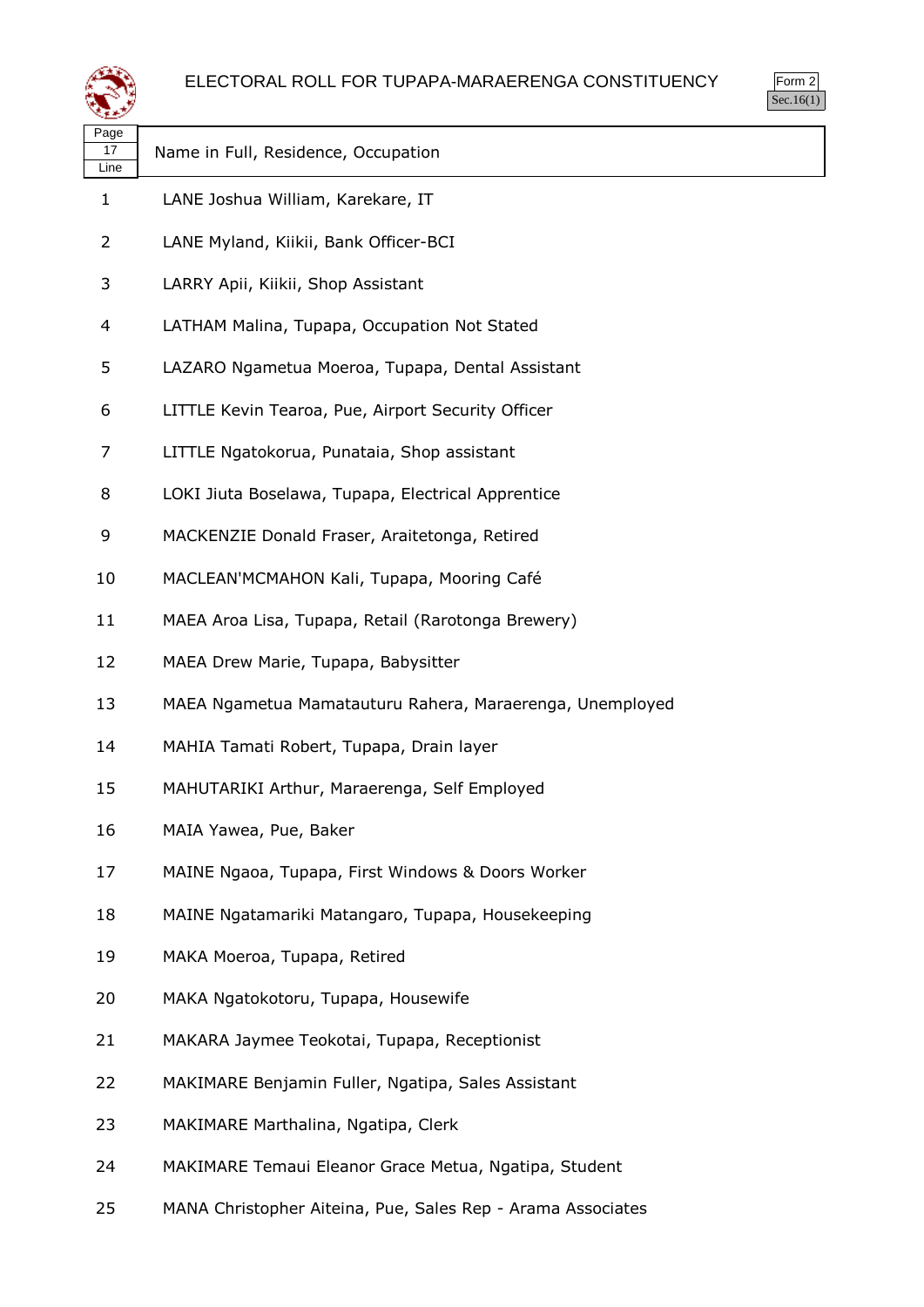

|            |                                                                              | Sec.16 |
|------------|------------------------------------------------------------------------------|--------|
| Page<br>18 | Name in Full, Residence, Occupation                                          |        |
| Line       |                                                                              |        |
| 1          | MANA Epi Junior, Tupapa, Prime Food                                          |        |
| 2          | MANA Leimona, Tupapa, Waitress                                               |        |
| 3          | MANA Tenga Epi, Araitetonga, Civil Engineer                                  |        |
| 4          | MANARANGI Arona, Tupapa, Retail CITC                                         |        |
| 5          | MANARANGI Rongo Ariki Ao, Tupapa, Shop Assistant - Foodland                  |        |
| 6          | MANARANGI - TROTT Teresa Tereapii, Kiikii, Consultant                        |        |
| 7          | MANAVAIKAI Kaitapu Tungane Mitiau, Nuki, Domestic Duties                     |        |
| 8          | MANAVAIKAI Naomi, Tupapa, Programme Officer                                  |        |
| 9          | MANAVAIKAI Ngatokorua Mitiau, Ngatipa, Domestic Duties                       |        |
| 10         | MANGERE Rire Leroy, Tupapa, Bus Driver                                       |        |
| 11         | MANGERE Tevaine, Pue, Teacher                                                |        |
| 12         | MANI Christian Connal, Kiikii, ICT Officer                                   |        |
| 13         | MANI Clayton Apeau, Tupapa, Driver                                           |        |
| 14         | MANI Marie, Ngatipa, Retired                                                 |        |
| 15         | MANI Veia, Kiikii, Stores Assistant-CIs Steel                                |        |
| 16         | MANI Wendy Joan, Kiikii, Chef                                                |        |
| 17         | MANILA Papa, Tupapa, Health                                                  |        |
| 18         | MANI-NGAOIRE Emil Tepaki Ngauru, Tupapa, Unemployed                          |        |
| 19         | MANU Chris, Tupapa, Occupation Not Stated                                    |        |
| 20         | MANU Matapakia, Tupapa, Pro Traveller                                        |        |
| 21         | MANUEL Christina Moeroa, Pue, Retail Assistant                               |        |
| 22         | MANUEL Christine Rowena, Tupapa, Manager- Port & Ships & Planning Operations |        |
| 23         | MANUEL Diane Tiare, Pue, Housewife                                           |        |
| 24         | MANUEL Jane Tangianau, Tupapa, Domestic duties                               |        |

MANUEL Mata, Ngatipa, Planter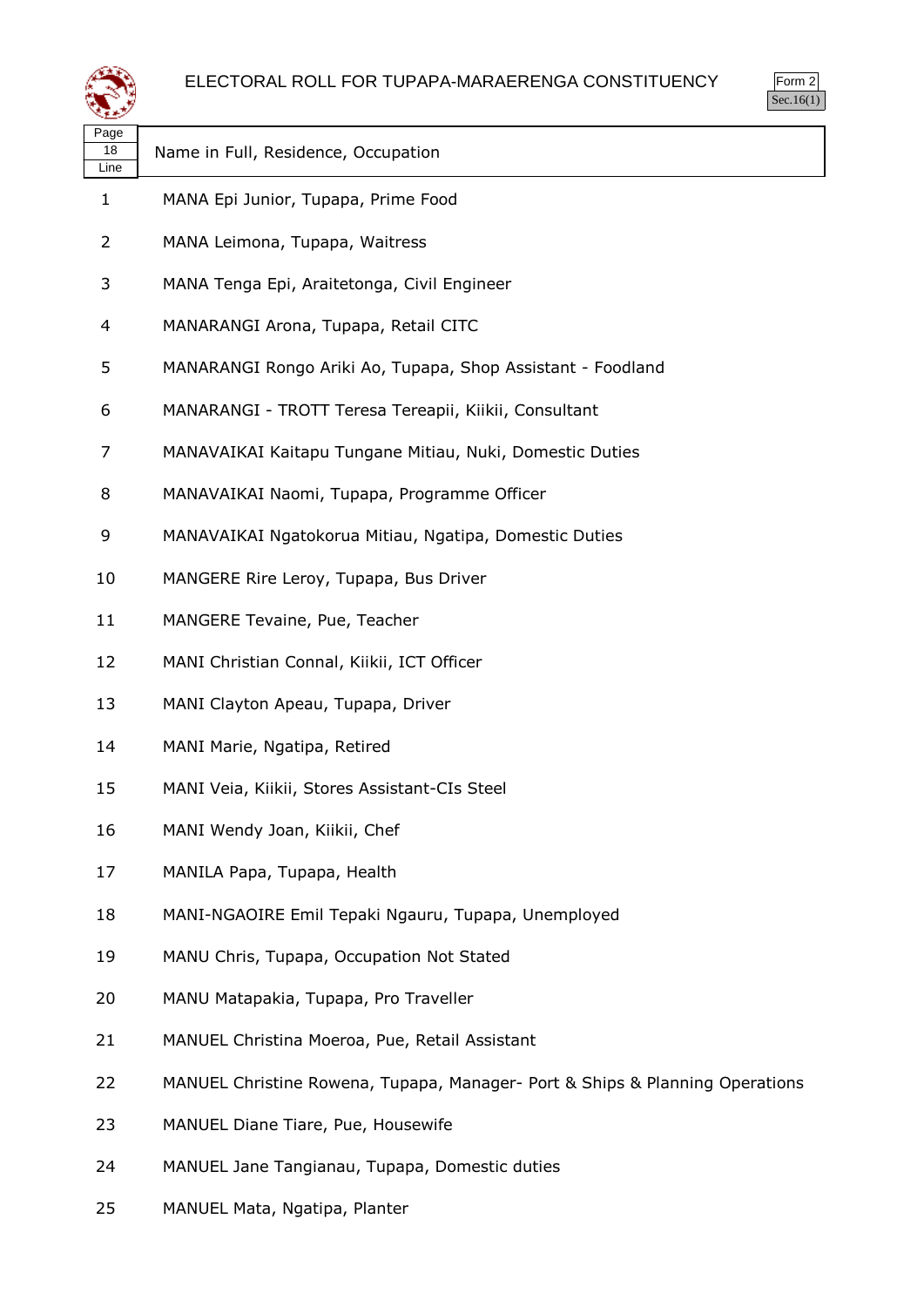



| Page<br>19<br>Line | Name in Full, Residence, Occupation                            |
|--------------------|----------------------------------------------------------------|
| $\mathbf{1}$       | MANUEL Michael David, Pue, Steel fixer                         |
| 2                  | MANUEL Tekaute, Tupapa, Nurse                                  |
| 3                  | MANUEL Tereapii Roger, Maraerenga, Joiner                      |
| 4                  | MANUEL Tupapa, Tupapa, Self-Employed                           |
| 5                  | MANUELA Anna, Ngatipa, Domestic Duties                         |
| 6                  | MANUELA Staycool, Tupapa, CITC Fresh and Frozen Supervisor     |
| 7                  | MANUELA Tangianau, Ngatipa, MOH - Supervisor Infection Control |
| 8                  | MANUEL-FORTES Mary Tere Tapeka, Tupapa, Self Employed          |
| 9                  | MAORA Selena, Tupapa, Shop Assistant                           |
| 10                 | MAREKO Rino Tangi, Tupapa, Energy Officer                      |
| 11                 | MARETAPU Anniegirl Frances, Tupapa, ANZ Teller                 |
| 12                 | MARETU Nakura, Maraerenga, Domestic Duties                     |
| 13                 | MARII Elizabeth, Tupapa, Administration Officer                |
| 14                 | MARO Leroy Ngatokoiva, Tupapa, Bakery                          |
| 15                 | MARO Makea Tikirupe, Tupapa, Assistant Mechanic                |
| 16                 | MARONA Haeley, Tupapa, Front Office Reception                  |
| 17                 | MARONA James Edward Makiroa, Vaikai, Studio Assistant-CITV     |
| 18                 | MARONA Karl Dione, Ooa, Builder                                |
| 19                 | MARONA Poko Lucenda, Ooa, Finance Manager-Manuia Beach         |
| 20                 | MARONA Tapeka, Vaikai, Retired                                 |
| 21                 | MARONA Tearoa Tekeu, Ooa, CITC                                 |
| 22                 | MAROPAI Robert, Tupapa, Mechanic                               |
| 23                 | MARSH Lydia Marian, Tapae, Assistant Administration Officer    |
| 24                 | MARSHALL Penrhyn, Tupapa, Receptionist                         |

MARSTERS Dick Carl, Araitetonga, Fisherman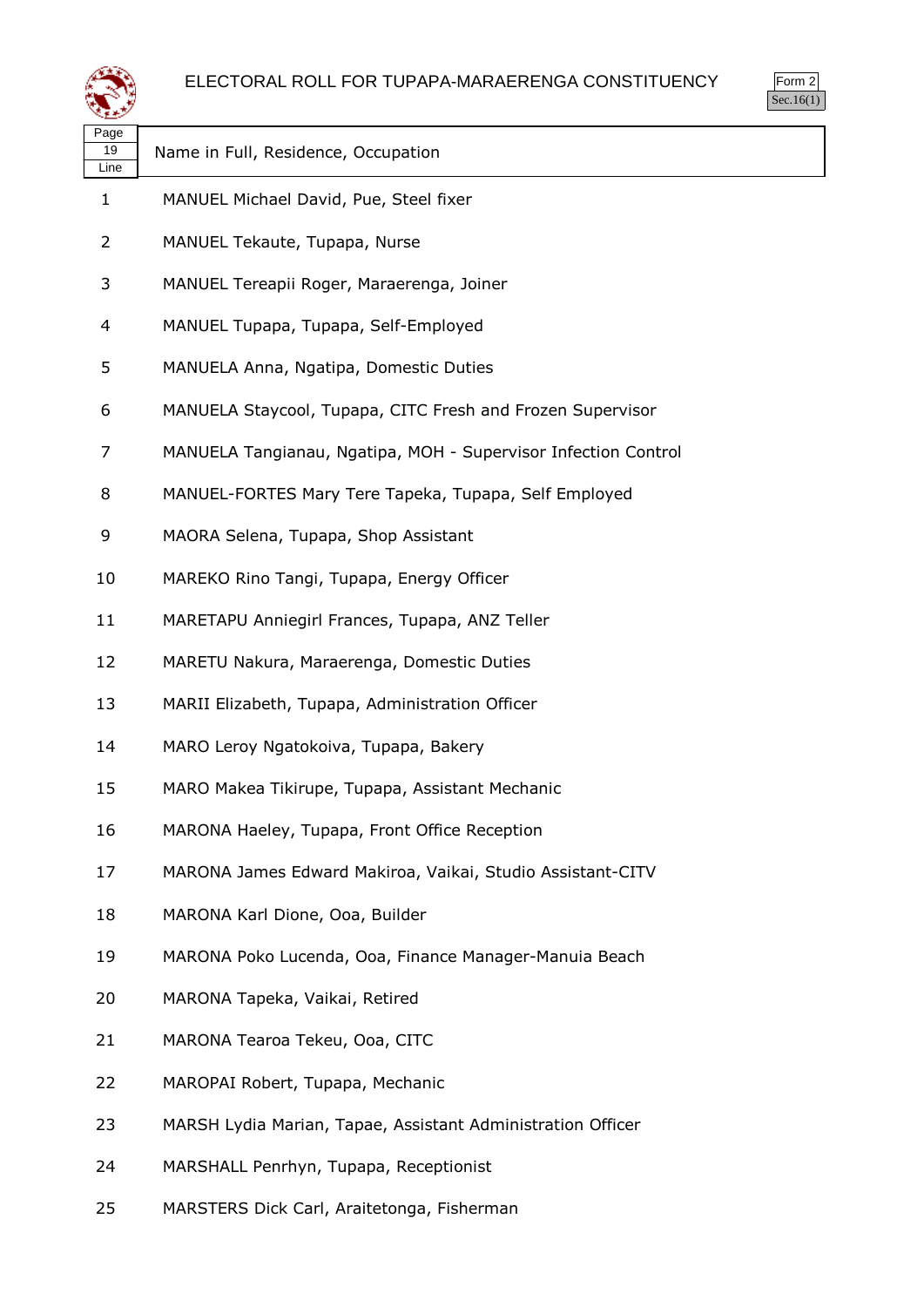



| Page<br>20<br>Line | Name in Full, Residence, Occupation                         |
|--------------------|-------------------------------------------------------------|
| 1                  | MARSTERS Grete Fevang, Araitetonga, Credit Controller       |
| 2                  | MARSTERS Ngaupoko Ina, Tupapa, Unemployed                   |
| 3                  | MARSTERS Ngu Paora, Tupapa, Fisherman                       |
| 4                  | MARSTERS Siniva, Tupapa, Admin Officer CISNOC               |
| 5                  | MARSTERS Taia Marsters, Tupapa, Unemployed                  |
| 6                  | MARSTERS Teinakore, Kiikii, Teacher                         |
| 7                  | MARSTERS Tom John, Araitetonga, Seaman                      |
| 8                  | MARSTERS Tom Temu, Araitetonga, Retired                     |
| 9                  | MARUKORE Ruta, Kiikii, Housewife                            |
| 10                 | MARUKORE Tereva, Tupapa, Carpenter                          |
| 11                 | MARUKORE PIIRA Riata, Tupapa, Housewife                     |
| 12                 | MATAI Teremoana Panapa, Ooa, Driver - CITC                  |
| 13                 | MATAIO Katreena Nani, Tupapa, Waitress                      |
| 14                 | MATAIO Ruta, Pue, Laundry worker                            |
| 15                 | MATAIO TAIRI Maina, Vaikai, Health Promotion Officer        |
| 16                 | MATAIO TAIRI Tuakana, Ooa, Builder-Mike Rennie Construction |
| 17                 | MATAITI Joseph Antonio, Tupapa, Carpenter                   |
| 18                 | MATAITI Tangiteina, Kiikii, Painter                         |
| 19                 | MATAITITINI Roana Kerevakalau, Tupapa, Accountant           |
| 20                 | MATAMAKI Joyce Matapo, Tupapa, Nurse                        |
| 21                 | MATANGI Selina Moira, Tupapa, Teacher                       |
| 22                 | MATAORA Auora Jimmy, Tupapa, Fishery Officer                |
| 23                 | MATAORA Tamayele, Tupapa, Housemaid-Edgewater               |
| 24                 | MATAPO Anna Lincolm, Tupapa, Teacher                        |

MATAPO Ngapoko Amiria, Tupapa, Housemaid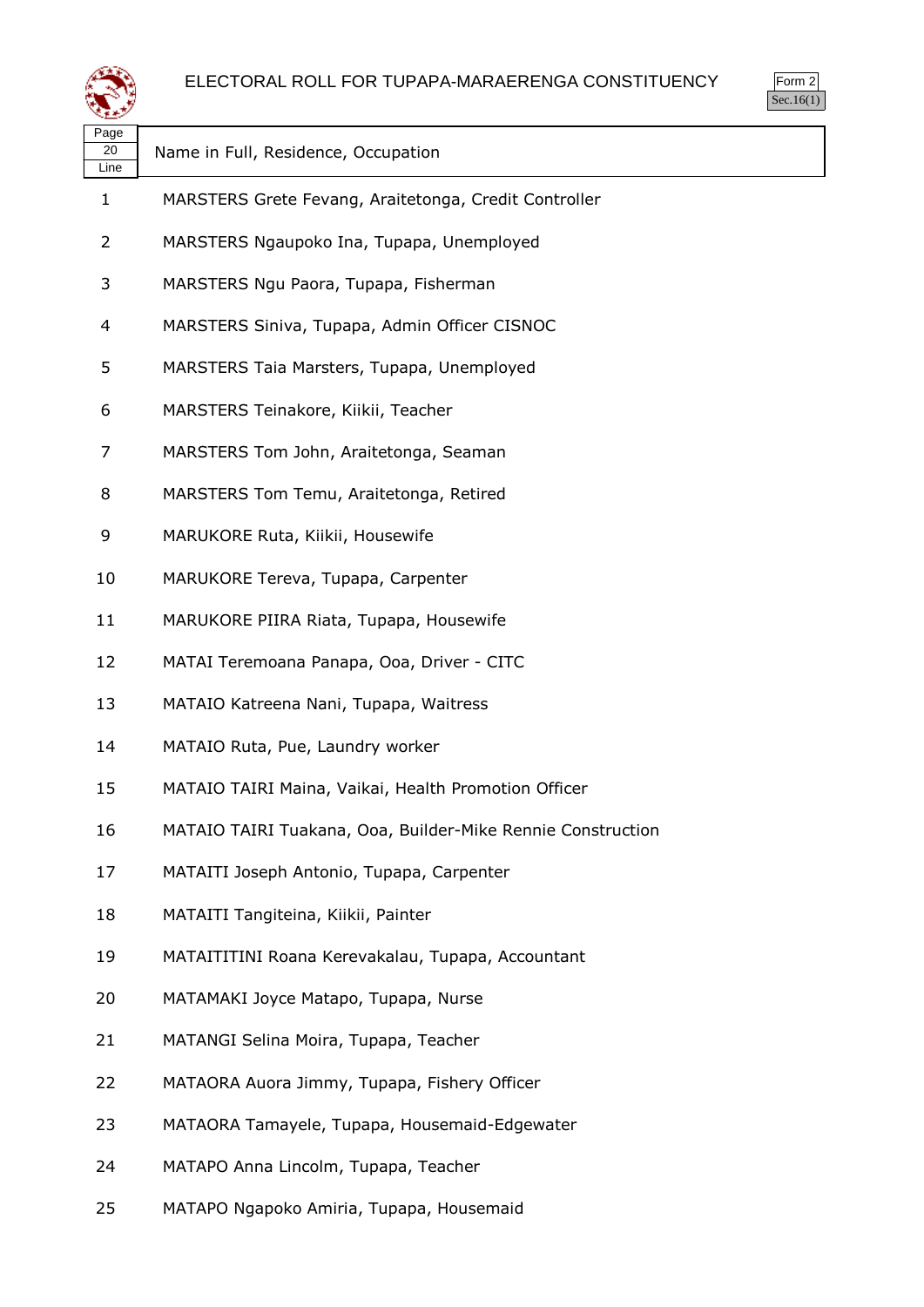

Form 2 Sec.16(1)

| Page<br>21<br>Line | Name in Full, Residence, Occupation                           |
|--------------------|---------------------------------------------------------------|
| 1                  | MATARA Richard Sundstorm, Tupapa, Theological Student         |
| 2                  | MATAROA Aramoana Tearoa-o-Terangi, Maraerenga, Cashier        |
| 3                  | MATAROA Danny Ngametua Enua, Maraerenga, Self Employed Farmer |
| 4                  | MATAROA David, Tupapa, Occupation Not Stated                  |
| 5                  | MATAROA Oropai Nooroa, Maraerenga, Red Cross                  |
| 6                  | MATATEI Ngatupuna Marcel, Tupapa, Shop Assistance-Text Mart   |
| 7                  | MATATEI Vainekiikii O Vainetutai, Ngatipa, Ambulance Driver   |
| 8                  | MATAVAI Gerald, Maraerenga, Prison Security                   |
| 9                  | MATEARIKI Noeline, Tupapa, Product Co-ordinator               |
| 10                 | MATEORA Terepai, Tupapa, Security                             |
| 11                 | MATO Davey Babetizo Lloyd, Tupapa, Delivery                   |
| 12                 | MATO Glassie, Ooa, Bakery Worker                              |
| 13                 | MATUTU George, Vaikai, Public Servant                         |
| 14                 | MATUTU Georgina, Tupapa, Postal Officer                       |
| 15                 | MAUI Teariki, Kiikii, Accounts Clerk                          |
| 16                 | MAUNGAATI Taina Sarah, Tupapa, Baker/Delivery                 |
| 17                 | MAURANGI Marcienne Simone, Tupapa, Receptionist               |
| 18                 | MAVE Adria, Tupapa, Maintenance Worker                        |
| 19                 | MCBRIDE Jeanette Mela Reid, Tupapa, Waitress                  |
| 20                 | MCCORMACK Gerald, Kiikii, Director                            |
| 21                 | MCDONNELL Adam Gregory, Kiikii, Trust officer                 |
| 22                 | MCKAY Brenda Tokire, Ooa, Self employed                       |
| 23                 | MCKAY Jaewynn Ena-Marie, Tupapa, Self Employed                |
| 24                 | MCKENZIE Teau Moana, Pue, Director                            |

MCLEOD Jane Moepoti, Ooa, Hairdresser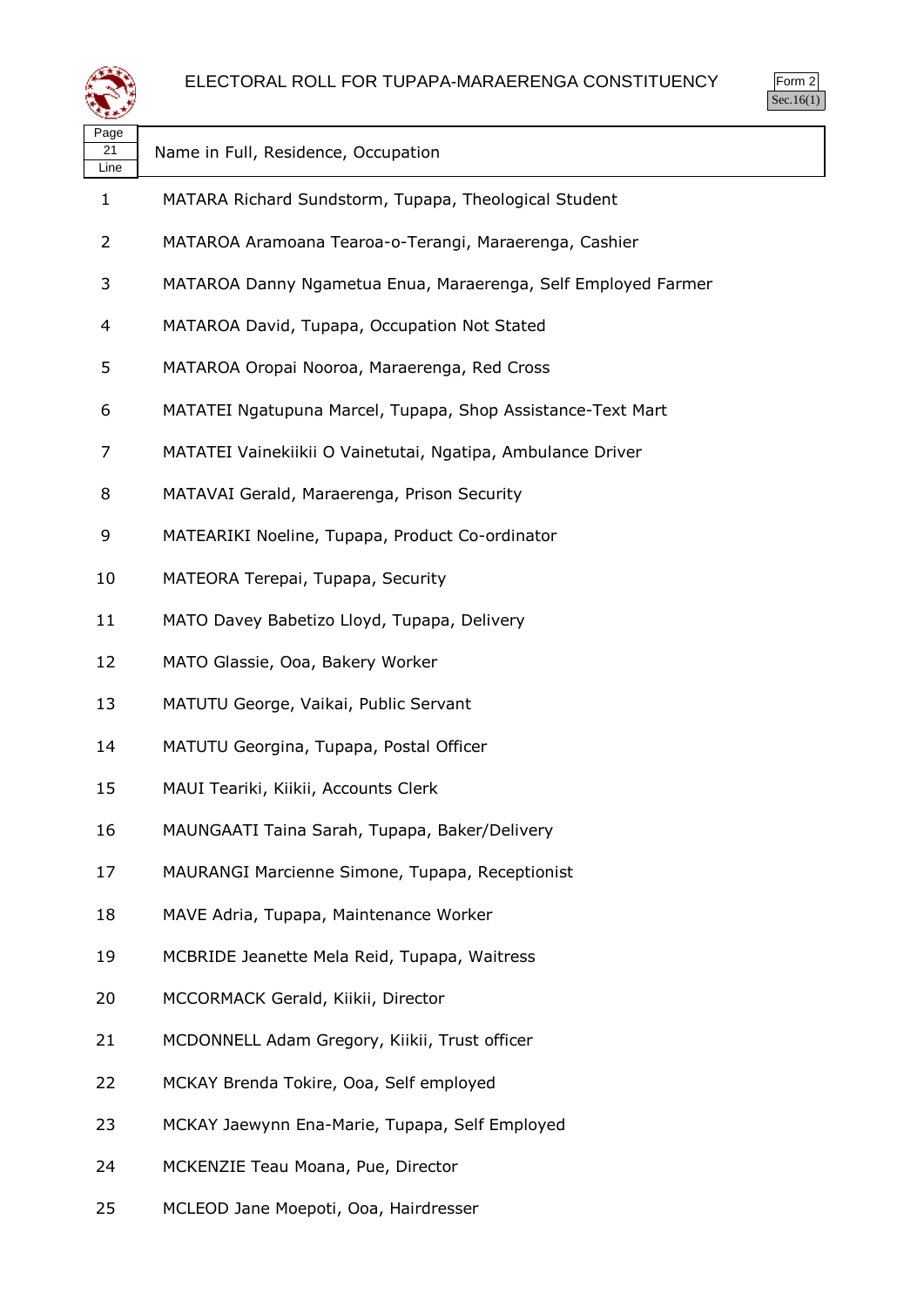



| Page<br>22<br>Line | Name in Full, Residence, Occupation                                 |
|--------------------|---------------------------------------------------------------------|
| 1                  | MCMAHON Marshall, Tupapa, Accommodation Manager                     |
| 2                  | MEHAU Ernest Taepae, Kiikii, Retired                                |
| 3                  | MEREMERE Hurikapu, Tupapa, Pensioner                                |
| 4                  | MEREMERE Namoa, Tupapa, Housewife                                   |
| 5                  | METUA Travel Kavahui, Tupapa, Koka Tour                             |
| 6                  | METUAKORE George, Tupapa, Public Servant                            |
| 7                  | MIDWINTER Madeline Jean, Kiikii, Housewife                          |
| 8                  | MIIMETUA Jackie, Tupapa, Unemployed                                 |
| 9                  | MILLS Collin Edward, Ooa, Hydroponic Farmer                         |
| 10                 | MILLS Jan-Marie, Ooa, Business Owner                                |
| 11                 | MILLS Memory, Pue, Land Court Clerk                                 |
| 12                 | MILNER Roseanne Elizabeth, Tupapa, Business owner                   |
| 13                 | MILNER Scott, Tupapa, Business Owner                                |
| 14                 | MIRIA Immanuel, Tupapa, CITC                                        |
| 15                 | MIRIA Savannah Naomi, Ooa, Salesperson-Tokerau jim Designs          |
| 16                 | MIRIA Tony, Tupapa, Raro Tours(Driver)                              |
| 17                 | MIRIA-AUMAREVA Maara Tereapii, Kiikii, First Windows (Office Clerk) |
| 18                 | MOEAURI Annie, Tupapa, Accounts Clerk                               |
| 19                 | MOEKAPITI Taaki Geoffrey, Tupapa, Public Health Inspector           |
| 20                 | MONASTRA Kylie Jayne, Tupapa, Accommodation Manager                 |
| 21                 | MONGA Jolene Ann, Tupapa, Tax Officer - MFEM                        |
| 22                 | MOO Temaruata, Ooa, Assistant Supervisor-CITC Wholesale             |
| 23                 | MOORE Teariki, Tupapa, Laundry Runner                               |
| 24                 | MOSE Ben, Kiikii, Company Director                                  |

MOUTIRA Vainetutai, Tapae-i-uta, Housegirl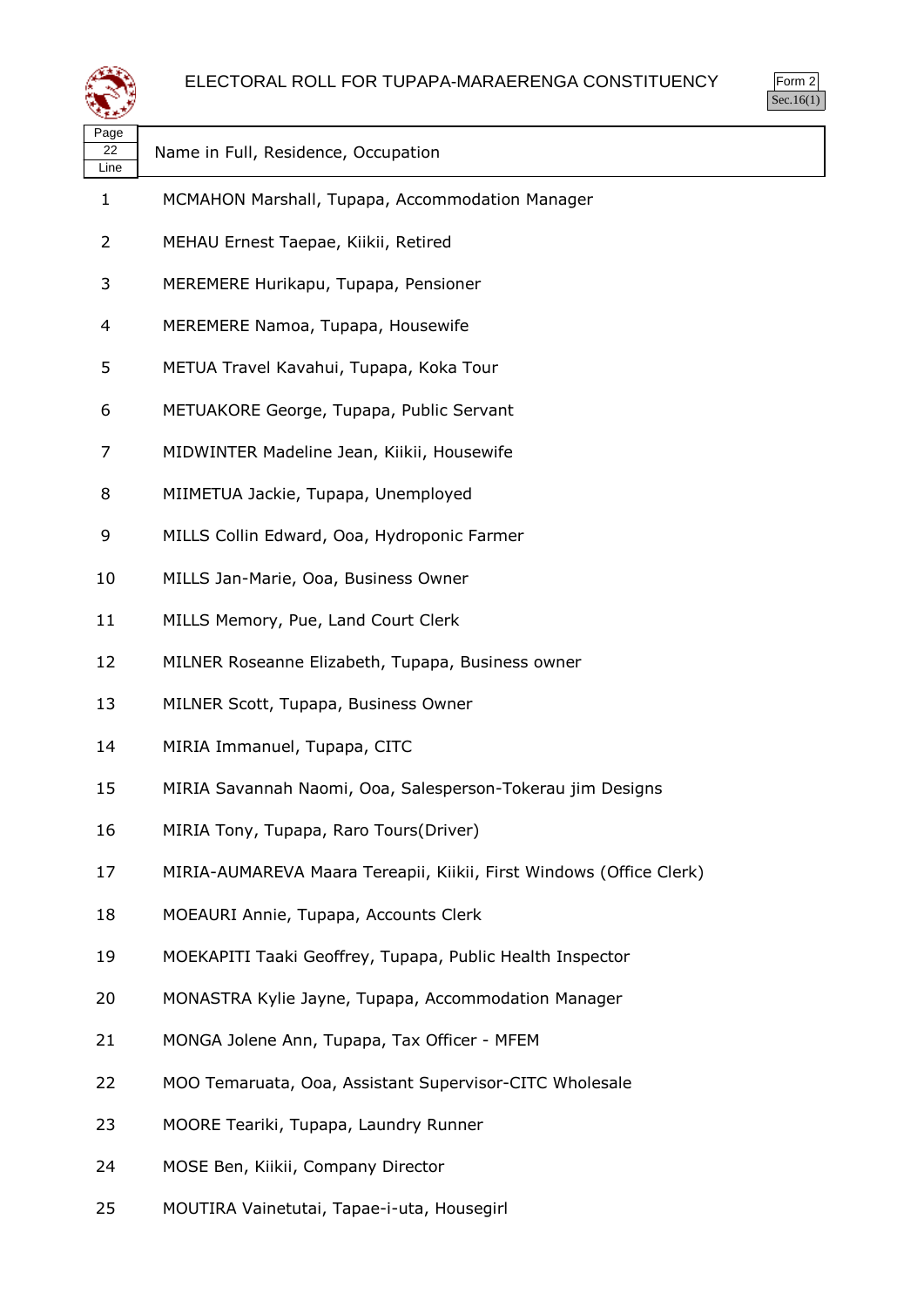

Form 2 Sec.16(1)

| Page<br>23<br>Line | Name in Full, Residence, Occupation                               |
|--------------------|-------------------------------------------------------------------|
| 1                  | MUIR Helen Tearuru, Tupapa, Shop Owner / Pearl Farmer             |
| 2                  | MULHOLLAND Tarita Maruia Isabel, Tupapa, Pharmacy Technician      |
| 3                  | MUNRO MANU Rhys Bromley, Tupapa, Barman                           |
| 4                  | MUNUKOA Vaia Helen, Ngatipa, Domestic Duties                      |
| 5                  | MURRAY Jennifer Eve, Kiikii, Financial Controller                 |
| 6                  | MURRAY Kerry, Tupapa, Aircraft Engineer                           |
| 7                  | MURRAY Melissa Louise, Tupapa, Operations Support                 |
| 8                  | MURRAY Robati Te Aruru, Tupapa, Part time worker                  |
| 9                  | NAKU Avele Simona, Ngatipa, Police Officer                        |
| 10                 | NAND James Vineshwa Tangata Tutai Junior, Tupapa, Groundsman-MOCD |
| 11                 | NAND Maara Metua, Kiikii, Self Employed                           |
| 12                 | NAPA Alexander George Parau, Tupapa, Unemployed                   |
| 13                 | NAPA Matamaki, Tupapa, Shop Attendant                             |
| 14                 | NAPA Napa Harry, Ooa, Self Employed                               |
| 15                 | NAPA Napa Tauei, Araitetonga, Chef                                |
| 16                 | NAPA Tevairangi Keila Tupuraa, Ooa, Student                       |
| 17                 | NATINI Turi, Tupapa, Avarua Bakery                                |
| 18                 | NATO Nato Junior, Kiikii, Retired                                 |
| 19                 | NELIO Nathan, Tupapa, IT Support Manager                          |
| 20                 | NELIO Teokotai, Tupapa, Shop Assistant                            |
| 21                 | NEWBEGGING Eric, Tupapa, Prison Warden                            |
| 22                 | NEWBIGGING Alistair James, Tapae, Surveyor/Draughtsman            |
| 23                 | NEWBIGGING Anna Faye, Tapae, Probation Officer                    |
| 24                 | NGA Edwin Exham, Kiikii, Planter                                  |
| 25                 | NGA Keu Teokotai, Tupapa, Grower                                  |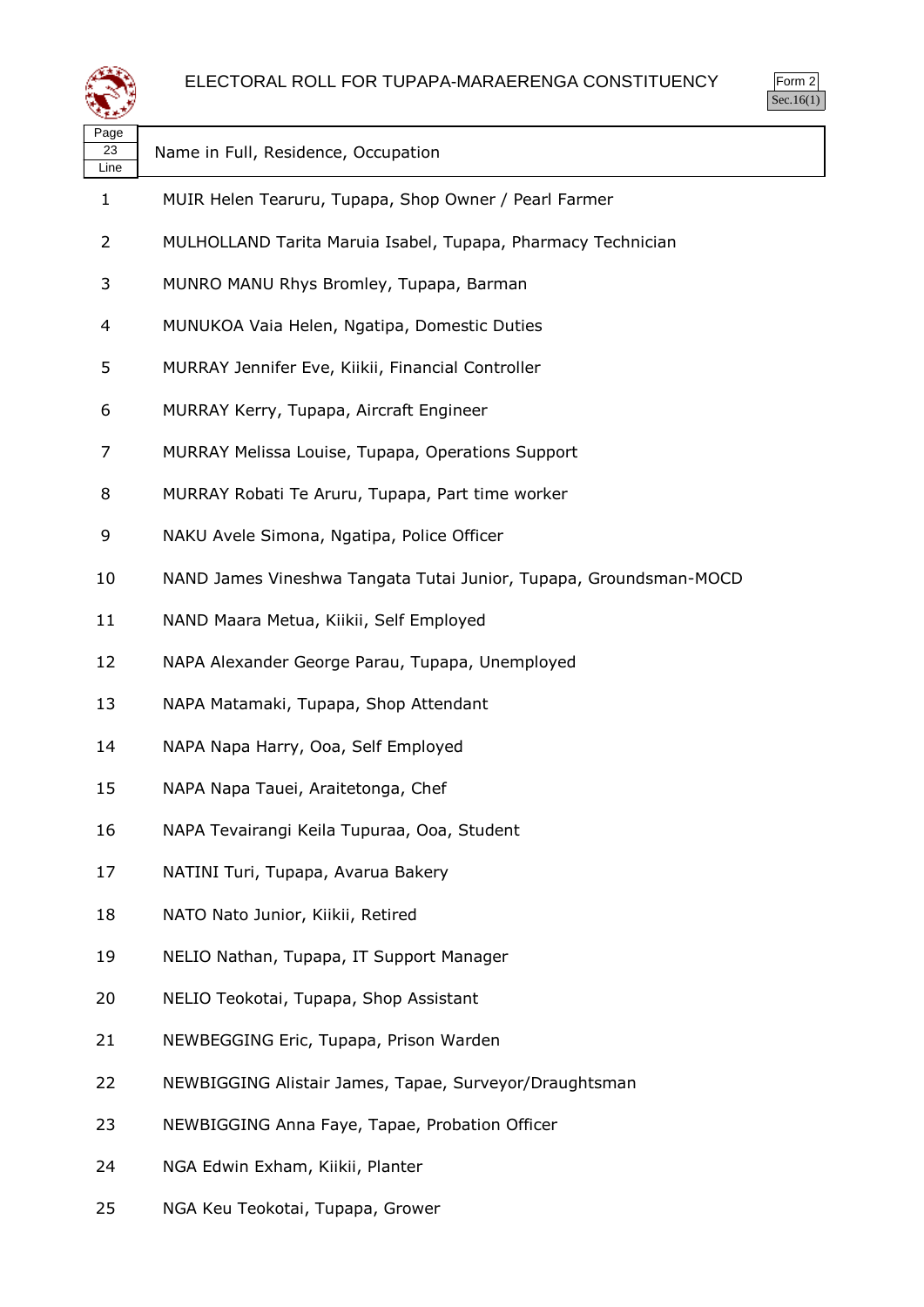



| Page<br>24<br>Line | Name in Full, Residence, Occupation                                |
|--------------------|--------------------------------------------------------------------|
| 1                  | NGA Rau, Kiikii, Planter                                           |
| 2                  | NGAERUAITI Kirirua, Ngatipa, Carpenter                             |
| 3                  | NGANI Jane Ua, Kiikii, Shop Assistant                              |
| 4                  | NGANU Belinda Apakura, Ngatipa, Telecom - Sales Assistant          |
| 5                  | NGANU Maru, Kiikii, Grower                                         |
| 6                  | NGANU Teariki, Ooa, Storeman-CITC                                  |
| 7                  | NGAOIRE Metua, Tupapa, Mets Officer-Meteorological                 |
| 8                  | NGAPARE George, Pue, Self-employed                                 |
| 9                  | NGAPARE George Ngateina, Tupapa, Toa Gas                           |
| 10                 | NGARO Miitangi, Maraerenga, Orometua Vaine                         |
| 11                 | NGARO Tearoa, Pue, Registered Nurse                                |
| 12                 | NGARO Vakaroto, Maraerenga, Minister of Religion - CICC            |
| 13                 | NGARUA Alexander Koroa, Kiikii, Student                            |
| 14                 | NGARUA Jocelyne Margaret Ngatungane, Kiikii, Account Intern        |
| 15                 | NGARUA Memory Koroa, Kiikii, Telecom Technician                    |
| 16                 | NGARUA Paiorua Peter Mark, Tupapa, Water Engineer/ Site Technician |
| 17                 | NGATAE Savahna Harii, Tupapa, Shop Assistance                      |
| 18                 | NGATAMAINE Amy Takota'a, Tupapa, Tax Officer                       |
| 19                 | NGATAMARIKI Junior, Kiikii, Builder                                |
| 20                 | NGATAMARIKI Nooroa, Tupapa, Painter                                |
| 21                 | NGATAMARIKI Norma, Tupapa, Crown Accountant-MFEM                   |
| 22                 | NGATAMARIKI Tangitamaiti, Tupapa, Casual Worker                    |
| 23                 | NGATAMARIKI Teremoana, Vaikai, Cleaner                             |
| 24                 | NGATAUA Mana, Nuki, Customer Services                              |

NGATI Joan Tiano, Tupapa, Waitress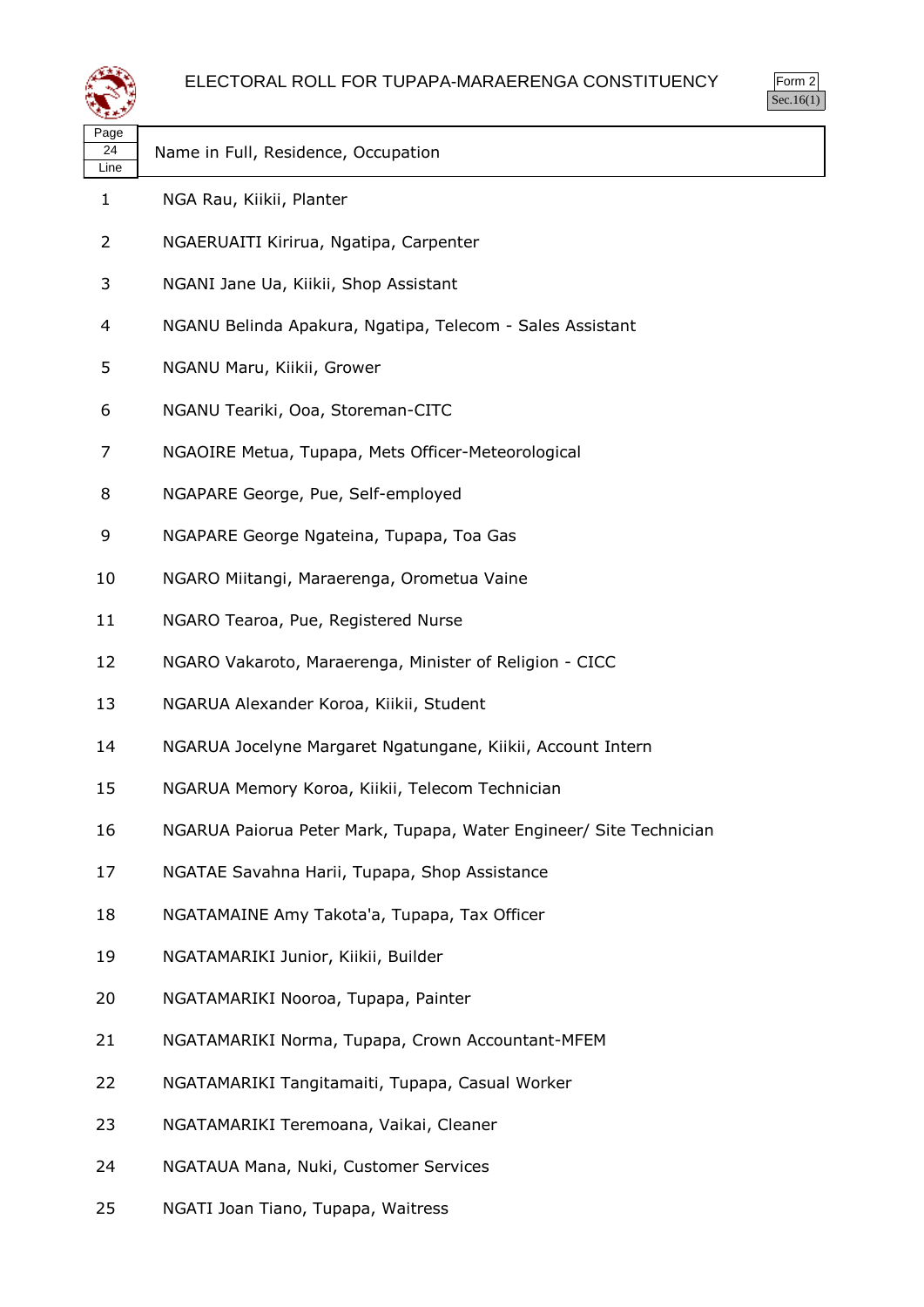



| Page<br>25<br>Line | Name in Full, Residence, Occupation                      |
|--------------------|----------------------------------------------------------|
| 1                  | NGATIKAO Rodney-John Akavi, Tupapa, Self Employed        |
| 2                  | NGATOKOA Maurice Daniel, Tupapa, Carpenter               |
| 3                  | NGATOKORUA Amelia, Vaikai, Domestic Duties               |
| 4                  | NGATOKORUA Timi, Ngatipa, Construction Labourer          |
| 5                  | NGATOKORUA Vaine Elizabeth, Vaikai, Finance Manager      |
| 6                  | NICHOLAS Desmond Edward, Tupapa, Bartender(Trader Jacks) |
| 7                  | NICHOLAS Edwin, Tupapa, Ambulance Driver                 |
| 8                  | NICHOLAS Edwina, Tupapa, Housekeeping                    |
| 9                  | NICHOLAS Fred Exham, Kiikii, Self Employed               |
| 10                 | NICHOLAS Lorna, Tupapa, Catering Supervisor              |
| 11                 | NICHOLAS Moetuma Puatara, Kiikii, Public Servant - MOH   |
| 12                 | NICHOLAS Tamainetutai, Tupapa, Nurse                     |
| 13                 | NICHOLAS Teokotai, Ooa, Domestic Duties                  |
| 14                 | NICHOLAS Tua, Kiikii, Pensioner                          |
| 15                 | NICHOLLS Inangaro Travel, Tupapa, Self employed          |
| 16                 | NICHOLLS Jean Magdalina, Tupapa, Environment Officer     |
| 17                 | NICHOLLS Mariana Teinakore, Tupapa, Receptionist         |
| 18                 | NICHOLLS Miimetua, Kiikii, Supervisor - Mobil Oil        |
| 19                 | NICHOLLS Raui Jnr, Tupapa, Kitchen hand                  |
| 20                 | NICHOLLS Rennie Andrew, Tupapa, Student                  |
| 21                 | NICHOLLS Tepua-Tara-Ariki, Kiikii, Accounts Clerk        |
| 22                 | NIO Kirianu, Tupapa, Dentist                             |
| 23                 | NIO Parau, Tupapa, Nurse                                 |
| 24                 | NOOAPII Teokotai, Tupapa, Company Director               |
|                    |                                                          |

NOOAPII INAMATA Ana Naomi, Vaikai, Accountant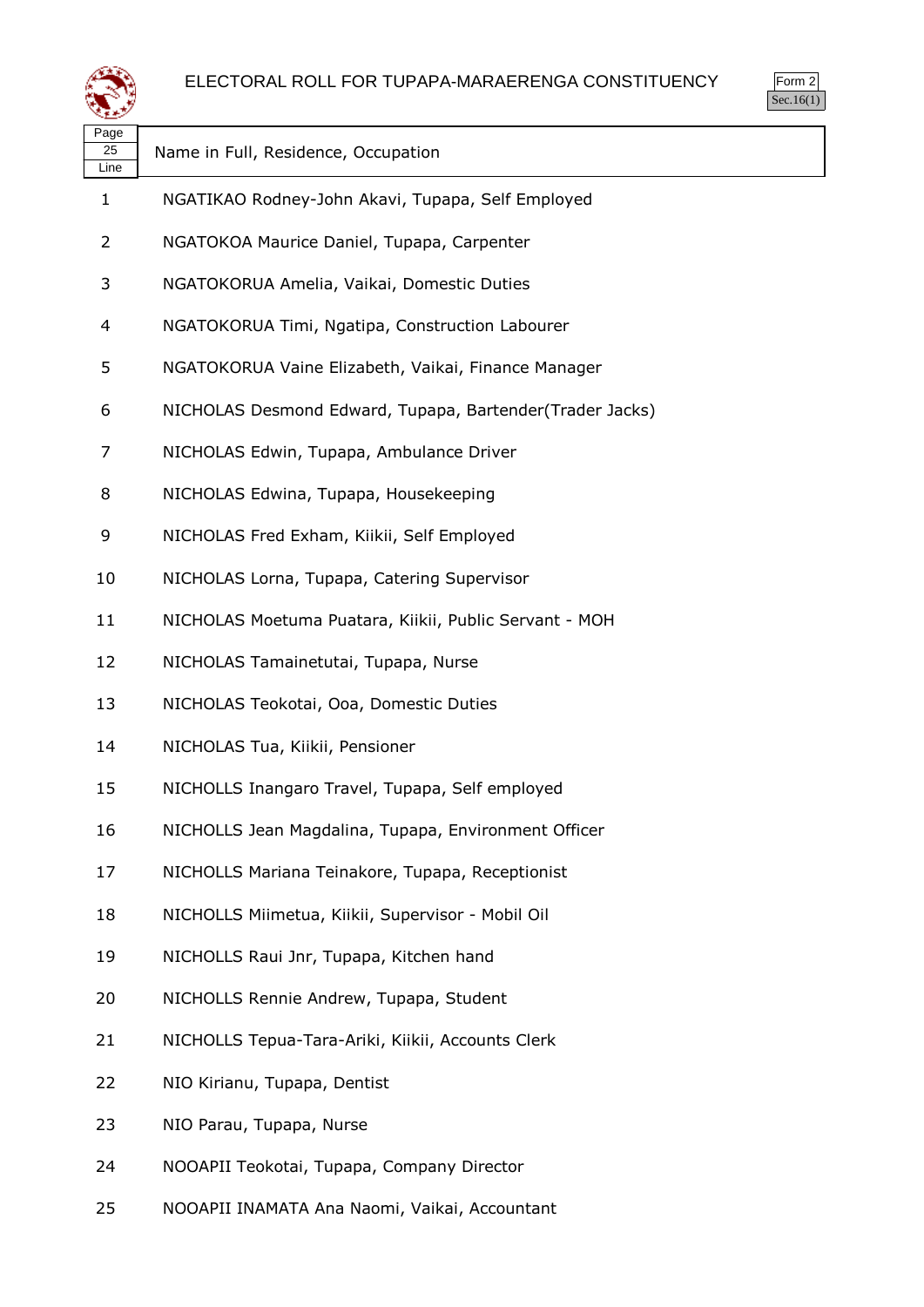

Form 2 Sec.16(1)

| Page<br>26 | Name in Full, Residence, Occupation                                  |
|------------|----------------------------------------------------------------------|
| Line       |                                                                      |
| 1          | NOOAPII TOMMY Hosea Paraia Thomas, Tupapa, Student                   |
| 2          | NOOAPII TOMMY Joseph Hosea, Tupapa, Public Servant                   |
| 3          | NOOAPII TOMMY Tehina May, Tupapa, Office Administrator               |
| 4          | NOOROA Kiikoro, Ngatipa, Butcher                                     |
| 5          | NOOROA Tearoa, Tupapa, DJ                                            |
| 6          | NOOTAI Ake, Tupapa, Student                                          |
| 7          | NOOTAI Moeroa Rakei Kura, Nuki, Check Out Café                       |
| 8          | NOOTAI Olenga, Nuki, Teacher                                         |
| 9          | NOOVAO John, Ngatipa, Engineer                                       |
| 10         | NOOVAO Ngere Tungane, Ngatipa, Housekeeping                          |
| 11         | NORGREN David, Ngatipa, Company Director                             |
| 12         | NUMANGA Jake Tuiakana, Kiikii, Marketing Analyst                     |
| 13         | NUMANGA Margaret, Kiikii, Audit Officer                              |
| 14         | NUMANGA Xavier Tutarangi, Tupapa, Occupation Not Stated              |
| 15         | OA ARIKI John Iovane, Tupapa, Security Officer                       |
| 16         | O'KEEFE Sara Marie, Tupapa, Tutor                                    |
| 17         | OKOTAI Tracey Ngaetu, Kiikii, Teacher                                |
| 18         | OLLIVER Janette Eleanor Clarinda Mata-maru, Tupapa, Graphic Designer |
| 19         | OPARA Amaru, Tupapa, Pensioner                                       |
| 20         | OPARA Patricia Ann, Tupapa, Pensioner                                |
| 21         | PAIA Mamamana, Tupapa, Shop assistant-Prime Food                     |
| 22         | PAIA Ngatokorima Peaches, Tupapa, Shop Assistant Manager             |
| 23         | PAIA Ngoi Junior, Tupapa, Shop Assistant-RFC                         |
| 24         | PAIA Tangimama, Ngatipa, Bartender - Rarotongan Resort               |

PAIA Tari, Ngatipa, Housewife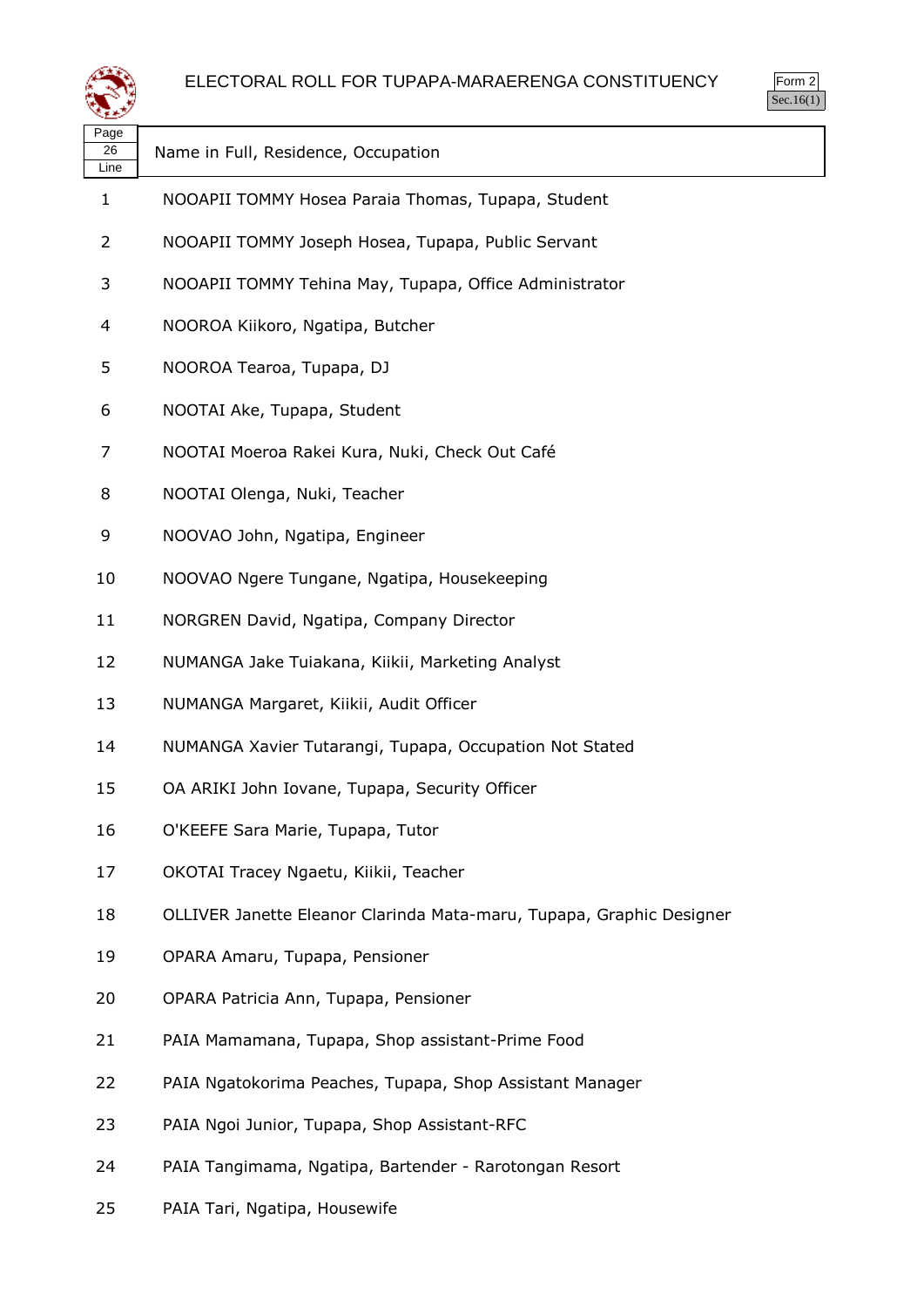

| لتستعيثا           |                                                                               |
|--------------------|-------------------------------------------------------------------------------|
| Page<br>27<br>Line | Name in Full, Residence, Occupation                                           |
| $\mathbf{1}$       | PAIA Tari, Tupapa, Factory Manager                                            |
| 2                  | PAIO Noo William, Karekare, Bar Manager                                       |
| 3                  | PAITAI Alfred, Pue, Office Worker                                             |
| 4                  | PAITAI Anne June, Pue, Office Worker                                          |
| 5                  | PAITAI Edwin Charles Matapo, Pue, Bus Mechanic                                |
| 6                  | PAITAI Pareariki Beatrice, Pue, Baker                                         |
| 7                  | PAITAI Teariki Alfred, Tupapa, Unemployed                                     |
| 8                  | PAITAI Tekeu, Tupapa, Labourer                                                |
| 9                  | PAITAI Tukinga, Tupapa, Carpenter                                             |
| 10                 | PAKITOA Jaemal Solomona, Tupapa, HOD - CITC Main Store                        |
| 11                 | PAKOTI Raita, Tupapa, Sales                                                   |
| 12                 | PALMER Michael James Frederick, Tupapa, Bartender                             |
| 13                 | PAMA Metua, Tupapa, Retired                                                   |
| 14                 | PAPAI Harry Tuakeu, Tupapa, Shop Assistant                                    |
| 15                 | PAPAI Joy, Tupapa, Primary Teacher                                            |
| 16                 | PAPAI Munokoatina, Tupapa, Occupation Not Stated                              |
| 17                 | PAPAI Tepae Terry, Tupapa, Chef                                               |
| 18                 | PARAKOTI Nooroa Ben, Araitetonga, Public Servant                              |
| 19                 | PARAKOTI Tauviraatea Justina, Araitetonga, Accounts Supervisor - Motor Centre |
| 20                 | PARAKOTI Te-Puru-Arii T.M.B, Tupapa, Student                                  |
| 21                 | PARATA Gabby, Ooa, CITC(Supermarket)                                          |
| 22                 | PARATA Katelyn, Ooa, Dress Maker                                              |
| 23                 | PARIMA Anau-Mataora-A-Tinirea, Nuki, Student - Auckland University            |
| 24                 | PARIMA Papaiti, Nuki, Tav's                                                   |

PARIMA Richard Papatua, Nuki, Fireman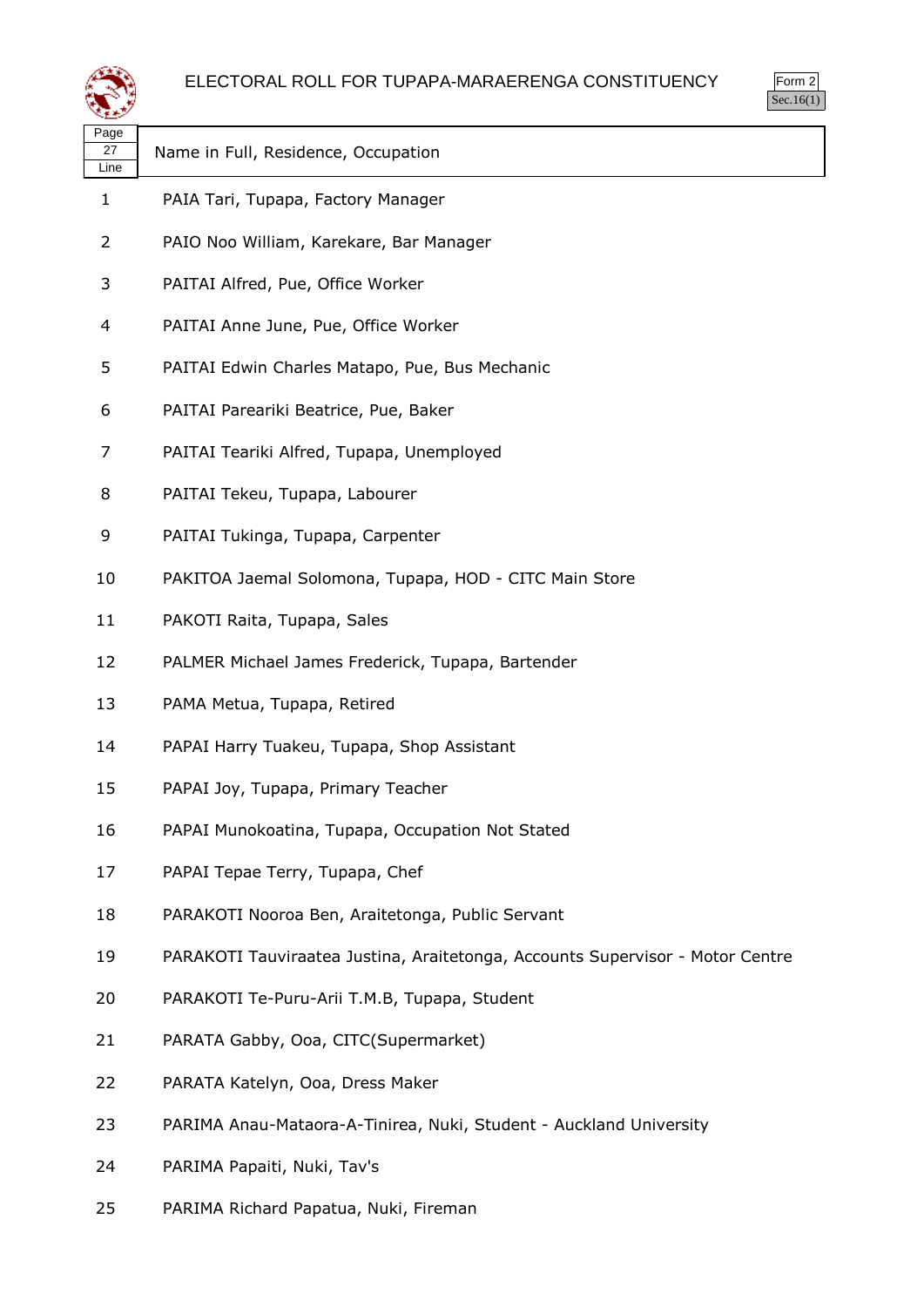



| Page          |                                     |
|---------------|-------------------------------------|
| 28            | Name in Full, Residence, Occupation |
| Line          |                                     |
| 1.            | PARIMA Tereaere, Nuki, Technician   |
| $\mathcal{L}$ | PARIMA Vainetutai, Ooa, Admin       |

- PATIA Tupou, Tupapa, Police Officer
- PEKEPO Tinokura Ariki, Tupapa, Carpenter
- PENIATA Robert, Tupapa, Landscaper
- PEPE Claudia Renata Tuaine, Karekare, Shopkeeper/TEM Store
- PEPE John, Tupapa, Groundsmen
- PEPE Mokoroa Kiaitu Rianna, Tupapa, Receptionist/Cashier
- PEPE Ngatokorua Linda, Araitetonga, Shop Assistant
- PEPE Ngatuaine, Ngatipa, Concrete Screeder
- PEPE Nooroa, Araitetonga, Cleaner
- PEPE Norma Vina, Tupapa, Shopkeeper
- PEPE Te Maeva-Hayley, Tupapa, Student
- PERA Matanoanoa Rimakerekere, Tupapa, Airport Security Officer
- PERAUA Mattroy, Tupapa, Unemployed
- PERAUA Roimata, Vaikai, Police Officer
- PERAUA Terry Tokoiva, Tupapa, Student
- PERAUA Vilina Gukisuva, Tupapa, Bartender
- PEREETI Natiti Yauwua, Pue, Domestic Duties
- PEREITI Teitei, Pue, Security
- PETERO Atiriera, Tupapa, House keeping
- PIERRE Te Hui James, Tupapa, Architect/Draughtsman
- PIERRE Upokoina, Tupapa, Chief Administrator-Legislative Services
- PIERRE-OAARIKI Emily Merle, Tupapa, Programme Manager
- PIESSE Kathryn Marion, Araitetonga, Teacher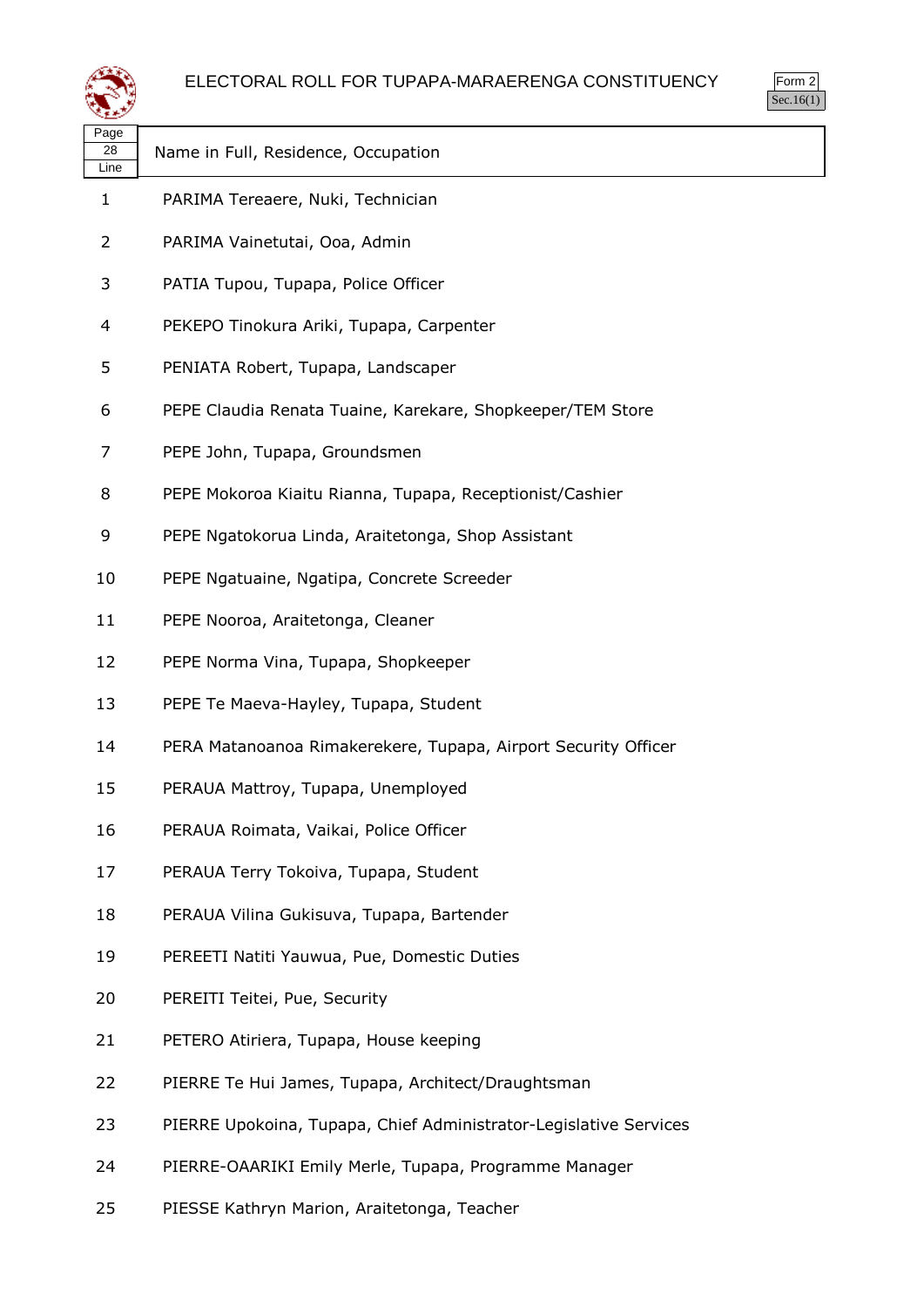

|                    | ELECTORAL ROLL FOR TUPAPA-MARAERENGA CONSTI               |
|--------------------|-----------------------------------------------------------|
| Page<br>29<br>Line | Name in Full, Residence, Occupation                       |
| 1                  | PIIRA Harison, Tupapa, Labourer                           |
| 2                  | PIIRA Maru Junior, Tupapa, Vaima                          |
| 3                  | PIIRA Tikove, Tupapa, Vaima                               |
| 4                  | PIITI Georgina, Maraerenga, Postal Clerk                  |
| 5                  | PINIATA SAMSON Clare, ooa, Teacher                        |
| 6                  | PITA Taupukea, Tupapa, Self-Employed                      |
| 7                  | PITT Charles Leon, Kiikii, Journalist                     |
| 8                  | PITT George Oswald, Tupapa, Company Director              |
| 9                  | PITT Ligi, Kiikii, Retired                                |
| 10                 | PITT Trevor Tau, Kiikii, Company Director                 |
| 11                 | PITTMAN Tiahuia, Tupapa, Unemployed                       |
| 12                 | PITTMAN Tumurakau Hono'ura Christian, Tupapa, ICT Trainee |
| 13                 | POARU Maryanne, Kiikii, Consular Officer                  |
| 14                 | POARU Max John Rota, Kiikii, Casual Worker - Air NZ       |
| 15                 | POARU Poaru, Kiikii, Air NZ Casual Worker                 |
| 16                 | POILA Tarani, Tupapa, Domestic Duties                     |
| 17                 | POKIA Iaveta Roy, Ooa, Supervisor                         |
| 18                 | POKIPOKI Frances, Tupapa, Pearl Farmer                    |
| 19                 | POKIPOKI Pearl Marianne, Tupapa, Unemployed               |
|                    |                                                           |

- POKOTEA Maria, Kiikii, Front Office Manager
- PONGA Elizabeth Araiti, Vaikai, Self Employed
- PONGA Jason Akaiti, Tupapa, Telecom Linesman

- PONGA Moe Vaevaemotu, Maraerenga, Housewife
- PONGA Moearo, Vaikai, Entrepreneur
- PORI Courtney Te Poehere, Tupapa, student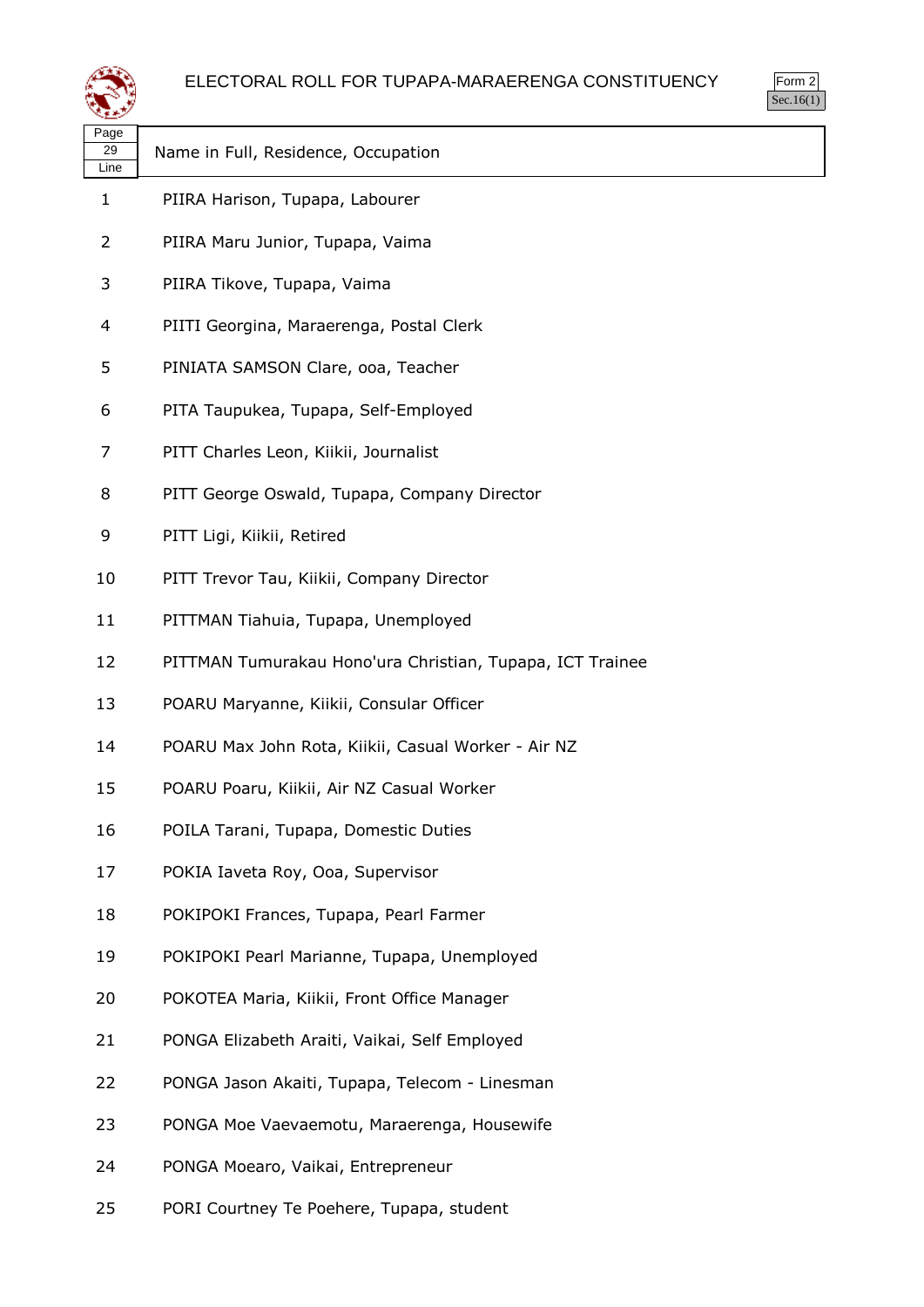



| Page<br>30<br>Line | Name in Full, Residence, Occupation            |
|--------------------|------------------------------------------------|
| $\mathbf{1}$       | PORIO Josephine Allyson, Tupapa, Reception-TMO |
| 2                  | PORIO March, Tupapa, Airport Authority         |
| 3                  | PORIO Taukura Christine, Tupapa, Education     |
| 4                  | POSADA Carlo, Pue, Car Groomer                 |
| 5                  | POUAO Laita Paniani, Tupapa, Housewife         |
| 6                  | POUAO Ngatamariki, Tupapa, Police Sergeant     |
| 7                  | POUAO Yvonne Memory, Tupapa, Unemployed        |
| 8                  | POWELL Mariana, Kiikii, Retailer               |
| 9                  | PUGH Audrey Rima, Ooa, Finance Manager         |
| 10                 | PUGH Neville John, Tupapa, Retired             |
| 11                 | PULEHETOA Moka Metrina, Tupapa, Shop Assistant |
| 12                 | PUNA Eliza Tohoa, Kiikii, Student              |
| 13                 | PUNA Elizabeth, Kiikii, Housewife              |
| 14                 | PUNA Manuela Pae, Kiikii, Commercial Pilot     |
| 15                 | PUNA Pae Iro, Kiikii, Retired                  |
| 16                 | PUNA Paeronga, Tupapa, Customs Officer         |
| 17                 | PUNA Patricia Mary, Tupapa, Nurse              |
| 18                 | PUNA Piriangaoa, Kiikii, Teacher               |
| 19                 | PUNA Repeta, Kiikii, Contract Analysts         |
| 20                 | PUNA Tuakana, Kiikii, Domestic Duties          |
| 21                 | PUREA Maui, Pue, Domestic duties               |
| 22                 | PUREAU Maruata Arii, Tupapa, Teacher           |
| 23                 | PURI Vaine Lisa, Tupapa, Bartender             |
| 24                 | PUTAI Jim Tetava George, Pue, Maintenance      |
| 25                 | PUTAURA Meau Toa, Tupapa, Bartender            |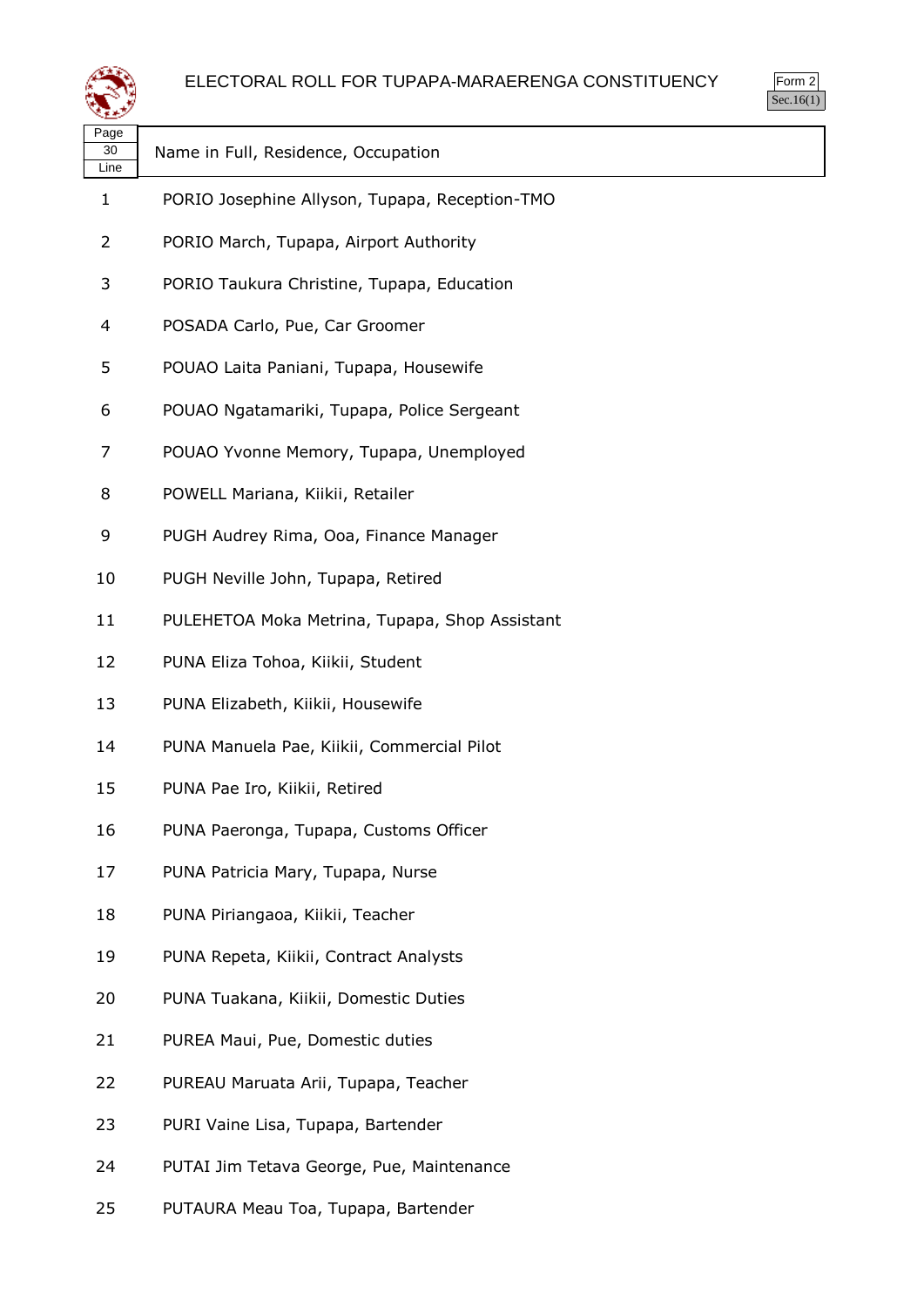

| Page<br>31<br>Line | Name in Full, Residence, Occupation                                |
|--------------------|--------------------------------------------------------------------|
| 1                  | PYNENBURG Emma Valeo Catharina, Tupapa, Student                    |
| 2                  | PYNENBURG Karlene Teresa, Ooa, Company Director                    |
| 3                  | PYNENBURG Michael, Ooa, Company Director                           |
| 4                  | RABANA BOB Upokotea Angeline, Maraerenga, Teacher Aide             |
| 5                  | RAEINA Auarnya Tiakiwhare, Kiikii, Booking Agent/ Sales Consultant |
| 6                  | RAEINA Ngametua, Tupapa, Retired                                   |
| 7                  | RAEINA Raeina Jnr, Tupapa, Painter                                 |
| 8                  | RAEINA Tungane, Tupapa, Retired                                    |
| 9                  | RAIROA Ian, Nuki, Labourer-Carpenter                               |
| 10                 | RAIROA Kay Tauariki, Ngatipa, Special needs student                |
| 11                 | RAIROA Ngatamariki, Ngatipa, Groundsman                            |
| 12                 | RAIROA Tutu, Ngatipa, Housewife                                    |
| 13                 | RAKANUI Auemama, Tupapa, Planter                                   |
| 14                 | RAKEI Akaiti Kirimoke, Tupapa, Café Manager                        |
| 15                 | RANGI Terry, Tupapa, CEO BTIB                                      |
| 16                 | RANI Joanne Tangitamaine, Tupapa, Admin Assistant                  |
| 17                 | RASMUSSEN Uravini, Pue, Receptionist                               |
| 18                 | RATA Kasanita Lupeeva, Kiikii, Domestic Duties                     |
| 19                 | RATUMU Samuela Michael, Tupapa, Planter                            |
| 20                 | RATUMU Tuakana Rikiau, Tupapa, Inventory Supervisor                |
| 21                 | RAUKETE Grace, Tupapa, Finance Officer-BSP Bank                    |
| 22                 | RAUKETE Princess Heleina, Tupapa, Public Servant                   |
| 23                 | RAVARUA Tutu, Tupapa, Mike rennie Contractors                      |
| 24                 | READ Hanna Ashleigh, Tupapa, Waitress                              |
| 25                 | REKAIA Laniela Tikara, Tupapa, Full Time Mum                       |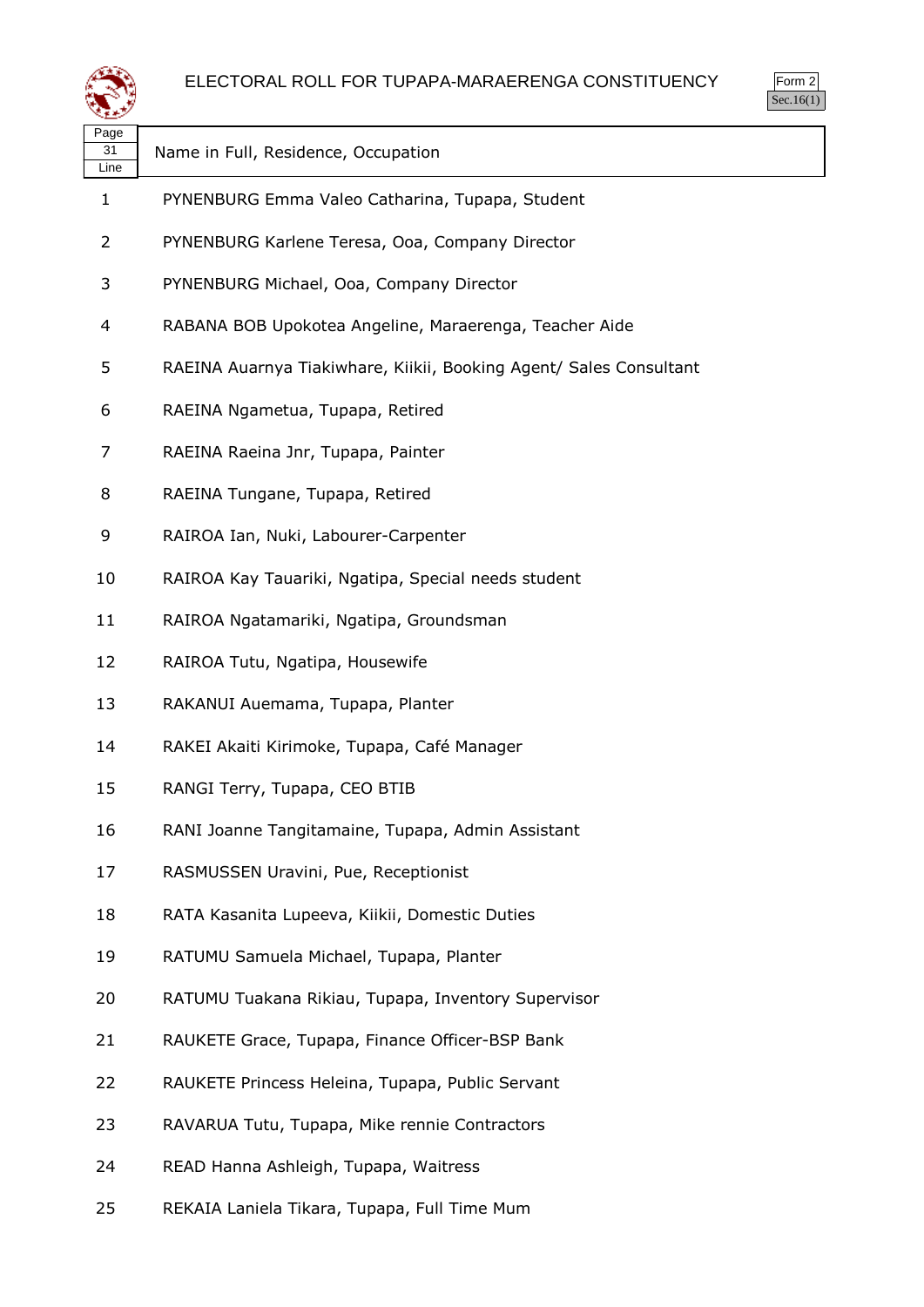



| પ≠≠≫               |                                                                   |
|--------------------|-------------------------------------------------------------------|
| Page<br>32<br>Line | Name in Full, Residence, Occupation                               |
| $\mathbf{1}$       | RENNIE Lilyanna, Tupapa, Shop assistant                           |
| 2                  | REUTHER David Jack, Vaikai, Self Employed                         |
| 3                  | REUTHER Vainetapuni Vina, Vaikai, Manageress                      |
| 4                  | REVAKE April Lucky, Pue, Sales & Marketing Manager                |
| 5                  | REVAKE Zebadiah Tetonga, Tupapa, Personal Trainer/Adventure Guide |
| 6                  | REVI May, Kiikii, Scott Farm Hand                                 |
| 7                  | REVI Nooroa Baby, Tupapa, Carpenter                               |
| 8                  | REVI Umaki, Kiikii, Driver                                        |
| 9                  | RICHARD Vinika, Kiikii, Occupation Not Stated                     |
| 10                 | RICHARDS Candice Waiti, Tupapa, Accountant                        |
| 11                 | RICHMOND Ngaoa Maine, Tupapa, Manager                             |
| 12                 | RIKINI Ararua, Pue, Housekeeping                                  |
| 13                 | RIMA Mathew Ngatupuna, Ngatipa, Television Cameraman              |
| 14                 | RIMA Vaiana Marie, Tupapa, Student                                |
| 15                 | RIMA BROWNE Emily, Ngatipa, Domestic Duties                       |
| 16                 | RINGI Ringi, Tupapa, Unemployed                                   |
| 17                 | RITAWA Makali, Tupapa, Self Employed                              |
| 18                 | RITAWA Tomakanute, Karekare, Occupation Not Stated                |
| 19                 | ROBERTS Joe Maurice, Maraerenga, Builder                          |
| 20                 | RONGO Brian Maevaraurii, Kiikii, Chef                             |
| 21                 | RONGO Myria Moana, Tupapa, Student                                |
| 22                 | RONGO Ngatamaine Taana, Tupapa, Carpenter First Windows           |
| 23                 | RONGO Ngatuaine, Tupapa, Groundsman                               |
| 24                 | RONGO Raita James, Tupapa, Product/Web Assistant                  |
| 25                 | ROSE Roger Garnet, Maraerenga, Retired                            |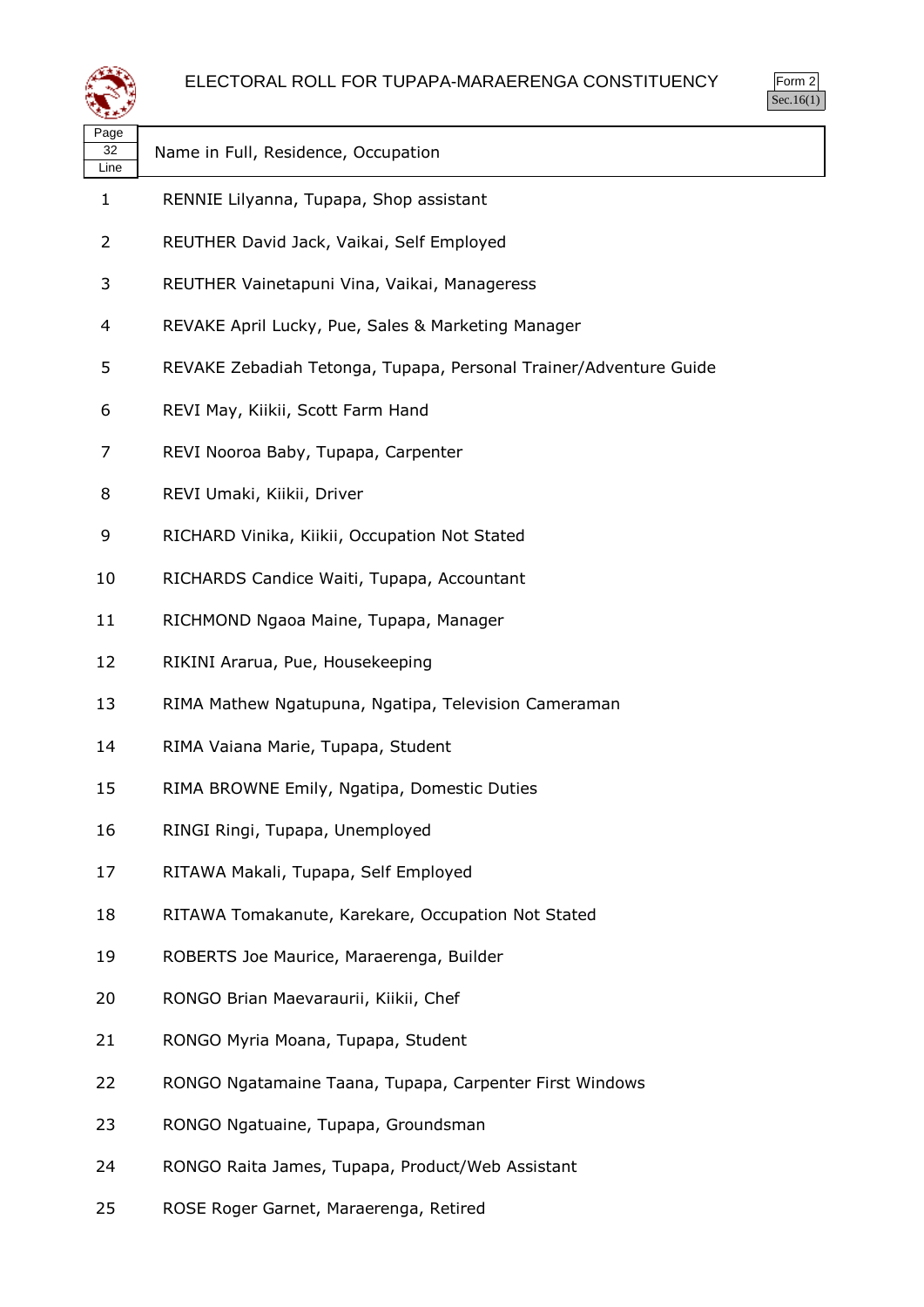



| ∼<br>Page<br>33 | Name in Full, Residence, Occupation                 |
|-----------------|-----------------------------------------------------|
| Line<br>1       | ROSE Tekura Parua, Maraerenga, Retired              |
| 2               |                                                     |
|                 | ROTA Teupoko, Kiikii, Shop Assistant                |
| 3               | ROUMANU Akumina, Pue, Worker at Blue Pacific        |
| 4               | ROUMANU Teara Na Tua, Pue, Housemaid                |
| 5               | ROUMANU Teararatua, Tupapa, Domestic Duties         |
| 6               | ROUMANU Tereangaanga, Pue, Housekeeping             |
| 7               | ROURU Temati Poutai, Tupapa, Aponga Uira            |
| 8               | ROWE Poloa, Ooa, Hairdresser                        |
| 9               | RUAPORO Alan Keri, Ooa, Labourer                    |
| 10              | RUAPORO Keith, Vaikai, Maintenance Labourer-CIIC    |
| 11              | RUAPORO Teina, Ngatipa, Casual Worker - Air NZ      |
| 12              | RUARAU Manea, Pue, Unemployed                       |
| 13              | RUATOE Harold, Tupapa, Cleaner (Golf)               |
| 14              | RUBENA Teinakore, Tupapa, Kitchen Hand              |
| 15              | RUSSELL Vincent Andre, Karekare, Admin RaroTours    |
| 16              | SAHAY Ruth Muriel, Tupapa, Self employed            |
| 17              | SAMATUA Cecil, Pue, Self Employed                   |
| 18              | SAMATUA John Terai Vao, Tupapa, Sheet Metal Worker  |
| 19              | SAMATUA Ngapare, Pue, Housewife                     |
| 20              | SAMUEL David Alexander, Tupapa, Hospitality         |
| 21              | SAMUEL Kaith Taura-O-Te-Rangi, Kiikii, Bank Officer |
| 22              | SAMUEL Metua Nooroa, Tupapa, Retired                |
| 23              | SAMUEL Nikora, Maraerenga, Chillies                 |
| 24              | SAMUEL Tata Ngatokorua Junior, Tupapa, Delivery     |

SAMUEL Terangi, Ngatipa, Pensioner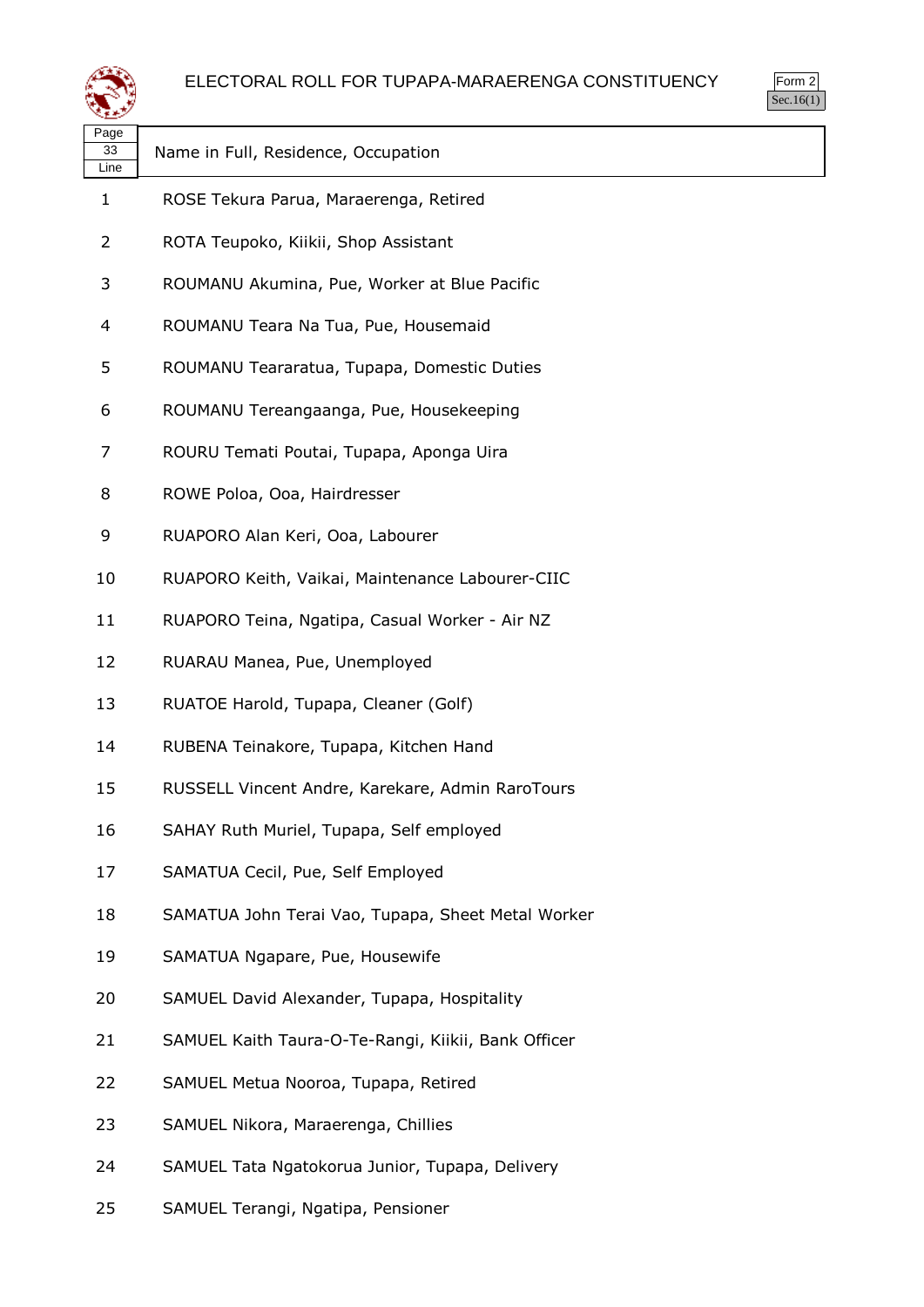



| Page<br>34<br>Line | Name in Full, Residence, Occupation                              |
|--------------------|------------------------------------------------------------------|
| $\mathbf{1}$       | SAMUELA Borabora, Tupapa, Domestic Duties                        |
| 2                  | SAMUELA Kairangi Johanna, Tupapa, Punanga Tauturu                |
| 3                  | SAMUELA Ngatere, Tupapa, Self employed                           |
| 4                  | SAMUELA Ravea Tupaere, Ooa, Registered Nurse                     |
| 5                  | SAMUELA Samuel, Kiikii, Truck Driver-T&M Heather                 |
| 6                  | SAUL Edward Kerrison, Kiikii, Conservation Biologist             |
| 7                  | SAUNDERS Shannon Rence, Tupapa, Pharmacist                       |
| 8                  | SAVAGE Robert Valentine, Tupapa, School Teacher                  |
| 9                  | SAVAGE Uamaki, Tupapa, Teacher                                   |
| 10                 | SCOTT Celina Tamanu, Pue, Self Employed                          |
| 11                 | SCOTT Kevin, Kiikii, Electrician                                 |
| 12                 | SHANDIL Denish, Tupapa, Domestic Duty                            |
| 13                 | SHEPHERD Elizabeth, Tupapa, Checkout supervisor-CITC Supermarket |
| 14                 | SHERWIN Mark Dennis, Tupapa, Managing Director                   |
| 15                 | SHORT Georgina, Tupapa, Sales Assistant                          |
| 16                 | SIJP Eric, Kiikii, Frozen Goods Contractor                       |
| 17                 | SIJP Jan Michael Stephen, Tupapa, Chef                           |
| 18                 | SIJP Lydia June, Kiikii, Executive Officer                       |
| 19                 | SIMIONA June, Ngatipa, Finance Officer                           |
| 20                 | SIMONA Atinata, Tupapa, Anchorage                                |
| 21                 | SIMONA Miimetua, Maraerenga, Unemployed                          |
| 22                 | SIMONA Tangianau, Maraerenga, Kitchen Supervisor                 |
| 23                 | SMITH Crishla Feheni, Kiikii, Sales Assistant                    |
| 24                 | SMITH Donna Marie, Pue, Occupational Therapist                   |
|                    |                                                                  |

SMITH Glenn Colin, Tupapa, Director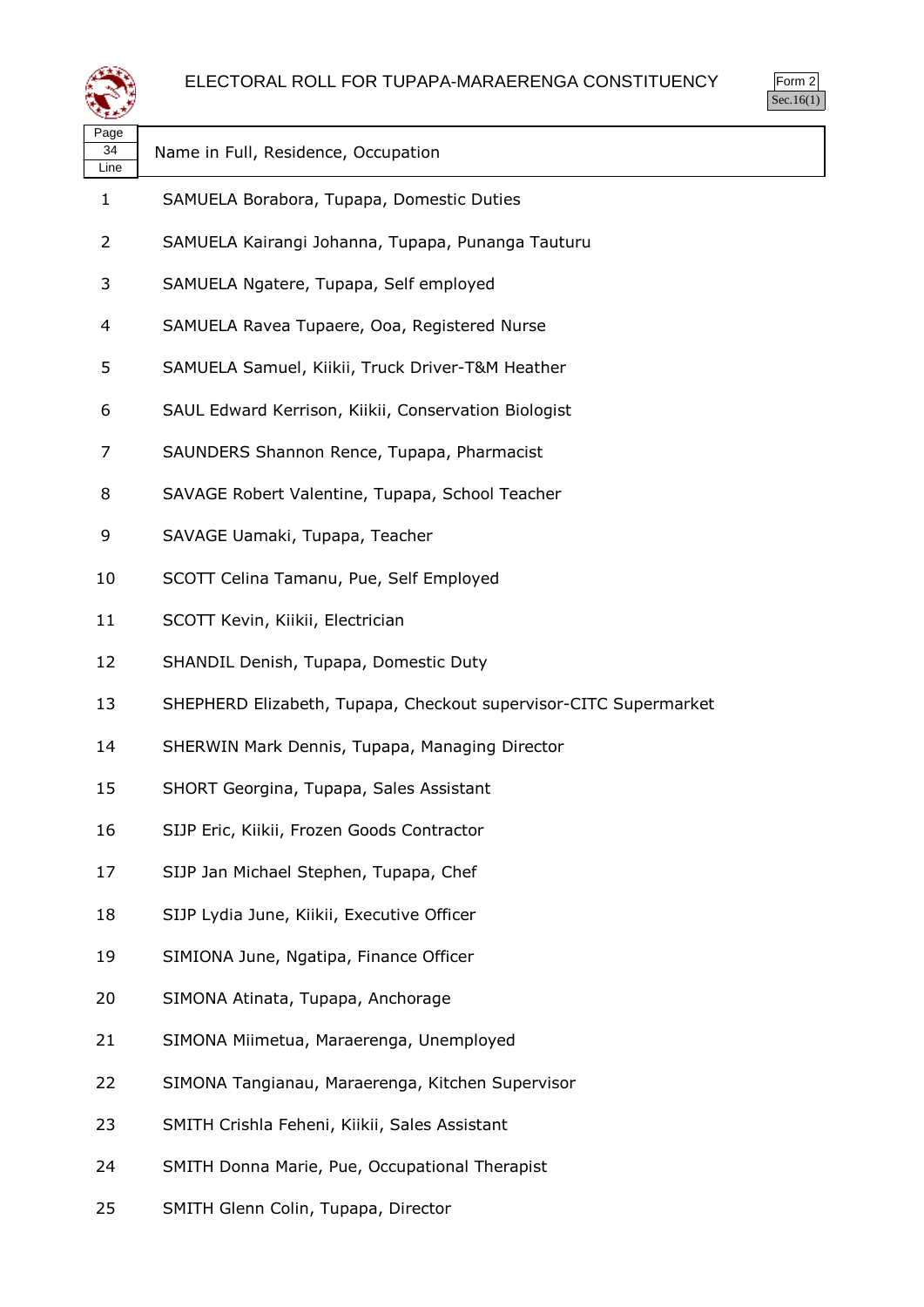



| age |
|-----|
|     |

**REAR** 

Line

Name in Full, Residence, Occupation

- SMITH Ivan, Tupapa, Student
- SMITH Kevin John, Kiikii, Air Traffic Controller
- SMITH Phillippa Mata-maru, Kiikii, Personal Finance Associate
- SOLOMON Shane Julian, Tupapa, Gardner
- SOLOMONA Eleni Juliet Tutai, Tupapa, SFC Worker
- SOLOMONA Isaac, Punamaia, Public Servant
- SOLOMONA Nani, Tupapa, Customer Services
- SOLOMONA Pam Ashleigh Teina Deerah, Kiikii, Administration Officer
- SOLOMONA Tepora, Kiikii, Public Servant
- SPOONER Dorothy Anne Vakatini, Pue, Shop Assistant
- STEWART Glennis, Tupapa, Charter Operator
- STEWART Richard, Tupapa, Charter Operator
- STORY Tiare Alice, Tupapa, Seafarer Training and Certification Officer
- STRICKLAND Christopher Kevin, Tupapa, Aviation Security
- STRICKLAND Eteta, Tupapa, Admin
- STRICKLAND Geoffrey Joseph, Tupapa, Porter Security
- STRICKLAND George Teaea, Ngatipa, Domestic Duties
- STRICKLAND Harriet-Kate, Tupapa, Student
- STRICKLAND Jane, Araitetonga, MOH Infection Control Officer
- STRICKLAND Kura Junior, Tupapa, Planter
- STRICKLAND Phillip Vaieturangi, Araitetonga, Environment Officer
- STRICKLAND Ruth, Tupapa, Domestic Duties
- STRICKLAND Tania Jane, Pue, Daycare Manager
- STRICKLAND Tara, Tupapa, School Teacher
- STRICKLAND Tere, Tupapa, Accountant TAU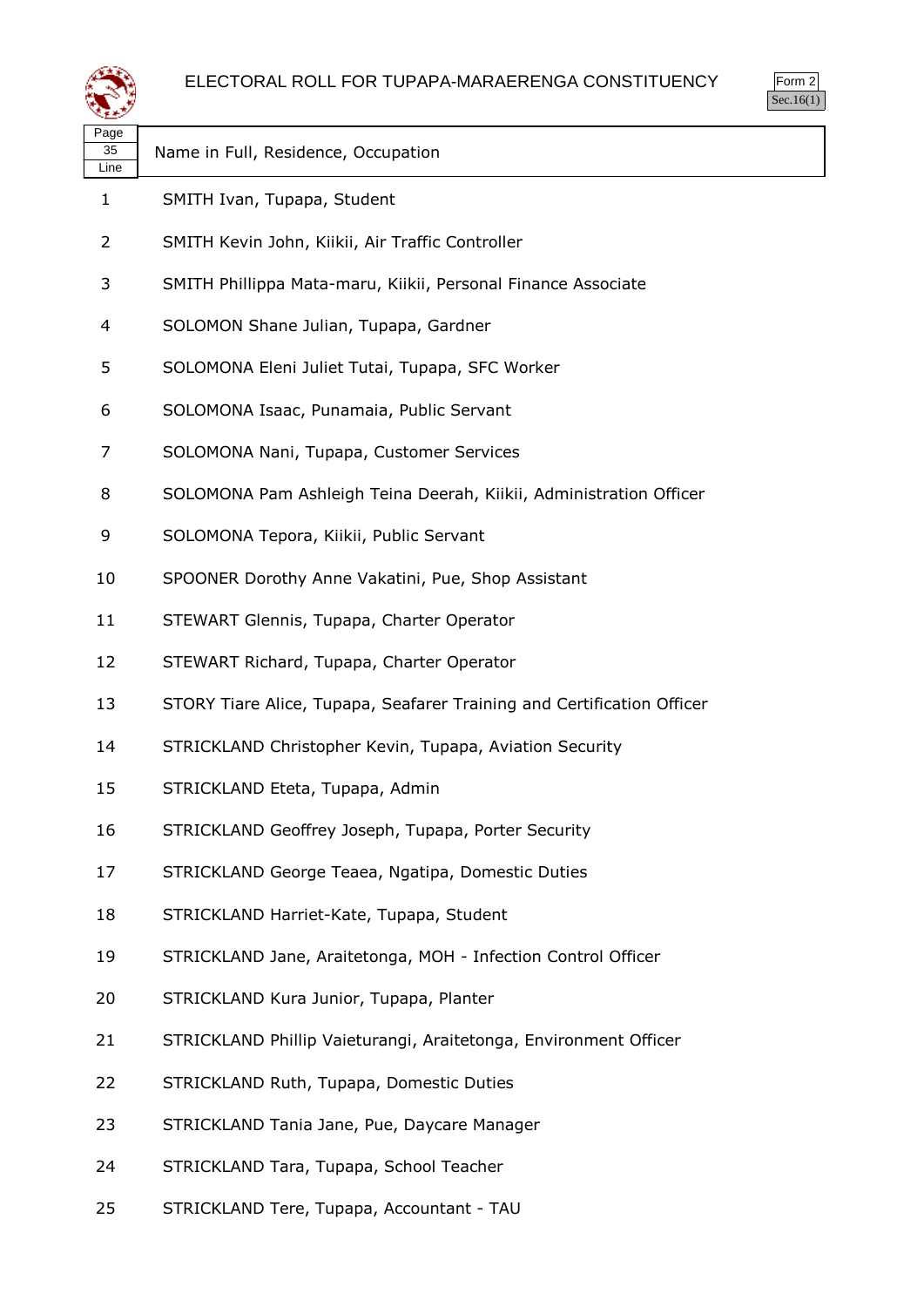



| પ≠≠≫               |                                                              |
|--------------------|--------------------------------------------------------------|
| Page<br>36<br>Line | Name in Full, Residence, Occupation                          |
| $\mathbf{1}$       | STRICKLAND Teryanne, Tupapa, Admin                           |
| $\overline{2}$     | STRICKLAND-KEKENA Maryanne, Tupapa, Shop Assistant           |
| 3                  | SUNNEX Leanne Marie, Maraerenga, Housewife                   |
| 4                  | SWORD Madeilene, Kiikii, Sales Consultant                    |
| 5                  | TAAMARU Potai Rangi, Kiikii, Vonnias Storeman                |
| 6                  | TAAMARU Upokoina, Punamaia, Tea Lady                         |
| 7                  | TAFALE Mary Roimata, Pue, Teacher E.C.E                      |
| 8                  | TAFALE Monica, Tupapa, Not Stated                            |
| 9                  | TAFALE Unarii Vahinerii, Tupapa, Builder                     |
| 10                 | TAIA Mahera, Tupapa, Gardner                                 |
| 11                 | TAIA Nooroa, Vaikai, Shop Assistant                          |
| 12                 | TAIA Roro, Vaikai, Technician                                |
| 13                 | TAIA Te Rangi, Kiikii, Retired                               |
| 14                 | TAIA Teeinui Kevin, Tupapa, Occupation Not Stated            |
| 15                 | TAIKAKARA Loana Rangi, Tupapa, Student                       |
| 16                 | TAIKAKARA Tilya Rosita, Tupapa, Student                      |
| 17                 | TAIKI Iona Paniani, Tupapa, Security                         |
| 18                 | TAIREA Ngatoko, Vaikai, Maintenance Labourer-CIIC            |
| 19                 | TAIREA Tara, Vaikai, Housewife                               |
| 20                 | TAKAI Rua, Tupapa, Retired                                   |
| 21                 | TAKAI Tearuru, Kiikii, Retired                               |
| 22                 | TAKAITI Mahere, Tupapa, Waitress                             |
| 23                 | TAKAITI Ngametua Matangaro, Kiikii, Tax Officer              |
| 24                 | TAKINGAIVA Eitiare Framhein, Maraerenga, Business Consultant |
|                    |                                                              |

TALBOT Ani Manuel-Fortes, Kiikii, Tour Operator/Consultant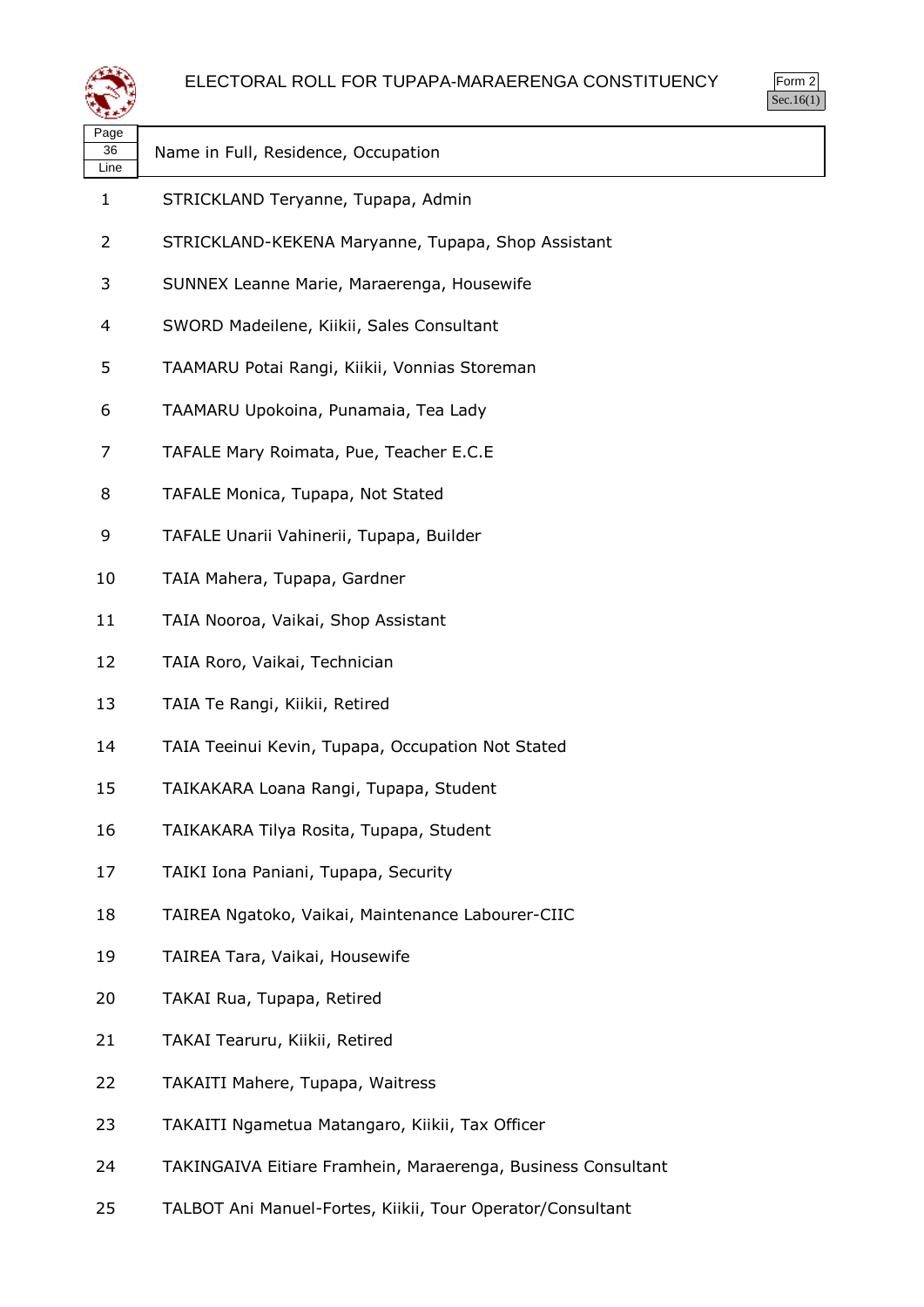



| Page<br>37<br>Line | Name in Full, Residence, Occupation                               |
|--------------------|-------------------------------------------------------------------|
| $\mathbf{1}$       | TALBOT James Clement, Kiikii, Consultant/Logistics and Management |
| 2                  | TAMAAU-PIRANGI Julie, Tupapa, Waitress - Trader Jacks             |
| 3                  | TAMANGARO Carrol Moana, Ooa, Casual worker                        |
| 4                  | TAMARUA Tinirau Teariki, Kiikii, Chief Livestock Officer          |
| 5                  | TAMARUA Upokoina, Ooa, ECE Advisor-MOE                            |
| 6                  | TAMATEA Marsh, Tupapa, Driver                                     |
| 7                  | TAMATOA April, Tupapa, Student Nurse                              |
| 8                  | TAMATOA Repoama, Tupapa, Capt Tama Tour Guide                     |
| 9                  | TAMATOA Travina Makarita, Tupapa, Café Manager                    |
| 10                 | TAMATOA Tunganekore, Tupapa, Housewife                            |
| 11                 | TANGAPIRI Iriea-Au-Taku-Anau, Tupapa, Public Servant - MOA        |
| 12                 | TANGAROA Sarah Ngarangi, Pue, Public Servant                      |
| 13                 | TANGAROA Upokoina, Tupapa, Retired                                |
| 14                 | TANGATA Ahsin Solomona, Tupapa, Clerk                             |
| 15                 | TANGATA Flossy, Tupapa, Waitress                                  |
| 16                 | TANGATA Matangaro Marceana, Tupapa, Consumer Affairs Officer      |
| 17                 | TANGATA Metua, Vaikai, Pensioner                                  |
| 18                 | TANGATAPANU Moutaiki, Tupapa, Cleaner                             |
| 19                 | TANGATATAIA Jayson Lea, Nuki, Tour Guide Captain Tama's           |
| 20                 | TANGATATAIA Mavalea Daisy, Tupapa, Shop Admin                     |
| 21                 | TANGATATAIA Metuangaro Vavia, Tupapa, Teacher                     |
| 22                 | TANGIANAU Andrew Nola, Tupapa, Labourer                           |
| 23                 | TANGIITI Ta, Tupapa, Retired                                      |
| 24                 | TANGIMATAITI Ngaruaine Ngaupoko-E-Varu Rangi, Tupapa, Teacher     |
|                    |                                                                   |

TANGIMATAITI Teremanuia Terry, Tupapa, IT intern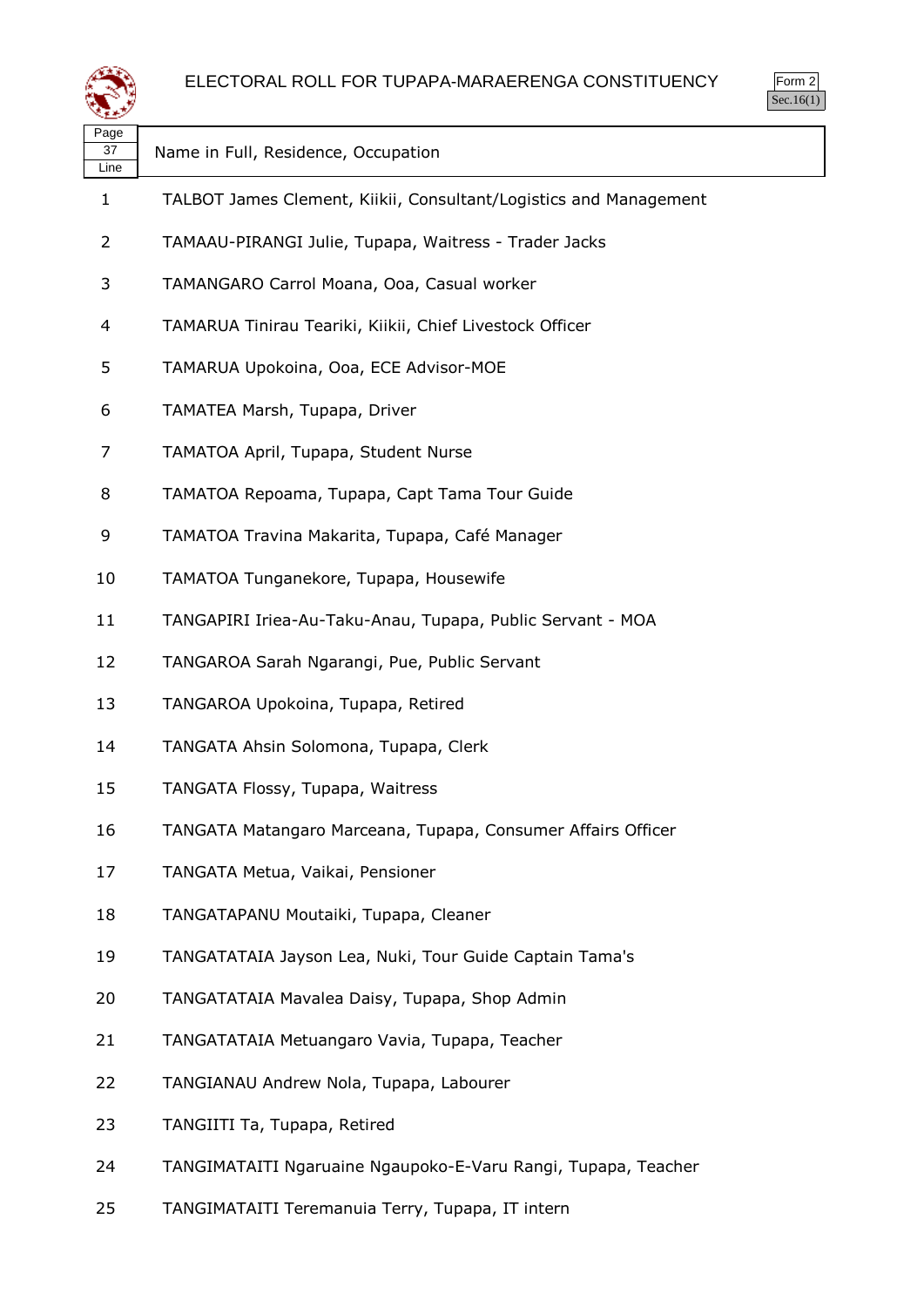

| Page<br>38<br>Line | Name in Full, Residence, Occupation                                            |
|--------------------|--------------------------------------------------------------------------------|
| 1                  | TANGIMETUA Anne Eleanor Te-Ariki-Tutini, Ngatipa, Statistics Officer - MFEM    |
| 2                  | TANGIMETUA Julie Mii Tuatini, Pue, Accounts Manager                            |
| 3                  | TANGIMETUA Puna Jane Nooroa, Kiikii, Office Assistant                          |
| 4                  | TANGIMETUA Rouru, Tupapa, Electrical/Planning Officer                          |
| 5                  | TANGIMETUA Steve Mac, Tupapa, Chef-Crown Beach Resort                          |
| 6                  | TANGIMETUA Tangimetua, Tupapa, Builder                                         |
| 7                  | TANGIURU Toni, Kiikii, Labourer                                                |
| 8                  | TANGUA KURETA Tangua, Tupapa, Assistant Manager                                |
| 9                  | TAOKIA Karlene, Tupapa, Chef                                                   |
| 10                 | TAOKIA Mii, Tupapa, Musician                                                   |
| 11                 | TARA Ngatokoono James, Tupapa, MRB Builder                                     |
| 12                 | TARAARE Terence John, Araitetonga, Driver                                      |
| 13                 | TARAEKA Tepaeru, Tupapa, Checkout Operator                                     |
| 14                 | TARAMAI Edward, Tupapa, Cargo Agent                                            |
| 15                 | TARARO Puna, Pue, Domestic Duties                                              |
| 16                 | TARARO Tauvira Marino, Tupapa, Home Duties                                     |
| 17                 | TARARO Teremoana, Tupapa, Domestic Duties                                      |
| 18                 | TARARO Teresa Samantha, Tupapa, Domestic Duties                                |
| 19                 | TARAU Tapairu, Kiikii, Domestic Duties                                         |
| 20                 | TARIPO Henry Browne Junior, Ooa, Labourer                                      |
| 21                 | TARIPO Teatunui, Ngatipa, Painter                                              |
| 22                 | TARIPO-SHEDDEN Julie Ann, Ooa, Television Program Producer                     |
| 23                 | TARIPO-TUARATINI Te-Tua-Umata Tearorangi Monika, Ngatipa, Retail Manager - CIT |
| 24                 | TATAKURA Tatakura Junior, Ngatipa, Water Works                                 |
|                    |                                                                                |

TATUAVA Annabelle, Ooa, Property Manager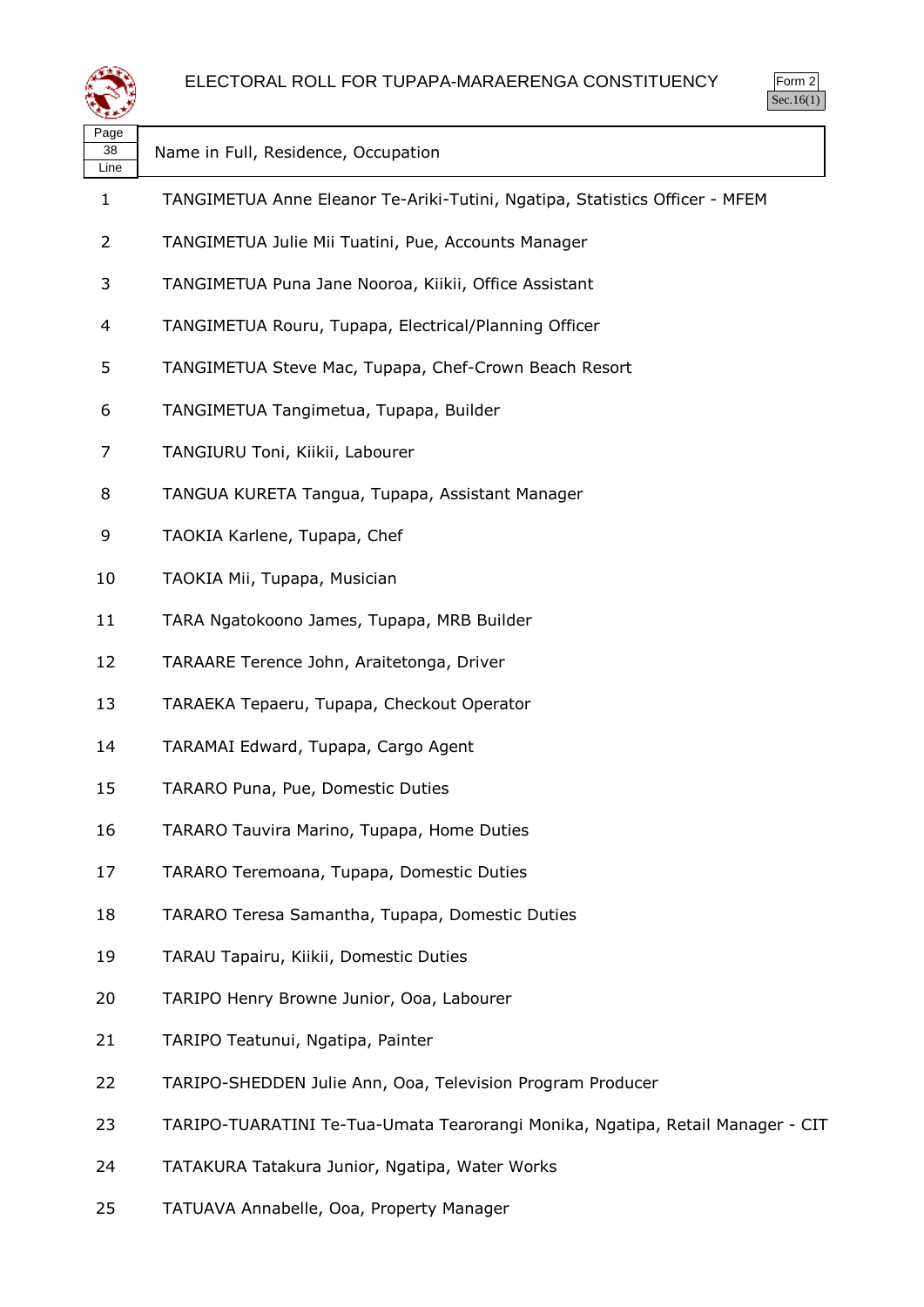#### ELECTORAL ROLL FOR TUPAPA-MARAERENGA CONSTITUENCY



| ≍±≠                |                                                                |
|--------------------|----------------------------------------------------------------|
| Page<br>39<br>Line | Name in Full, Residence, Occupation                            |
| $\mathbf{1}$       | TATUAVA Caleb, Tupapa, Pilot                                   |
| 2                  | TATUAVA Eugene, Tupapa, Self Employed                          |
| 3                  | TATUAVA Eugene Christopher, Pue, Pilot-Air Raro                |
| 4                  | TATUAVA Gustave Tauraa, Ooa, Salesman                          |
| 5                  | TATUAVA Helen Rakera, Tupapa, Accountant                       |
| 6                  | TATUAVA Joshua Tevai, Tupapa, Student                          |
| 7                  | TATUAVA Kristina Terangi Elizabeth, Ooa, Senior Budget Analyst |
| 8                  | TATUAVA Rakera Jemimah, Pue, Administrator Officer             |
| 9                  | TATUAVA Rangi, Ooa, Housewife                                  |
| 10                 | TATUAVA Te Vaerangi, Tapae-i-uta, Operator                     |
| 11                 | TATUAVA Terakura Ariki, Tapae-i-uta, Fisheries Officer         |
| 12                 | TATUAVA Tevaikura Vaevae Sophie, Tupapa, Student               |
| 13                 | TAU Alan Peter, Tupapa, Unemployed                             |
| 14                 | TAU Douglas, Tupapa, Labourer                                  |
| 15                 | TAU Tony Gypsy, Tupapa, Painter                                |
| 16                 | TAUAREA Illyana, Ngatipa, Shop Assistant                       |
| 17                 | TAUIRA Kayva, Tupapa, Media Officer (CIFA)                     |
| 18                 | TAUIRA Louis Jnr, Tupapa, Manager                              |
| 19                 | TAUIRA Susan Matangaro, Tupapa, Private Secretary - PSC        |
| 20                 | TAUIRA Tangi Elizabeth, Tupapa, Accounts Manager               |
| 21                 | TAUIRARII Maria, Tupapa, Reception                             |
| 22                 | TAUIRARII Ngatamariki Teremoana, Tupapa, Radiographer          |
| 23                 | TAURAA Daphne, Vaikai, Babysitter                              |
| 24                 | TAURAA Teokotai, Tupapa, Technician                            |
| 25                 | TAURARII Temata, Pue, Shop Assistant                           |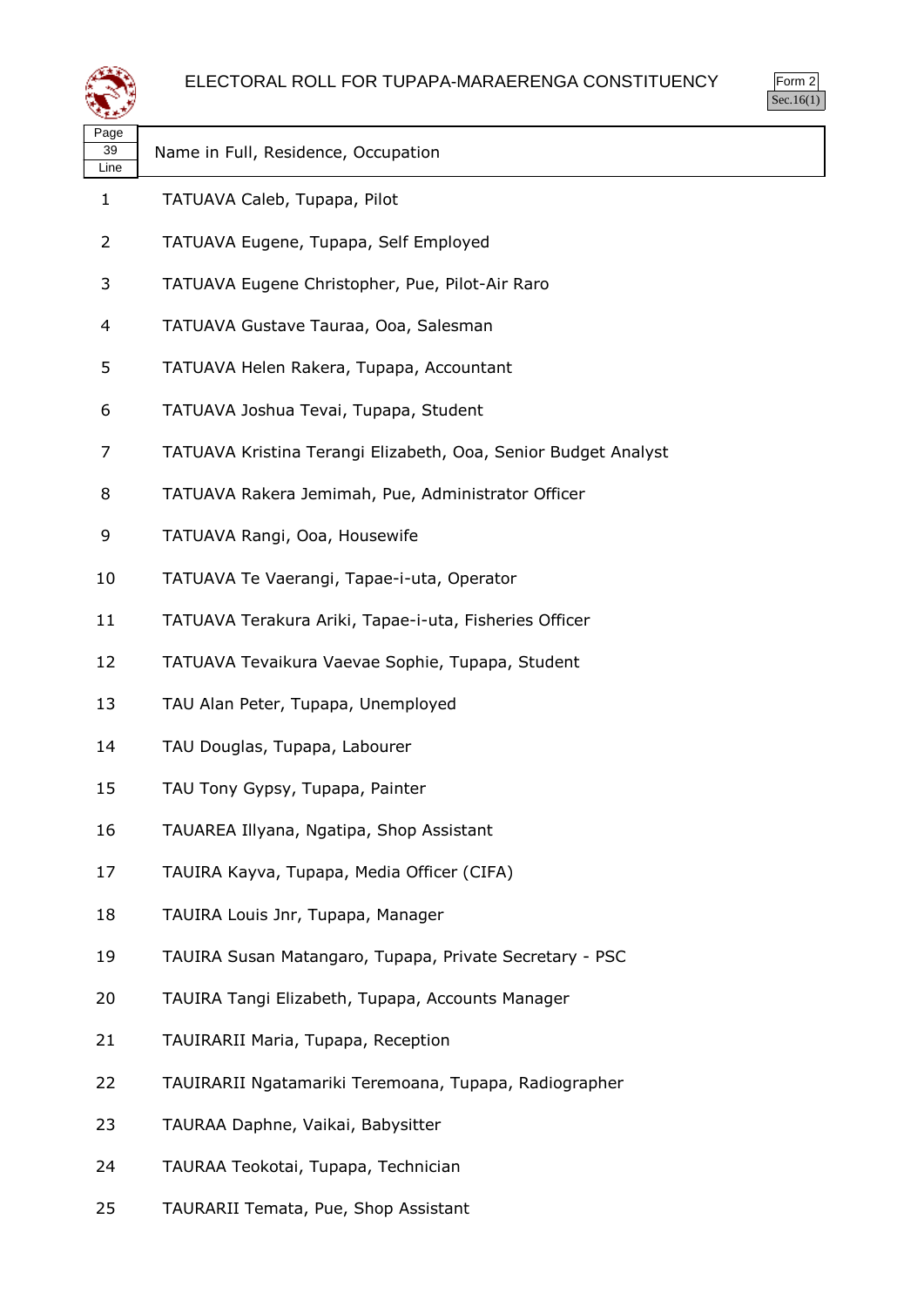



| رويعة              |                                                                | 000.10 |
|--------------------|----------------------------------------------------------------|--------|
| Page<br>40<br>Line | Name in Full, Residence, Occupation                            |        |
| 1                  | TAUTA Matakeu Rurutaura, Kiikii, Teacher                       |        |
| 2                  | TAUTA Rurutaura, Kiikii, Tour Guide                            |        |
| 3                  | TAUTA TEOPU Ani, Tupapa, Customer Service Assistant            |        |
| $\overline{4}$     | TAUTATEOPU Aberaham, Tupapa, Singer/Student                    |        |
| 5                  | TEAEA Anzac, Ooa, Gas Cook Islands Ltd                         |        |
| 6                  | TEAEA AMOSA Ngakiri Papaa, Tupapa, Chief Nursing Officer - MOH |        |
| 7                  | TEAO Titi, Tupapa, Security (Hospital)                         |        |
| 8                  | TEARAITOA Temaruata Arihi, Tupapa, Student                     |        |
| 9                  | TEARII Teina, Ooa, Teacher                                     |        |
| 10                 | TEARIKI Melissa, Ooa, Self Employed                            |        |
| 11                 | TEARIKI Tamarua, Pue, Physician                                |        |
| 12                 | TEAUKURA Enoka Arthur, Ngatipa, Crew Te Kukupa                 |        |
| 13                 | TEAUKURA Miimetua-o-Tuwireless, Ngatipa, Bank Officer - WBC    |        |
| 14                 | TEAUKURA Tepaeru, Tupapa, Pensioner                            |        |
| 15                 | TEAURERE Kaukare, Tupapa, Driver                               |        |
| 16                 | TEAURERE Uriau, Maraerenga, Unemployed                         |        |
| 17                 | TEAVA Miriama, Pue, Bank Officer                               |        |
| 18                 | TEAVA Tapuia Paitai, Kiikii, Kitchen Hand                      |        |
| 19                 | TEEKEA Touakin, Karekare, Crew                                 |        |
| 20                 | TEIHO Kevin, Maraerenga, Butchery                              |        |
| 21                 | TEINA Nooroa, Tupapa, Self Employed                            |        |
| 22                 | TEINA Vanic Charles, Pue, Trade Representative                 |        |
| 23                 | TEINAKI Ngatupuna Mareko, Ooa, Retail Assistant                |        |
| 24                 | TEINAKI Ura Marcellino, Maraerenga, Police Officer             |        |

TEINGOA Judy, Maraerenga, Shop Assistant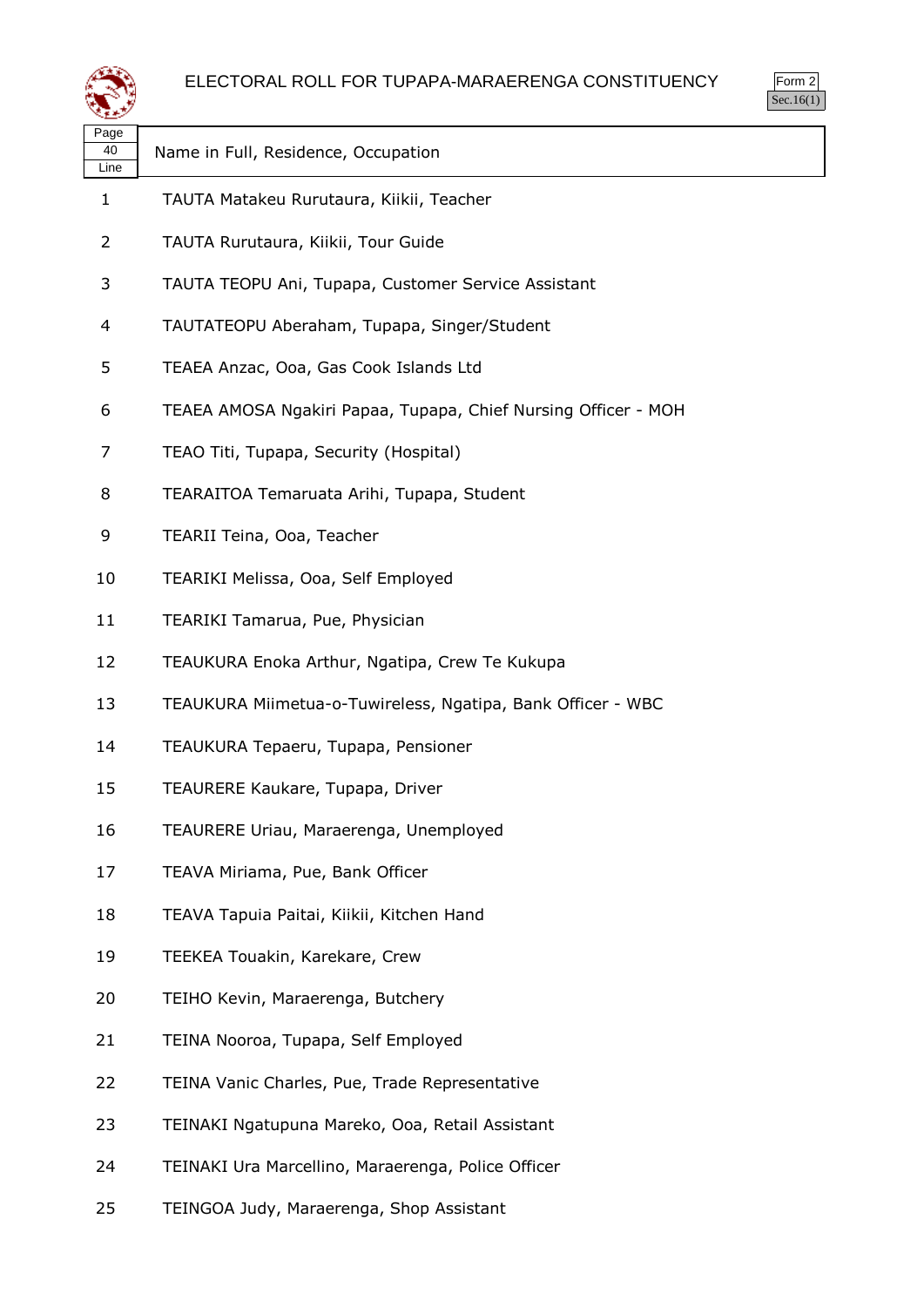



| ∼                        |                                                              |
|--------------------------|--------------------------------------------------------------|
| Page<br>41<br>Line       | Name in Full, Residence, Occupation                          |
| 1                        | TEIO Johnny Ina, Pue, Head Storeman                          |
| 2                        | TEIO Paulo Tekotia, Tupapa, Self Employed                    |
| 3                        | TEIOTU Akekapuiri, Karekare, Student nurse                   |
| $\overline{\mathcal{A}}$ | TEIOTU Upokoina Junior, Tupapa, Bank Officer                 |
| 5                        | TEIOTU IONA Lycee, Tupapa, Staff Nurse                       |
| 6                        | TEIPO Veia Jessica, Tupapa, Statistics Officer - MFEM        |
| 7                        | TEIRA Taana Fever Okirua, Tupapa, Retired                    |
| 8                        | TEIRA Teira, Vaikai, Building Labourer                       |
| 9                        | TEITI Agnes Heimata-Ura, Tupapa, Finance Admin Officer       |
| 10                       | TEITI Peter Sandy, Tupapa, Student                           |
| 11                       | TEKANENE Tutu, Tupapa, Tax Examiner                          |
| 12                       | TEKEU Mata Denise, Tupapa, Health Worker                     |
| 13                       | TEKEU Mii, Tupapa, Occupation Not Stated                     |
| 14                       | TEKORONA Shona, Tupapa, Administration Officer               |
| 15                       | TEMATA Tueruia Sharlene, Tupapa, Housekeeping                |
| 16                       | TENGERE Tererima, Pue, Fisherman                             |
| 17                       | TEOKOTAI Jimmy Rima, Vaikai, Dental Technician               |
| 18                       | TEOKOTAI Teokotai, Ooa, Carpenter                            |
| 19                       | TEOKOTAI Teokotai, Pue, Delivery hand                        |
| 20                       | TEOKOTAI Tepaeru, Pue, Domestic Duties                       |
| 21                       | TEOKOTAI Tereapii, Ooa, Car groomer                          |
| 22                       | TEPAANO Mokopu, Ngatipa, Shop Assistant                      |
| 23                       | TEPANIA Ngatungane, Kiikii, Security                         |
| 24                       | TEPURETU Peerui Tearuru, Tupapa, Shared Service Manager-MFEM |

TEREI Tereapii, Tupapa, Plumber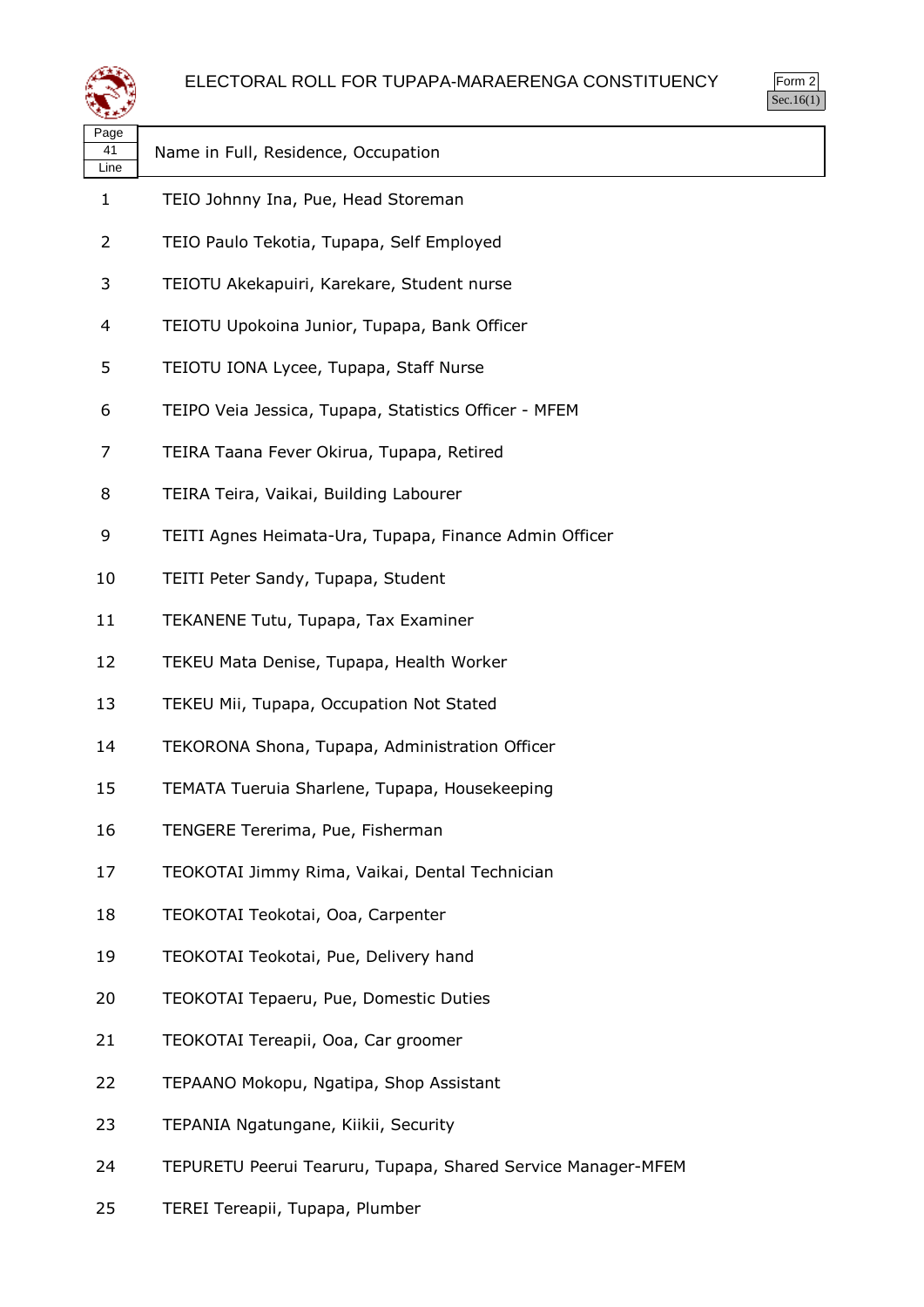

Form 2 Sec.16(1)

| حصو                |                                                        |
|--------------------|--------------------------------------------------------|
| Page<br>42<br>Line | Name in Full, Residence, Occupation                    |
| 1                  | TEREMOANA Bernadette Roimata, Kiikii, Shop Assistant   |
| $\overline{2}$     | TEREMOANA Jason Tangi, Kiikii, Chef                    |
| 3                  | TEREPITA Daniel, Kiikii, Builder                       |
| 4                  | TEREPO Maria, Tupapa, Butcher                          |
| 5                  | TEREPO Mariri Toa, Tupapa, Unemployed                  |
| 6                  | TERERUI Robert, Tupapa, Bank Officer                   |
| 7                  | TETAURU Annabeth Vaevae, Tupapa, Bank Officer          |
| 8                  | TETAVA Louisa, Tupapa, Nurse                           |
| 9                  | TETAVA Louisa, Tupapa, Sales Restaurant & Bar          |
| 10                 | TETAVA Metuaariki, Tupapa, Domestic Duties             |
| 11                 | TETAVA Ngateremoana, Kiikii, Power station operator    |
| 12                 | TETAVA Teremoana Hanny, Kiikii, Dental Student         |
| 13                 | TEURU Anne Vainetutai, Tupapa, Checkout-Foodland       |
| 14                 | TEURU Pari Madalena, Nuki, Treasury Officer            |
| 15                 | TEURU Tearii, Tupapa, Concrete works labourer          |
| 16                 | TEWOLA JACK Mexico, Tupapa, Health Protection          |
| 17                 | TIAORE Marcelle Roseanne, Tupapa, Housewife            |
| 18                 | TIMOKO-TANGAROA Harlem, Tupapa, Labourer               |
| 19                 | TIMOTI Riata Margaret, Ooa, Self Employed - Green Hutt |
| 20                 | TIMOTI Taina, Tupapa, Data Management Officer          |
| 21                 | TIMOTI Tereapii, Ooa, Engineer                         |
| 22                 | TINOKURA Ngapuna Melroyne, Tupapa, Intern              |
| 23                 | TINOKURA Tokerau Utalenga, Tupapa, Unemployed          |
| 24                 | TIPOKOROA Ngatamaine, Tupapa, Waitress                 |
|                    |                                                        |

TIRIA Caroline Jane, Araitetonga, Audit Investigator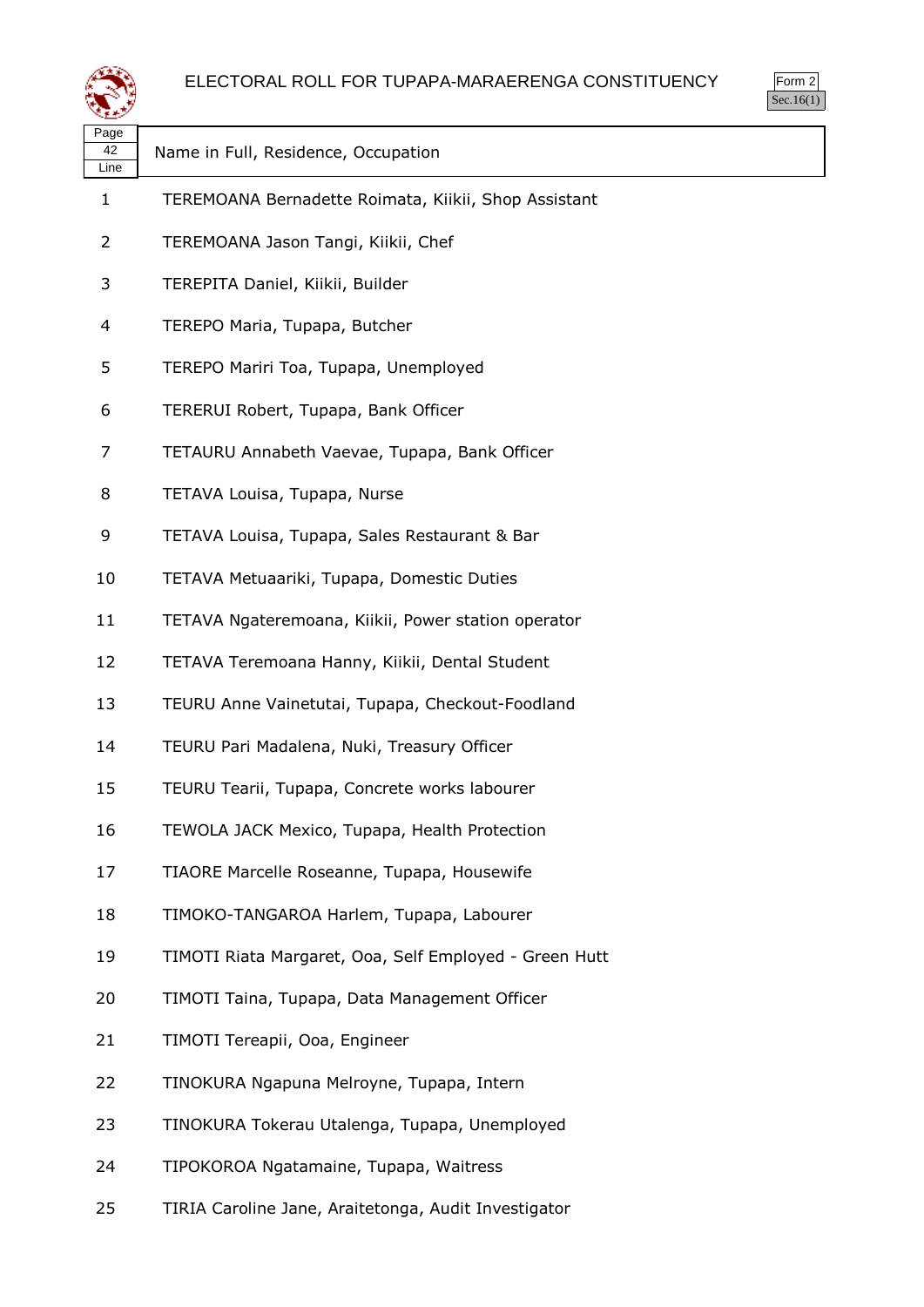

| Page<br>43<br>Line | Name in Full, Residence, Occupation                           |
|--------------------|---------------------------------------------------------------|
| 1                  | TIRO Mary, Pue, Nurse Aide                                    |
| 2                  | TIRO Twin, Kiikii, Planter                                    |
| 3                  | TITO-TIRAA Tehina Florence, Tupapa, Unemployed                |
| 4                  | TIXIER Anna, Tupapa, Retired                                  |
| 5                  | TIXIER Ruta Viani, Tupapa, Wedding Planner                    |
| 6                  | TIXIER Vaniva, Tupapa, Entertainer                            |
| 7                  | TOKA Miimetua Maraea Tarau, Ooa, Assistant Cashier            |
| 8                  | TOKORANGI Aumataiti, Tupapa, Shop Assistant                   |
| 9                  | TOMMY Celine Pokotea, Tupapa, Business Sales Executive        |
| 10                 | TOMMY Nii, Tupapa, Retired                                    |
| 11                 | TONITARA Huritini, Kiikii, Builder                            |
| 12                 | TOROTORO Tereapii, Tupapa, Kitchenhand                        |
| 13                 | TOWNSEND Gwendoline Gladys, Araitetonga, Retired              |
| 14                 | TREGO Maarametua o Takau, Ooa, Shop Assistant                 |
| 15                 | TREGO Mouauri, Tupapa, Unemployed                             |
| 16                 | TROTT Owen Charles, Punamaia, Manager                         |
| 17                 | TROY Stefan Paul, Tupapa, Business Owner                      |
| 18                 | TUA Marcel, Kiikii, Travel Consultant                         |
| 19                 | TUAINE Rausei Tiano, Tupapa, Butcher                          |
| 20                 | TUAINE Tuaine Tuaao, Tupapa, Tour Guide                       |
| 21                 | TUAKANA Ngametua Nooroa, Kiikii, Bank Officer                 |
| 22                 | TUAKANANGARO Teaatuaaveroa Jordan, Tupapa, Labourer           |
| 23                 | TUAPUTA Jaz, Tupapa, Driver                                   |
| 24                 | TUAPUTA Richard Ngatuaine, Tupapa, Warehouse Assistant - CITC |

TUAPUTA Travel Tangianau Moeroa, Tupapa, Field Officer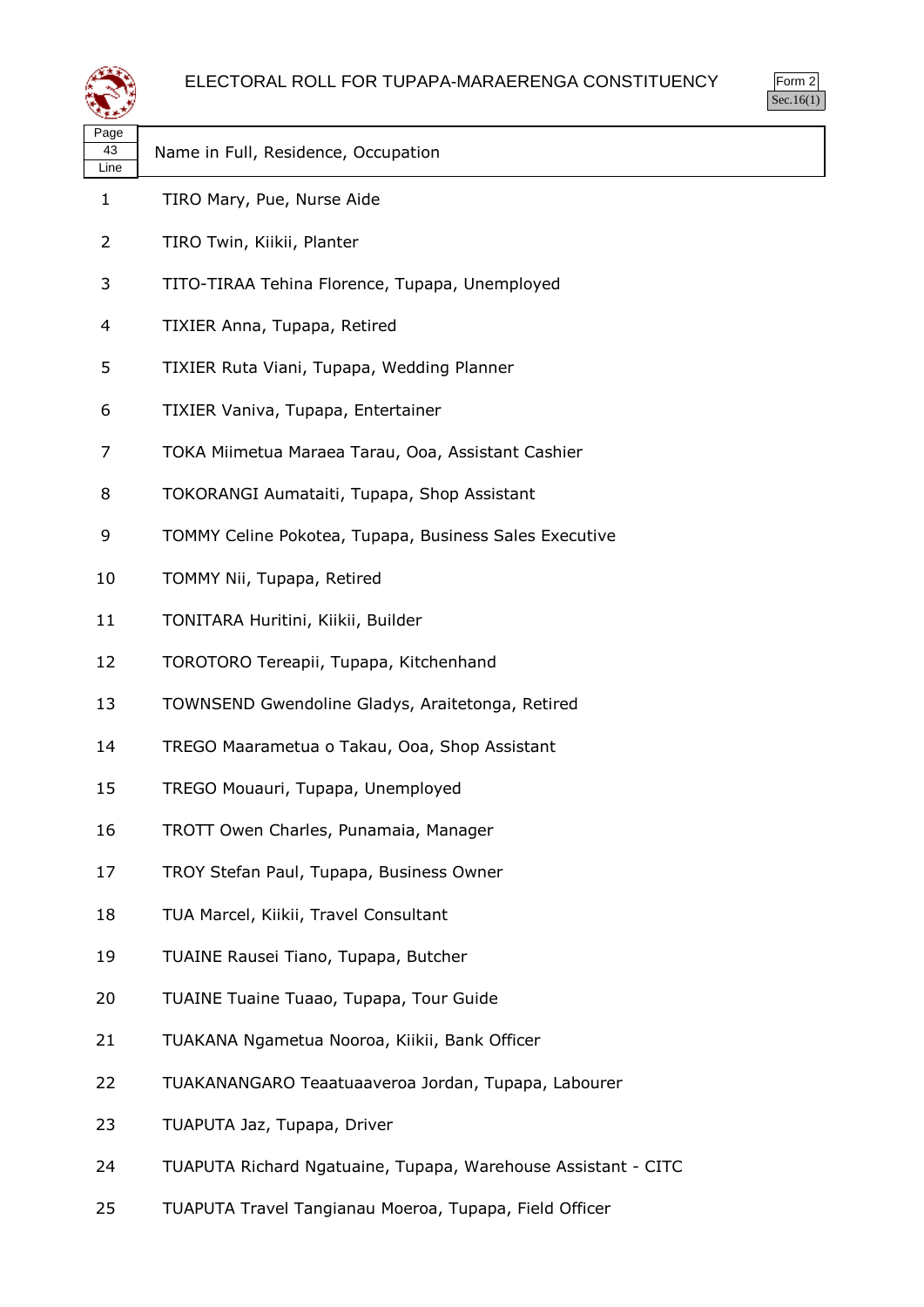



| لترويد             |                                                                      |  |
|--------------------|----------------------------------------------------------------------|--|
| Page<br>44<br>Line | Name in Full, Residence, Occupation                                  |  |
| $\mathbf{1}$       | TUARA Tamarua Jason, Kiikii, Airline Service Person                  |  |
| 2                  | TUARATINI Teremanuia, Ngatipa, Chef                                  |  |
| 3                  | TUATAI Teinakore, Tupapa, Fisheries Research Officer                 |  |
| 4                  | TUAVERA-PITTMAN Ngarangi, Tupapa, Retired                            |  |
| 5                  | TUILEILA-ROTA Helen Sharlene Loiuse, Tupapa, Kitchen Hand            |  |
| 6                  | TUIRAVAKAI Dayna Terina, Tupapa, Chef                                |  |
| 7                  | TUIRAVAKAI Rua Tutai, Tupapa, CITC                                   |  |
| 8                  | TUMII Ioane, Pue, Self employed                                      |  |
| 9                  | TUMII Meleaone Tangi, Pue, Lab Technician - MOH                      |  |
| 10                 | TUMUTOA Leah Tutai, Tupapa, Superannuation Officer                   |  |
| 11                 | TUPA Henry, Kiikii, Labour and Consumer Inspector                    |  |
| 12                 | TUPA Makea Te Patuakino, Ooa, Student                                |  |
| 13                 | TUPA Mavis Tuainekore, Tupapa, Shop Assistant                        |  |
| 14                 | TUPA Ngatokotoru, Tupapa, Supervisor                                 |  |
| 15                 | TUPA Tui Matangaro Ngavaine Teremoana, Tupapa, Occupation Not Stated |  |
| 16                 | TUPA Tupa Uriarau Vaitoti, Tupapa, Student                           |  |
| 17                 | TUPA Tutiatia Lesley, Ooa, Self Employed                             |  |
| 18                 | TUPA-ANGUNA Rae, Kiikii, Accountant                                  |  |
| 19                 | TUPITI TIAORE Nicholas Toto, Tupapa, Airport Security                |  |
| 20                 | TUPOU Aporo, Vaikai, Musician                                        |  |
| 21                 | TUPOU Pupuke, Kiikii, Electrician                                    |  |
| 22                 | TUPUNA Ngametua Teremoana, Pue, Clerk                                |  |
| 23                 | TUPUNA Tearetoa Lawrence Teremoana, Pue, Student                     |  |
| 24                 | TUREPU Teariki, Pue, Warehouse Manager                               |  |
|                    |                                                                      |  |

TURIA Ioana Gere, Kiikii, Freelancing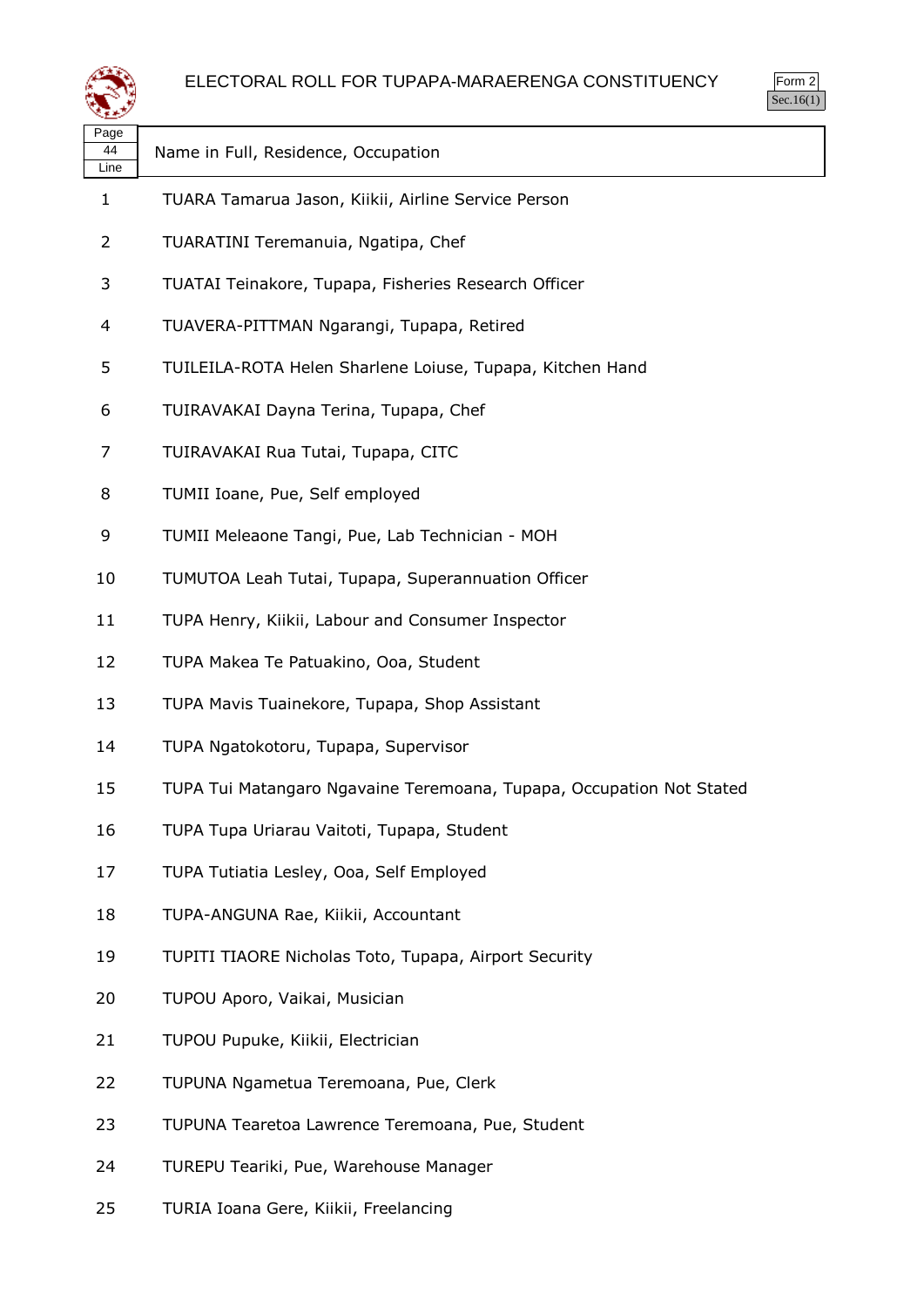

| لتحقيقه            |                                                                       |
|--------------------|-----------------------------------------------------------------------|
| Page<br>45<br>Line | Name in Full, Residence, Occupation                                   |
| 1                  | TURIA No'elle Materua, Tupapa, Student                                |
| 2                  | TURIA Tokerau, Pue, Self Employed                                     |
| 3                  | TURUA Anthony, Tupapa, Director of Finance                            |
| 4                  | TURUA Clerk Tangiura, Pue, Minister of Religion - Holy Spirit Revival |
| 5                  | TURUA Dan Tereora Teakareva, Kiikii, Retired                          |
| 6                  | TURUA Evanna Koteka Tamarangi, Tupapa, Administration Assistant       |
| 7                  | TURUA Mamaou, Tupapa, Orometua Vaine                                  |
| 8                  | TURUA Ngametua Teariki Karotaua Tommy, Tupapa, Builder                |
| 9                  | TURUA Paula Vainekeu, Pue, Receptionist                               |
| 10                 | TURUA Tereapii, Kiikii, Housewife                                     |
| 11                 | TURUA Tina, Tupapa, Office Assistant                                  |
| 12                 | TURUBUIBEWA Kimi Chanel, Pue, Senior Call Centre Representative       |
| 13                 | TUTAI Cecilia, Tupapa, Kitchen Hand                                   |
| 14                 | TUTAI Matareu, Kiikii, Kitchen Hand                                   |
| 15                 | TUTAI Moana, Maraerenga, Wholesale                                    |
| 16                 | TUTAI Rangi Teariki, Ooa, Office Assistant-OPSC                       |
| 17                 | TUTAI Tauarangi, Kiikii, Project Secretary                            |
| 18                 | TUTAI Tua Sonny Tokoiti, Ooa, Labourer                                |
| 19                 | TUTAI Tutai, Kiikii, Caregiver                                        |
| 20                 | TUTAKA-GEORGE Dean Robert Lennox, Kiikii, Architectural Technician    |
| 21                 | TUTAKA-GEORGE Ngari, Kiikii, Shop Manager                             |
| 22                 | TUTAKA-GEORGE Tangata, Kiikii, Self Employed                          |
| 23                 | TUTERU Linda Vaaitino, Maraerenga, Home Duties                        |
| 24                 | TUTERU Temuapera Patrick, Kiikii, Security Officer                    |

UA Kopu, Tupapa, House keeper - Palm Grove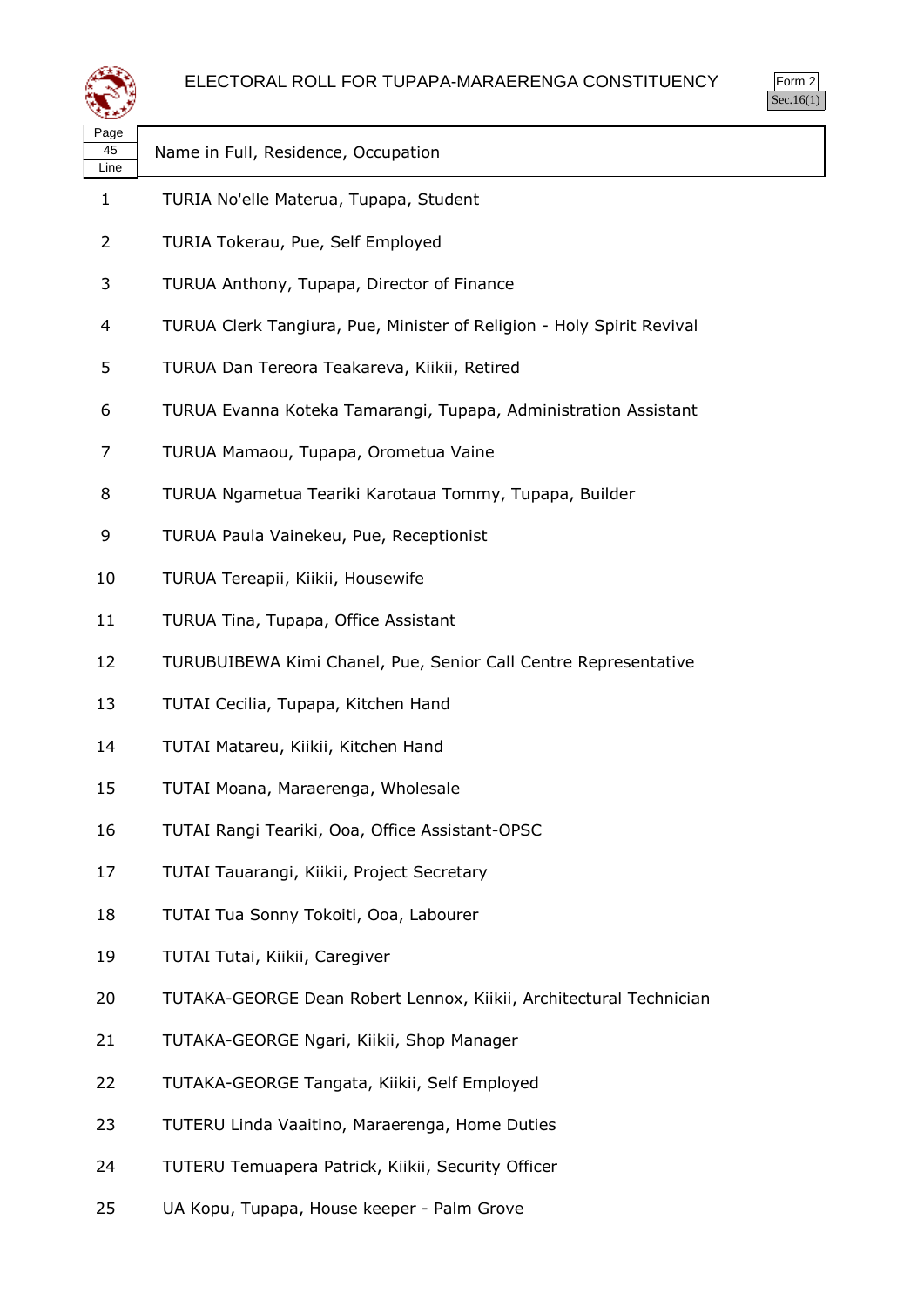



| تشويدهم            |                                                               |
|--------------------|---------------------------------------------------------------|
| Page<br>46<br>Line | Name in Full, Residence, Occupation                           |
| 1                  | UA Preciana, Tupapa, Housewife                                |
| 2                  | UKARANGI Cathleen Maevarau, Tupapa, Bank Officer              |
| 3                  | UNE Noomataora, Ngatipa, Sales Assistant                      |
| 4                  | UPU Moeroa, Ooa, Storekeeper                                  |
| 5                  | UPU Strickland, Tupapa, Teacher                               |
| 6                  | URIARAU Anania, Tupapa, Unemployed                            |
| 7                  | URIRAU Jacquiline Hoamaria, Tupapa, Health                    |
| 8                  | URIRAU Piri, Pue, Fireman                                     |
| 9                  | URIRAU Tiaina Hinano, Pue, Student                            |
| 10                 | VAERUA Titia, Tupapa, Housewife                               |
| 11                 | VAEVAE Lagaa'u, Araitetonga, Dental Officer                   |
| 12                 | VAHUA Mikara, Ooa, Receptionist-FIRST WINDOWS                 |
| 13                 | VAI PEUA Tauwaiva-O-Tua, Tupapa, Housewife                    |
| 14                 | VAILOA Marii, Tupapa, Teacher Aide                            |
| 15                 | VAINERERE Matapo Rangi-InaIna, Tupapa, Tour Guide-Reef Sub    |
| 16                 | VAINERERE Memory Ngateina, Tupapa, Bank Officer               |
| 17                 | VAINERERE Paerangi, Tupapa, Sales Rep                         |
| 18                 | VAINERERE Paraia Junior, Ngatipa, Police Officer              |
| 19                 | VAINERERE Roimata Ritia Ann-Marie, Tupapa, Intel Analyst      |
| 20                 | VAINERERE Tangata Tiare, Ngatipa, Airport Authority - Cleaner |
| 21                 | VAINERERE Tepurotu, Tupapa, Student                           |
| 22                 | VAKAPORA Alamein, Kiikii, Airport Security Officer            |
| 23                 | VAKAPORA Danny Junior Graven, Tupapa, Te Aponga Uira          |
| 24                 | VAKAPORA Io Kioravaru, Ooa, Self Employed                     |

VAKAPORA Metua, Kiikii, Primary School Teacher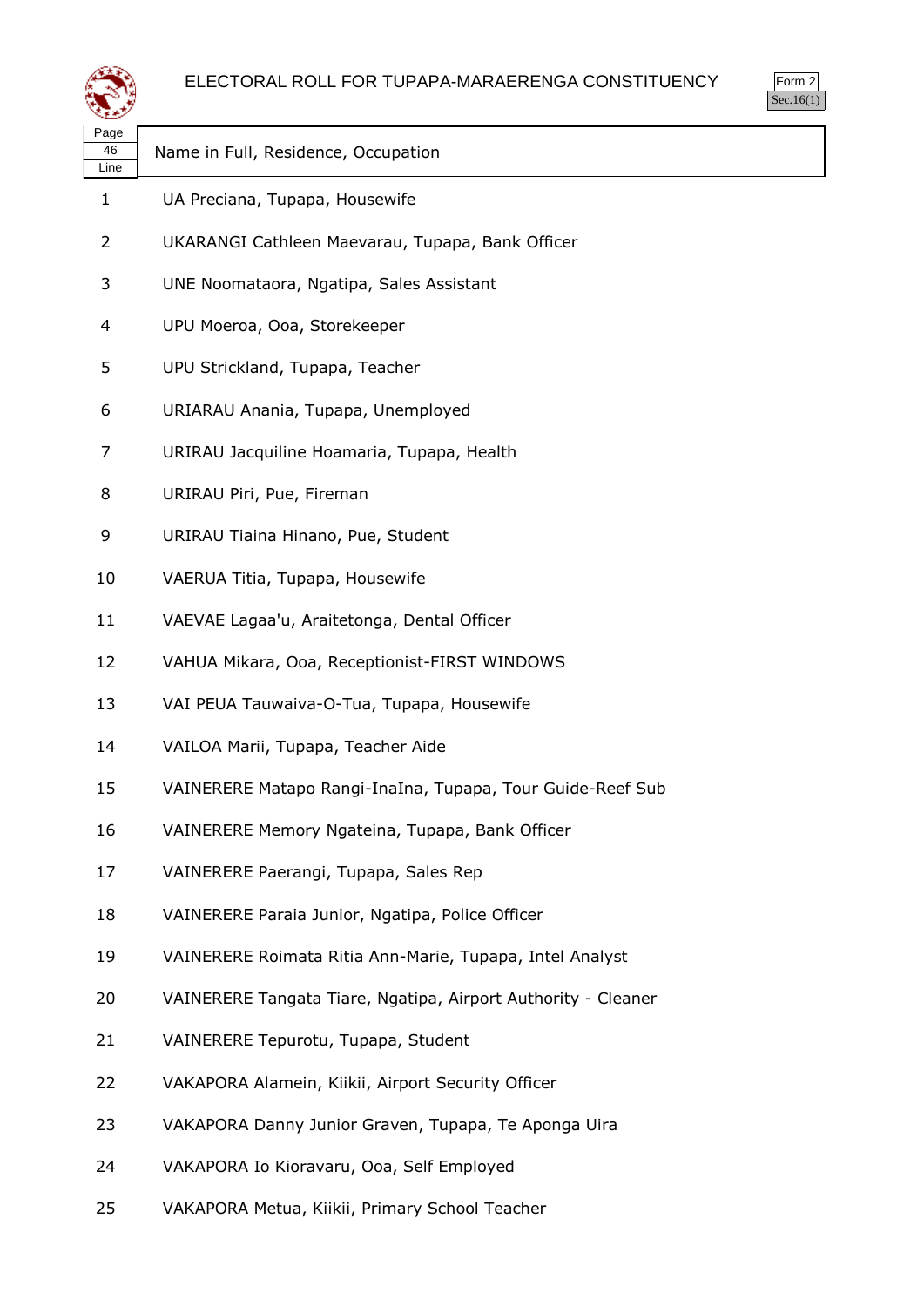

| Page<br>47<br>Line | Name in Full, Residence, Occupation                                             |
|--------------------|---------------------------------------------------------------------------------|
| $\mathbf{1}$       | VAKAPORA Missy Pitihana, Ooa, Self Employed                                     |
| $\overline{2}$     | VAKATINI Michelle Teuira, Tupapa, Debtor - Meter Reader                         |
| 3                  | VAKATINI Phillip Ngamatoa, Tupapa, Air Traffic Officer                          |
| 4                  | VAKATINI Shirley Josephine, Ngatipa, Housewife                                  |
| 5                  | VAKATINI William, Kiikii, Builder                                               |
| 6                  | VAKATINI WILLIAMS Tuarii Jessica Shanna Danielle, Tupapa, Procurement and suppl |
| 7                  | VAN DONGEN Ngatokoa, Tupapa, Shop Assistant                                     |
| 8                  | VEIAO Ariki Tamariki-O-Parua, Tupapa, Home Duties                               |
| 9                  | VEIAO Vaine Teariki, Tupapa, MOH                                                |
| 10                 | VIKING Dean Graham, Tupapa, Pharmacist                                          |
| 11                 | VIKING Nathalia Nicole, Tupapa, Finance                                         |
| 12                 | WAIVA Tetau, Pue, Student                                                       |
| 13                 | WALKER Grant Michael, Kiikii, Managing Director                                 |
| 14                 | WATSON Michael Vivian, Tupapa, Duty Manager-Rarotongan Resort                   |
| 15                 | WEBB Daniel, Tupapa, Electrician                                                |
| 16                 | WEBB Frederick William, Maraerenga, Pensioner                                   |
| 17                 | WEBBER-AITU Heather Joy, Te Kaka, Manager                                       |
| 18                 | WESTRUPP Julieanne, Tupapa, Accounts Officer                                    |
| 19                 | WICHMAN Susan Leanna, Tupapa, Office Admin                                      |
| 20                 | WICHMAN Tania Moana, Tupapa, Sales Manager OTC                                  |
| 21                 | WILDIN Desmond Leslie, Tupapa, Audit Supervisor                                 |
| 22                 | WILLIAM Herani, Pue, Labourer                                                   |
| 23                 | WILLIAM Ngatoko Maara, Maraerenga, Unemployed                                   |
| 24                 | WILLIAM Sharon Ann, Pue, Bar Attendant                                          |
| 25                 | WILLIAM Teremoana, Tupapa, Housewife                                            |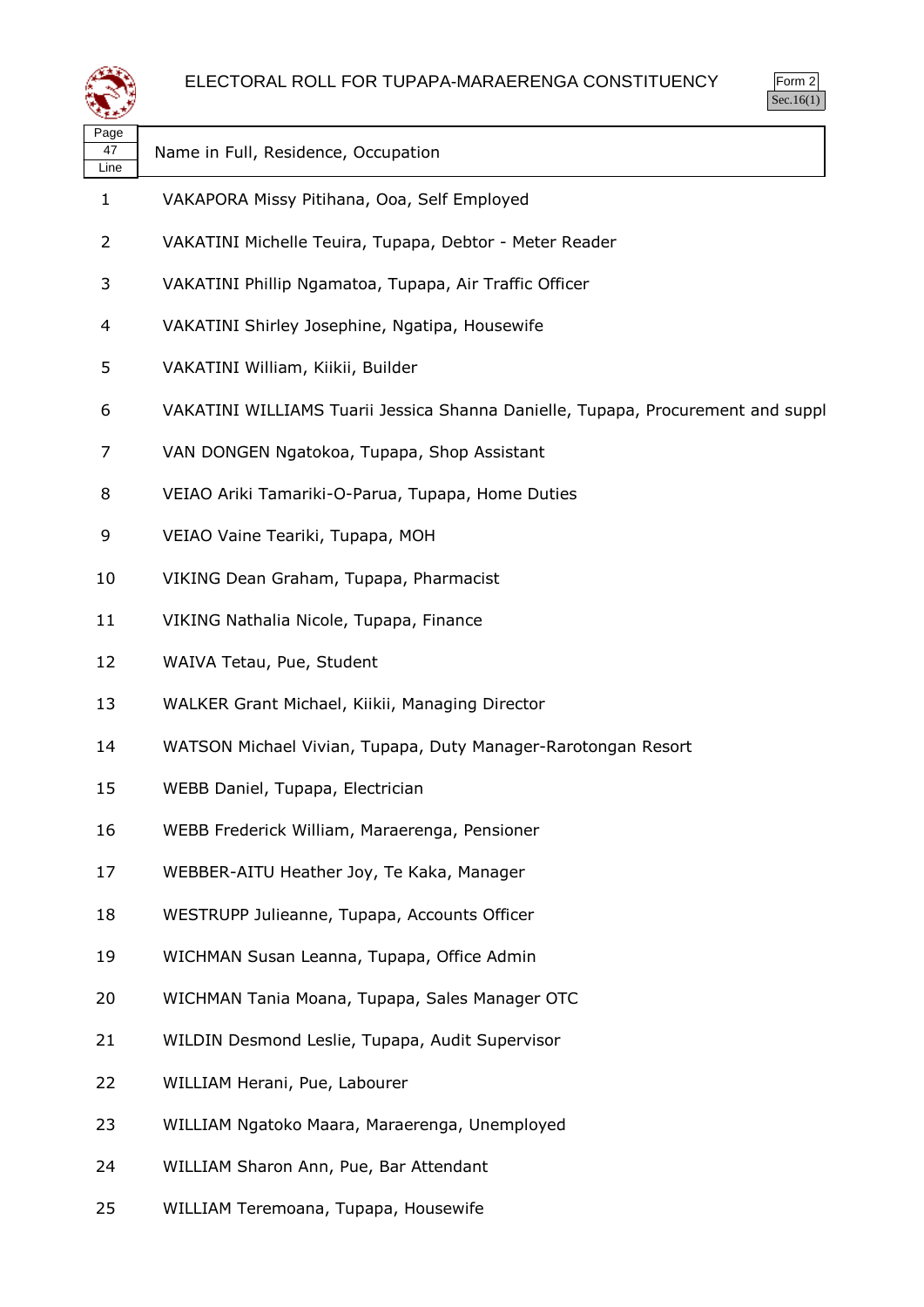

| ag | è |
|----|---|
| 8  |   |

Line

Name in Full, Residence, Occupation

- WILLIAM Tinokura, Tupapa, Carver
- WILLIAM Tutai, Maraerenga, Cutter-Scott & Watson
- WILLIAM Zekaria, Tupapa, Builder
- WILLIAM METUA Puapii, Pue, Self Employed
- WILLIAMS Betty Jean, Karekare, Shop Assistant
- WILLIAMS Catherine Tuhuna, Karekare, Housewife
- WILLIAMS Francis Vonnel, Vaikai, Supervisor
- WILLIAMS George, Tupapa, Tour Guide
- WILLIAMS George Norman, Kiikii, Security Tourist Authority
- WILLIAMS Helema Tupou Tapakauteru, Karekare, Receptionist
- WILLIAMS Rima, Kiikii, Housemaid
- WILLIAMS Saane Moala, Vaikai, Cashier
- WILLIAMS Travel, Tupapa, Bank Officer-BCI
- WILLIAMS ANDREW Janette Anna-John, Tupapa, Activities Officer
- WILLIAMSON Anthony Charles, Ooa, Retired
- WILLIE Isaia Jnr, Pue, Self Employed
- WILLIE Isaia Talagi, Tupapa, Rescue Fire Fighter
- WILLIE June Rangi Taumata, Tupapa, Sales Assistant
- WILLIE Metua Maruia, Pue, University Student
- WILLIE Minna Tangata, Pue, Credit Controller
- WILLIE Tamaiti Maru, Pue, ICT Officer, Health
- WILLIE Tepaeru Maevarau, Pue, Shop Assistant
- WILMOTT Ian Karika, Tupapa, Conservation Manager
- WILMOTT Tumanava Jackie, Tupapa, Accounts Clerk
- WILSON John Paul, Kiikii, Bank Officer